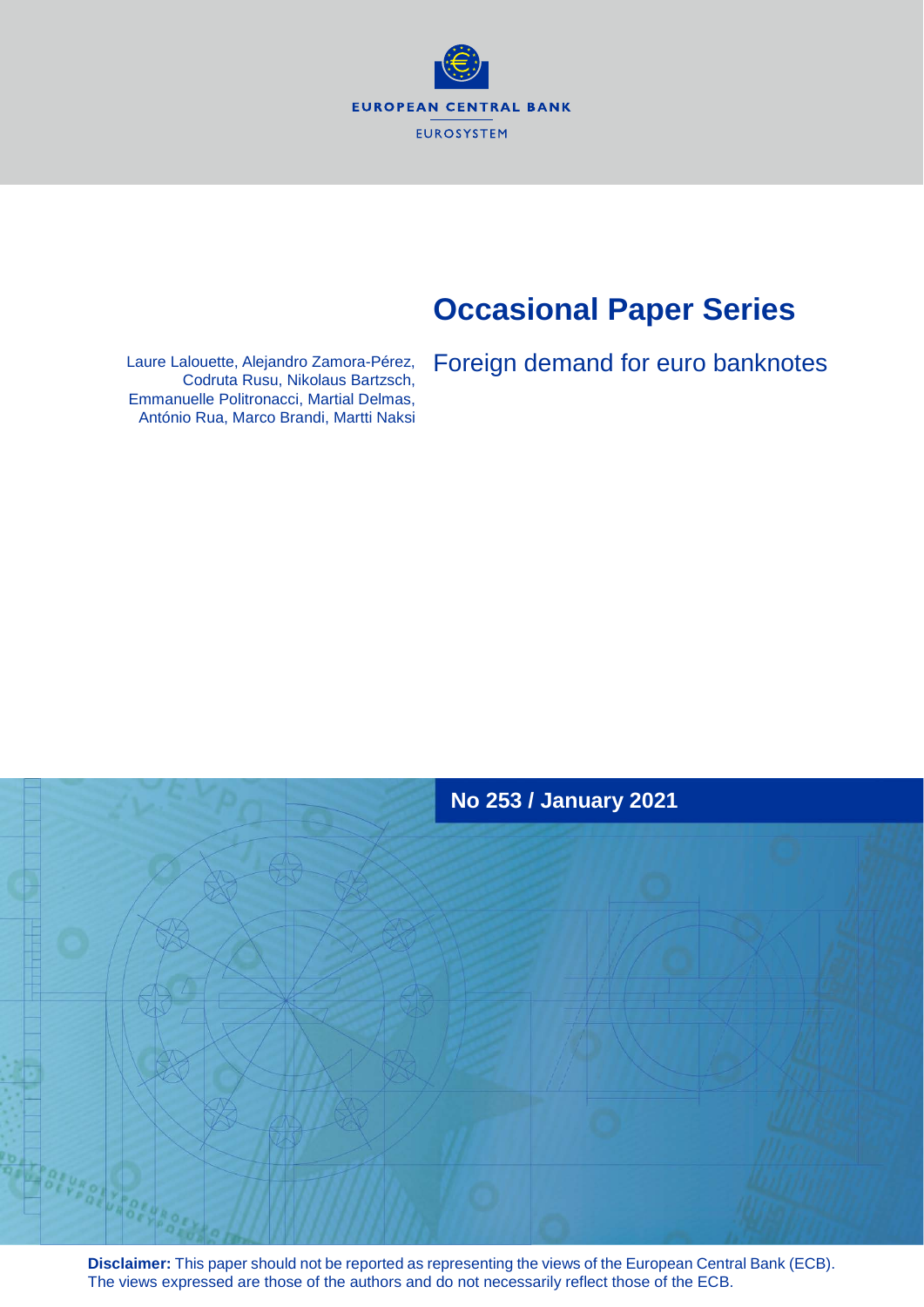## **Contents**

| <b>Abstract</b><br>$\mathbf{2}$                 |                                         |                                                                                                                                               |    |  |  |  |
|-------------------------------------------------|-----------------------------------------|-----------------------------------------------------------------------------------------------------------------------------------------------|----|--|--|--|
| 1                                               | <b>Research question and objectives</b> |                                                                                                                                               |    |  |  |  |
| $\mathbf{2}$                                    | The drivers of foreign demand           |                                                                                                                                               |    |  |  |  |
|                                                 | 2.1                                     | Literature review of the drivers of demand for cash abroad                                                                                    | 5  |  |  |  |
|                                                 | 2.2                                     | Evidence from banknote demand functions                                                                                                       | 8  |  |  |  |
|                                                 | 2.3                                     | Analysis of the determinants of euro banknote net shipments                                                                                   | 11 |  |  |  |
|                                                 | 2.4                                     | Cash holdings and currency substitution in CESEE countries:<br>evidence from the OeNB Euro Survey                                             | 21 |  |  |  |
| 3                                               | area                                    | Estimating the share of euro banknote circulation outside the euro                                                                            | 28 |  |  |  |
|                                                 | 3.1                                     | Net shipments data                                                                                                                            | 28 |  |  |  |
|                                                 |                                         | <b>Box 1</b> Recent developments in the net shipments of euro banknotes:<br>the €500 issuance stop and the coronavirus (COVID-19)<br>pandemic | 32 |  |  |  |
|                                                 | 3.2                                     | The ECB's external statistics division method                                                                                                 | 33 |  |  |  |
|                                                 | 3.3                                     | The seasonal method                                                                                                                           | 34 |  |  |  |
|                                                 | 3.4                                     | The age of banknotes method                                                                                                                   | 41 |  |  |  |
|                                                 |                                         | <b>Box 2</b> First estimates of net cash remittances over time for the euro<br>area                                                           | 43 |  |  |  |
| 4                                               |                                         | Conclusion: foreign demand, a key to the paradox of banknotes                                                                                 | 47 |  |  |  |
| Annex 1: Methodological notes on the data<br>49 |                                         |                                                                                                                                               |    |  |  |  |
|                                                 | Net shipments data                      |                                                                                                                                               |    |  |  |  |
|                                                 | Wholesome trade data                    |                                                                                                                                               |    |  |  |  |
|                                                 | Survey of households in CESEE           |                                                                                                                                               |    |  |  |  |
| <b>Annex 2: Remittance channels</b><br>51       |                                         |                                                                                                                                               |    |  |  |  |
| <b>Annex 3: Euro bill tracker</b><br>52         |                                         |                                                                                                                                               |    |  |  |  |
| 53<br><b>Annex 4: A tourist's journey</b>       |                                         |                                                                                                                                               |    |  |  |  |
| <b>References</b><br>54                         |                                         |                                                                                                                                               |    |  |  |  |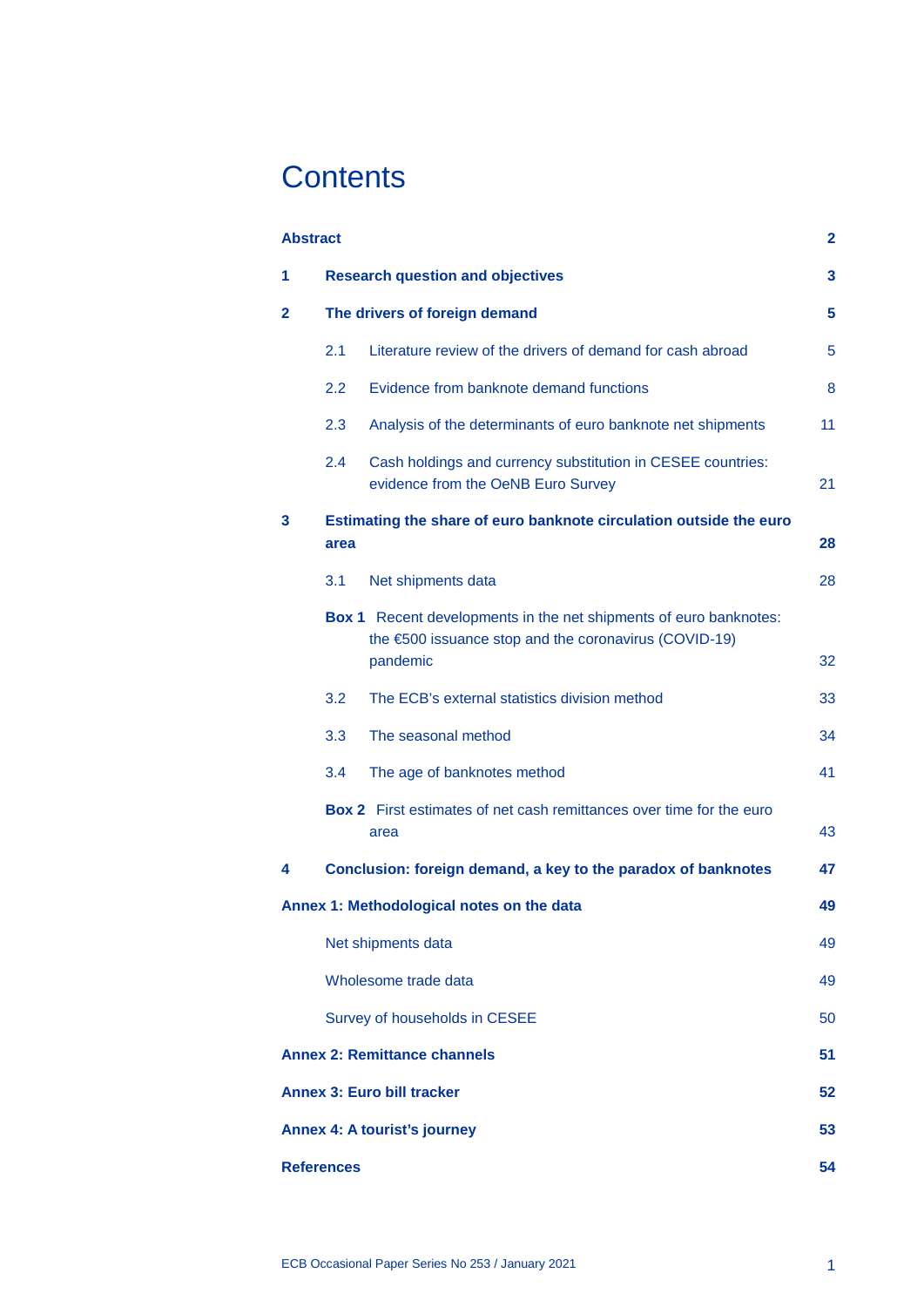## <span id="page-2-0"></span>Abstract

In order to understand why there is a continuous increase in euro banknote circulation even though the use of cash for transactions is decreasing in the euro area – a phenomenon known as the paradox of banknotes – the members of the Overseas workstream of the Eurosystem Research Network on Cash (EURECA) [1](#page-2-1) have conducted a study on the foreign demand for euro banknotes. The results of this study are based on desk research using data collected in the Eurosystem and from other organisations, and using both proven and innovative techniques.

The objectives of this study are to identify the drivers of foreign demand and to estimate the share of euro banknotes circulating outside the euro area. The results provide an insight into the reasons for the increase in banknote circulation. They also show how significant the international demand for euro banknotes is, providing us with a clue to understanding the paradox of banknotes.

The study shows that there are a multitude of factors behind the demand for euro banknotes, for both store-of-value and transaction purposes. In particular, euro cash flows are mainly driven by local-specific determinants, i.e. factors affecting a country's demand for euro (local inflation, economic activity and foreign tourism) rather than external factors (global uncertainty or short-term interest rates in the euro area). On the back of this research, the share of euro banknotes in circulation estimated to be outside the euro area is between 30% and 50% of the total value of euro banknote circulation.

**Keywords:** euro, banknotes, foreign demand for money, euroisation, currency substitution, hoarding, remittances

**JEL classification:** E41, E47, E49, E59, F24

<span id="page-2-1"></span>[Eurosystem Research Network on Cash \(EURECA\).](https://www.ecb.europa.eu/pub/economic-research/research-networks/html/researcher_eureca.en.html)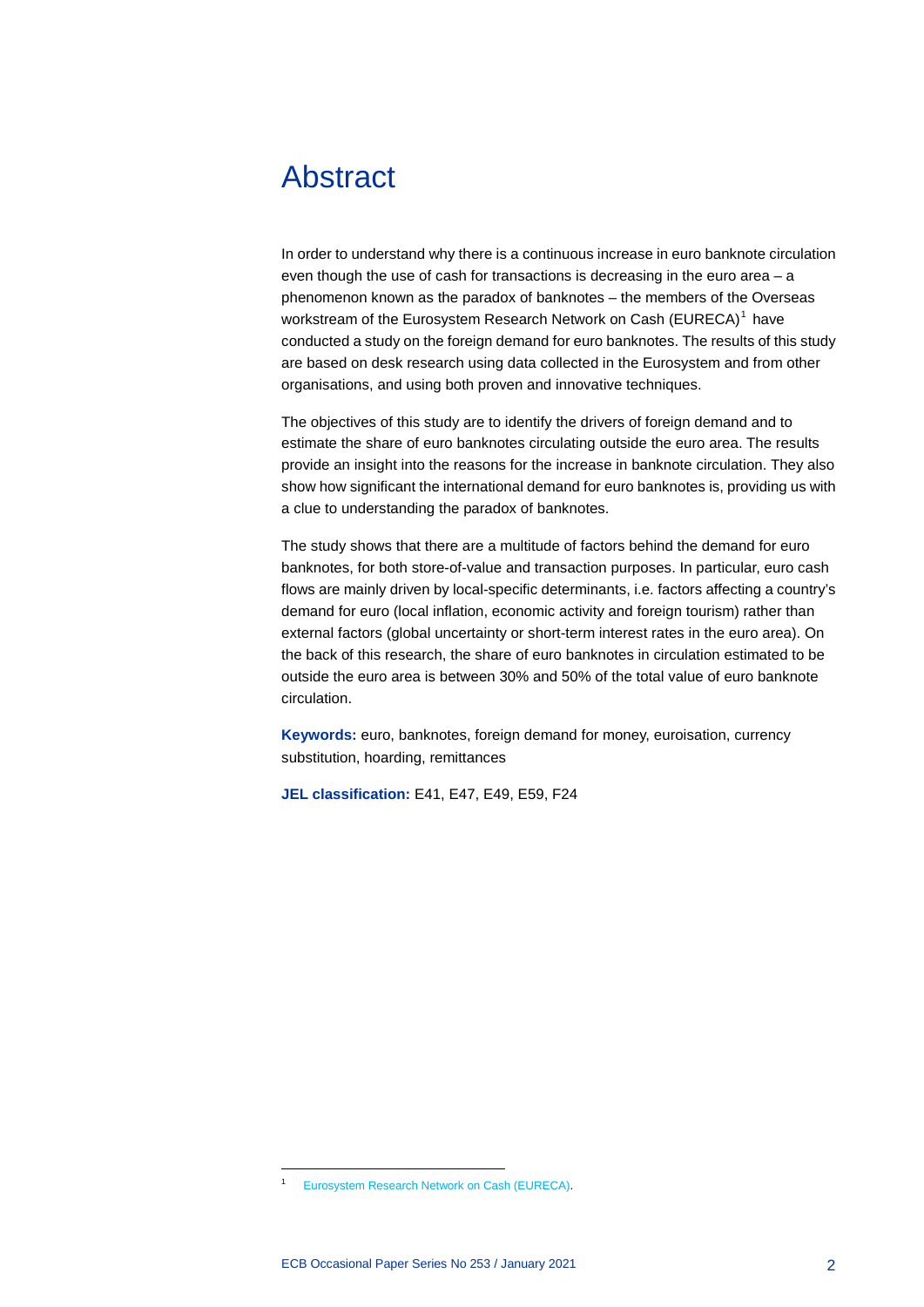## 1 Research question and objectives

<span id="page-3-0"></span>**Prepared by Laure Lalouette, ECB**

**A currency's international role may, to a certain extent, explain the trends seen in the total value of its circulation.** At the end of December 2019, the total value of euro banknotes in circulation was  $\epsilon$ 1,292.7 billion, with an annual growth of 5.0% – the average rate over the past ten years (see Chart 1). Euro banknote circulation is growing continuously, even though it is claimed that cash usage is declining: this phenomenon has been referred to as the "paradox of banknotes" (Bailey, 2009) or the "cash paradox" (Williams, 2012; Jiang and Shao, 2020). However, the euro is not only used for transaction purposes, although other factors underpinning demand have, until now, been insufficiently investigated.

### **Chart 1**

-

### Euro banknotes in circulation



Source: ECB Currency Information System (CIS2) data. Note: Last observation December 2019.

The steady upward trend for euro banknotes in circulation is not the homogeneous stylised pattern seen for other European currencies. As Chart 2 shows, the value of banknotes in circulation in developed countries may increase, remain stable or decline. Various factors may explain these trends, e.g. the international role of a currency. The Swedish krona, which is mainly used for domestic transaction purposes, shows circulation growth declining over time (Engert et al., 2019). The Danish krone, which is mainly used for domestic transactions and as a domestic store of value, shows stable growth. The euro, which is used for domestic and foreign $^2$  $^2$  transactions and for domestic and foreign $3$  store-of-value purposes, shows strong circulation growth. There may be evidence that foreign demand for euro banknotes, both for transaction and for store-of-value purposes, is supporting its circulation growth. The

E.g. euroisation, cross-border shopping, travel for leisure or for business.

<span id="page-3-2"></span><span id="page-3-1"></span>E.g. savings, currency reserves and asset portfolio management.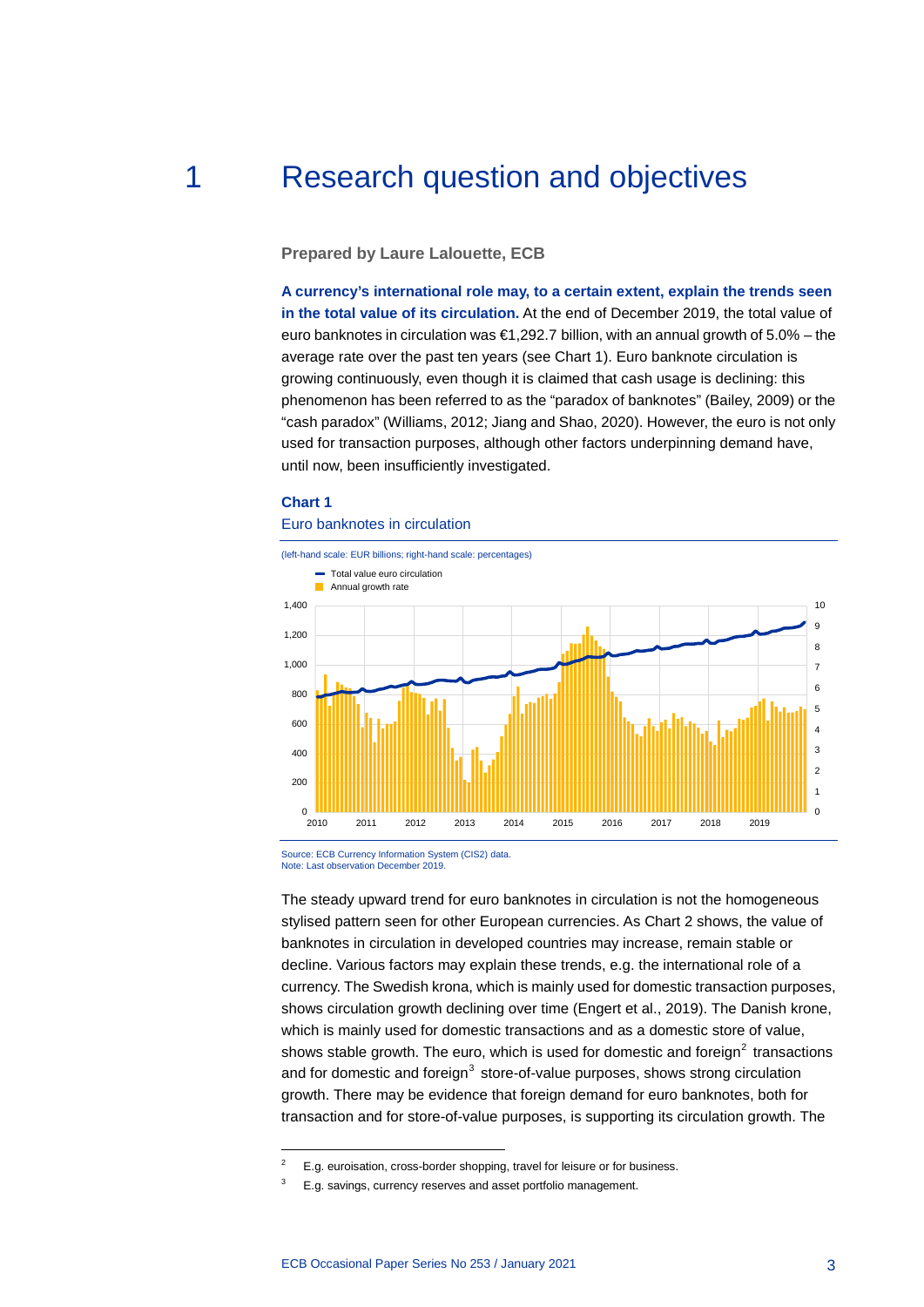next step is to establish what factors trigger international demand (see Section 2) and in what proportion (see Section 3).

### **Chart 2**

Banknotes in circulation



Source: Central banks' websites. Note: Latest observation year 2018.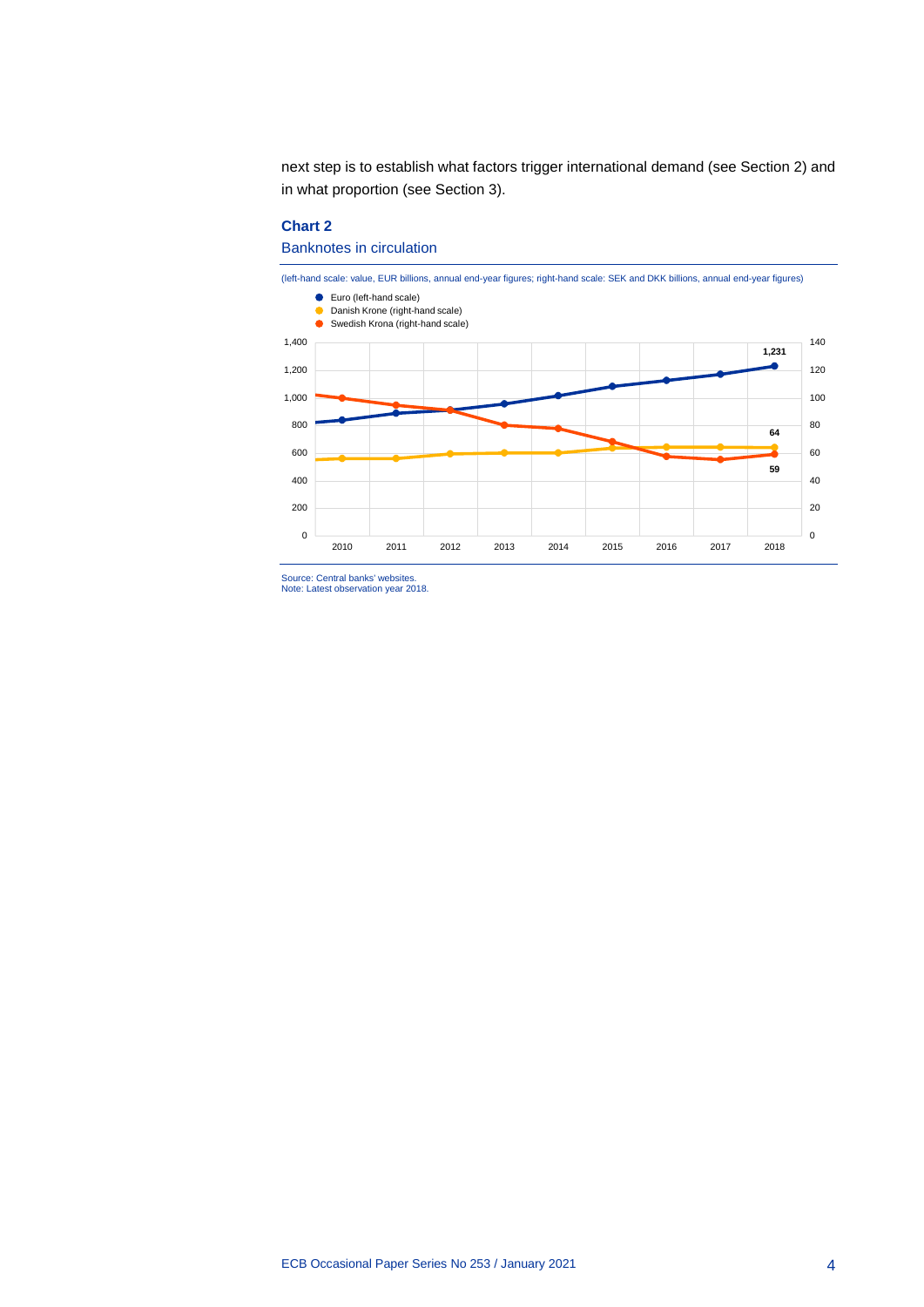## 2 The drivers of foreign demand

<span id="page-5-0"></span>**There are a multitude of drivers of demand for euro banknotes.** Various sources are interrogated in this section in order to establish the drivers of foreign demand. Section 2.1 reviews the research literature dealing directly or indirectly with foreign demand. Section 2.2 estimates a currency demand function analysing the long and short-run effects of foreign demand on demand for euro banknote denominations. Section 2.3 provides an initial analysis of wholesale data and the factors explaining shipments of euro banknotes. Finally, Section 2.4 introduces the latest results of the OeNB Euro Survey, shedding light on the influence of the euro in neighbouring European countries.

### 2.1 Literature review of the drivers of demand for cash abroad

<span id="page-5-1"></span>**Prepared by Alejandro Zamora-Pérez, ECB**

Several strands of the economic literature have followed different approaches to addressing the issue of why people hold and use domestic and foreign currencies outside developed countries. This section reviews the literature.

### 2.1.1 Reasons for the use of domestic cash outside developed economies

In order to explain the demand for euro cash abroad it is first necessary to understand what determines the use of domestic currencies in developing and transition economies. The consensus view in the development economics literature is that the high demand for cash in developing countries is due to a lack of credible saving and payment alternatives, as well as deeply entrenched habits. Efforts should be made to achieve widespread access to formal intermediaries, adequate saving options and digital forms of payments. This would gradually reduce transactional and store-of-value demand for cash in favour of other saving alternatives and cashless methods of payment. Evidence-based policy recommendations seek to increase digital financial inclusion in developing countries (Klapper and Singer, 2014) in order to improve supply-side deficiencies (such as poor physical infrastructure for digital payments, i.e. scarce cash-out points, an absence of safe electronic payment systems, a lack of digital ecosystems offering store-of-value and bill payment functionalities, etc.)<sup>[4](#page-5-2)</sup>. They also tackle demand-side challenges (such as user

<span id="page-5-2"></span>The fact that cash is by far the most reliable payment and store-of-value option in most developing countries is supported by rich and growing evidence. Some of the specific topics addressed by the literature are the conditions explaining the use of cash for domestic remittances, wages, and government payments (CGAP, 2012; Demirguc-Kunt et al., 2018; Alhassan et al., 2019), access to basic accounts (Dupas et al., 2018), access to mobile payments and related cash-in/cash-out services (Jack and Suri, 2014; Evans and Pirchio, 2015); the development of digital government transfer schemes (Zimmerman et al., 2014), adequate regulatory frameworks (Classens and Rojas-Suárez, 2016), and the persistent effects of former legal and institutional systems (Beck et al. 2003; Grosjean 2011).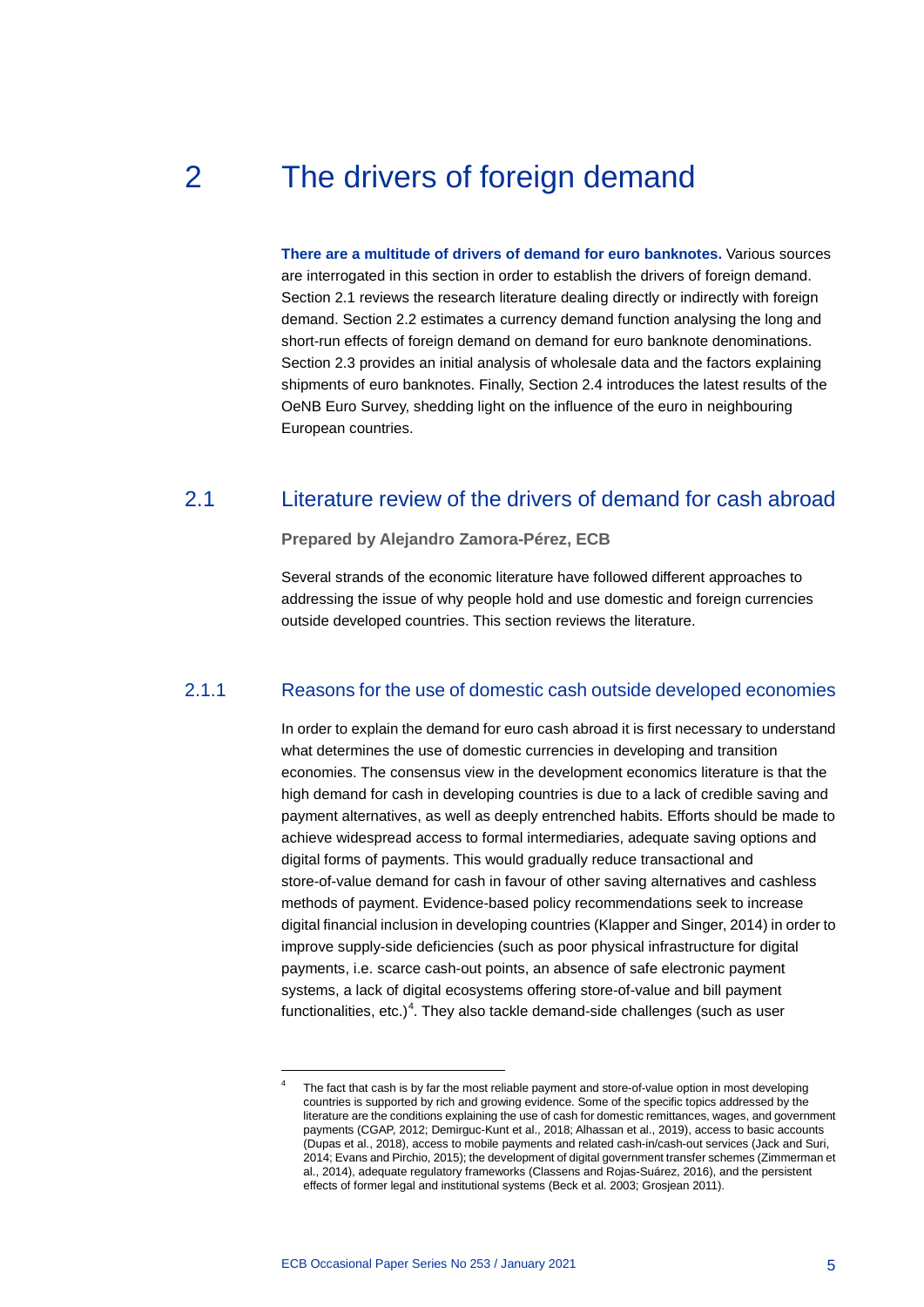education and trust in electronic payments, as well as the need for consumers to perceive that digital products are (at least) as attractive and accessible as  $\mathsf{cash})^5$  $\mathsf{cash})^5$ .

The absence of safe and return-yielding savings channels leads the poorer members of society to save predominantly in cash. Only a relatively small proportion of these people manage to develop informal and semiformal strategies for saving (Banerjee and Duflo, 2007; Dupas and Robinson, 2013; Newman et al., 2014). In this regard, factors such as belonging to a social network and social learning also play an important role in households' decisions to save in cash (Newman et al. 2014).

As countries develop and solve some of the main problems of financial inclusion, the emphasis placed on explanations for the store-of-value use of cash seems to shift from supply restrictions to institutional and demand-driven considerations. The evidence from transition economies suggests that a high preference for cash cannot be fully explained by low access to bank products. Instead, other factors dominate, such as a lack of trust in the banking system, memories of past crises, weak institutions (e.g. tax enforcement), and memories of restricted access to deposits, as well as demographic aspects such as financial literacy, education and income (Knell and Stix, 2009; Coupé, 2011; Prean and Stix, 2011; Stix, 2013<sup>[6](#page-6-1)</sup>; Beckman et al., 2013; Beckman, 2013).

### 2.1.2 Determinants of the use of the US dollar as a foreign currency

The wide-ranging problems relating to the supply of/demand for alternative payments, as well as access to saving mechanisms in developing and transition economies, partly explain why strong currencies like the US dollar and the euro are used abroad. Indeed, the absence of reliable saving and payment alternatives from formal intermediaries may well induce people to use foreign cash options if domestic money serves that purpose poorly. However, none of the obstacles covered above are, usually, the main determinants discussed in the literature on the use of strong foreign cash. Porter and Judson (1996) explain how US dollar banknotes provide similar monetary services to those that were offered by gold and silver coins in the past, which circulated outside the countries in which they were minted. These services have been used not only by countries to guarantee monetary and financial stability, but also by individuals (e.g. paying wages of foreign workers, using US dollars when travelling to optimise exchange costs, or insuring against current or future political or economic turmoil).

The wider literature on dollarisation and currency substitution identifies high inflation exhibited by a domestic currency as the main catalyst of the use of foreign currencies. Calvo and Vegh (1992) describe the process of currency and asset substitution. In high-inflation environments, a foreign currency might be used first as a store of value

<span id="page-6-0"></span><sup>5</sup> On the impact of demographic characteristics (e.g. education, income, gender and financial literacy) on financial inclusion see Zinsa and Weill (2016) and Grohmann et al. (2018).

<span id="page-6-1"></span>Stix (2013) presents a more detailed account of the causes of cash saving in transition economies, which is partially corroborated by Beckman et al. (2013) and Beckman (2013). It is worth noting that, among the factors studied, the level of social capital does not significantly influence the decision to save in cash in economies in transition, contrary to what was observed in a euro area country (Italy) in Guiso et al. (2014).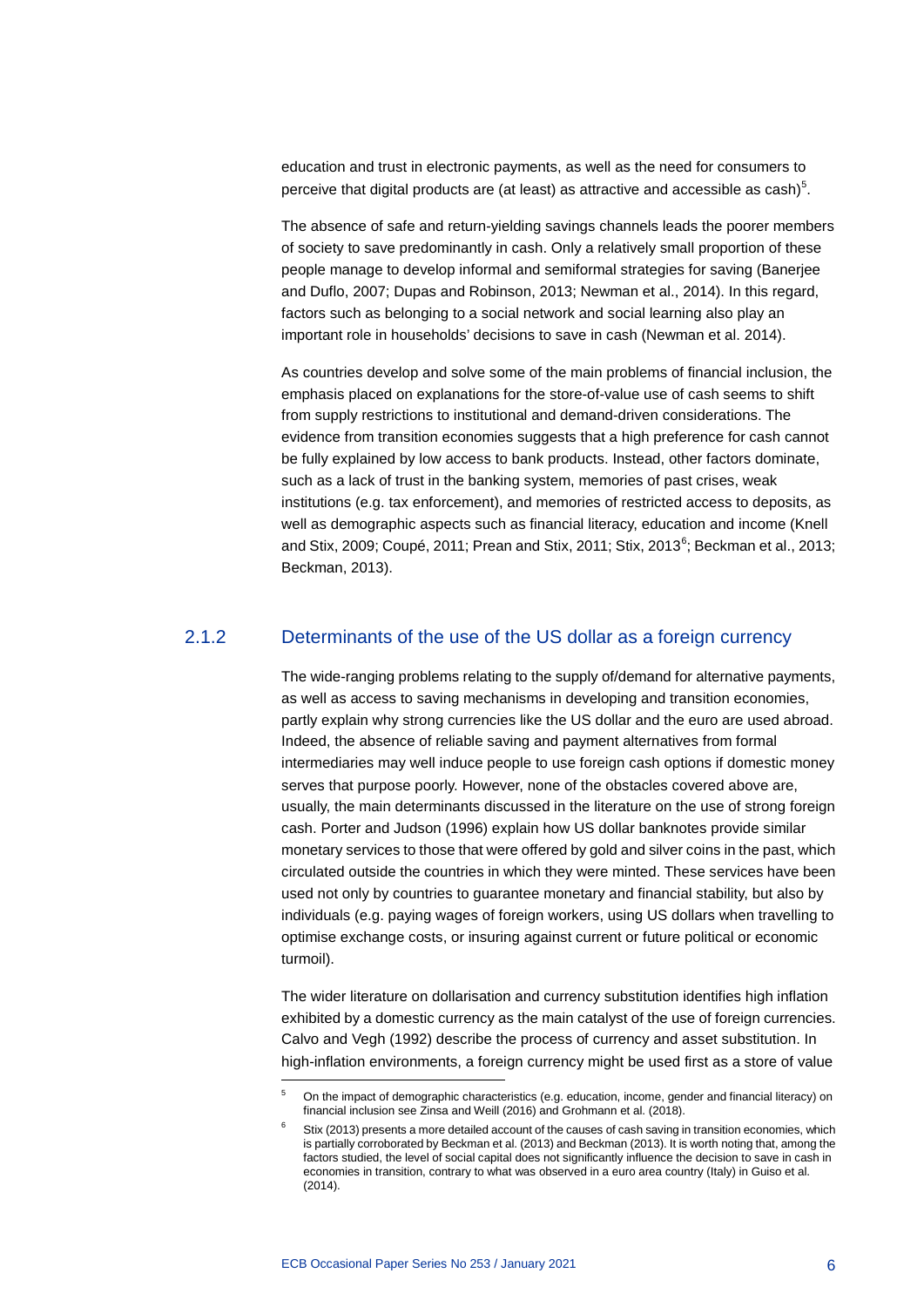(dollarisation) and only at later stages of the process as a means of exchange (currency substitution). This shows that the store-of-value function is probably the most vulnerable of all the functions of domestic currency. The later process of currency substitution starts with large-ticket items being quoted in foreign currency (e.g. real estate or cars) – only afterwards are large transfers of funds performed in foreign currency. Non-durables, however, are normally exchanged in the domestic currency.

The empirical findings of the currency substitution literature do not provide a detailed understanding of the determinants of foreign cash usage, as they deal mostly with asset substitution rather than currency substitution in the strictest sense. This is because the use of cash abroad has been viewed as unobservable (Calvo and Vegh, 1992). For the US dollar, this observability problem has only been solved by using cross-border currency flow data from US Customs and confidential Federal Reserve System data. In a first attempt to systematically investigate the determinants of the foreign demand for dollar cash, Hellerstein and Ryan (2011) find that a high level of historical, rather than current, inflation (i.e. the inflation rate recorded over the last 30 years) increases the probability of using the US dollar as a secondary currency. Moreover, transaction costs and the size of the domestic market also affect the use of dollars. Interestingly, the authors found that large national informal economies do not lead, in themselves, to the adoption of the US dollar as a secondary currency. On condition that the dollar is already widely used, a 1% higher level of informal activity is associated with a 1% higher level of banknote flow. This finding seems to be in line with the above discussion of the research on financial inclusion: a lack of reliable alternatives and institutional deficiencies ensure the economy does not become more formal and this, in turn, drives the demand for cash. It is reasonable to infer that if domestic cash is no longer a reliable alternative, foreign currencies could serve this function if they are already widely adopted.

Judson (2012, 2017) notes that when a country starts using US dollars, subsequent crises bring about additional inflows, which are only reversed following economic stabilisation and modernisation. In a more recent study, Banegas et al. (2015) assessed the global and local factors determining the net shipments of US dollars. Measures of global financial and economic uncertainty have had a considerable impact on net shipments (especially since 2008), although demand seems to be more sensitive to economic uncertainty than to financial stress. Also, using several country groupings, the results provide evidence that foreign currency is used as a safe haven in emerging markets. Country-specific factors (e.g. domestic inflation, past dollar use, local economic uncertainty and local economic conditions) also play a role in explaining currency flows.

### 2.1.3 Determinants of the use of euro cash abroad

As explained in Section 3.1, data for euro cash net shipments have been used to estimate the share of cash abroad (ECB, 2017), although rather less to explore the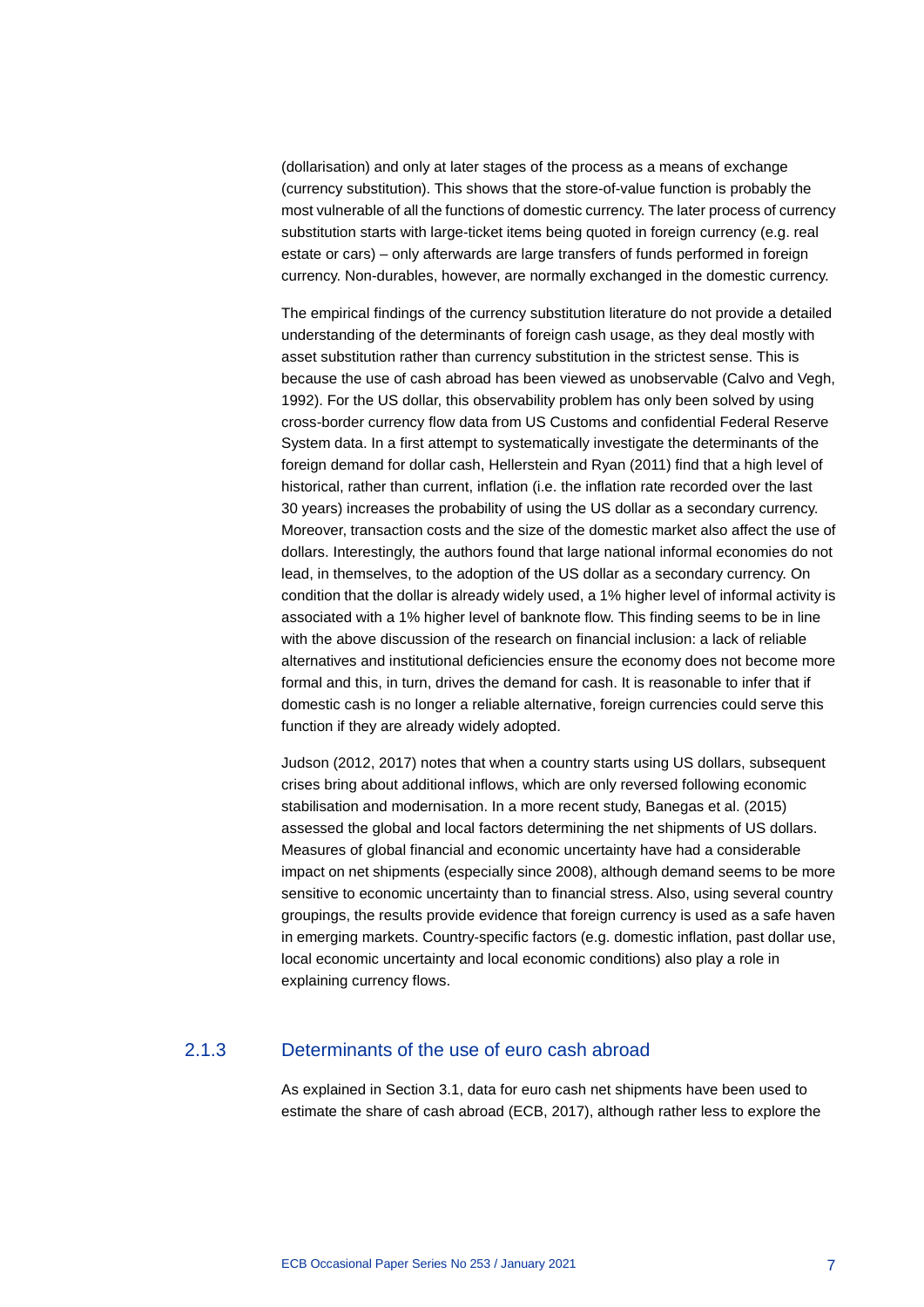reasons for euro banknote demand<sup>[7](#page-8-1)</sup>. However, recent research on euroisation provides valuable findings with regard to some of the determinants surrounding the use of euro cash in foreign countries, although the literature is mainly limited to central, eastern and south-eastern European countries<sup>[8](#page-8-2)</sup>. Since 2002, it has been observed that the euro quickly replaced the function of the dollar in these countries (Hellerstein and Ryan, 2011; Stix, 2011; Judson, 2017) $^9$  $^9$ .

Stix (2011) used survey data to analyse the choice between foreign currency cash and foreign currency deposits. He concludes that both trust in the banking system and access to banking services influence individuals' choice between euro deposits and euro cash. Stix (2013) demonstrates that larger foreign euro cash holdings are associated with a stronger preference for cash, an effect which is higher in countries in which there is a high level of savings deposits denominated in foreign currency (especially in south-eastern European countries). Also, he finds that foreign currency is used as a safe asset, as well as the presence of stronger network effects in these countries. Additionally, Ritzberger-Günwald and Scheiber (2012) show that, in addition to its store-of-value function, euro cash is also used partly as a medium of exchange in south-eastern European countries. In this regard, Scheiber and Stern (2016) note that in the Czech Republic, Hungary and Poland residents use euro cash for foreign and domestic transactions. Brown and Stix (2015) find that the euroisation of bank deposits is mainly driven by demand. They also find that households with and without euro-denominated deposits have similar preferences with regard to foreign currency. These two findings suggest that policies aimed at the de-euroisation of bank deposits may, instead, unintentionally encourage a greater use of euro cash. Scheiber (2019) shows that expectations in respect of euro adoption also have a positive influence on the likelihood of euro banknotes being held, although not on the actual amount of euro cash held. Other factors found to increase the likelihood of an individual holding euro cash are high income, income in euro, high wealth or the receipt of remittances.

### 2.2 Evidence from banknote demand functions

<span id="page-8-0"></span>**Prepared by António Rua, Banco de Portugal**

A macro-econometric model of the demand for euro banknotes has recently been developed (see Rua (2020)). The model, known as D€notes (demand for euro notes), corresponds to a system of seven equations, with one equation per banknote denomination $10$ .

<span id="page-8-1"></span><sup>7</sup> The ECB (2018) has conjectured that some of the factors influencing foreign demand for euro banknotes include financial innovation, geopolitical uncertainty, and tax and financial crime. However, no empirical work contradicting this hypothesis has yet been published.

<span id="page-8-2"></span>The research cited comes mainly from data from the euro survey conducted by the OeNB (see Section 2.4).

As one would expect, the euro substituted euro legacy currencies (especially the Deutsche Mark) even more quickly in these countries (see Fischer et al. (2004)).

<span id="page-8-4"></span><span id="page-8-3"></span> $10$  The estimation of a banknote demand function is described, for example, in Assenmacher et al. (2019), Bartzsch et al. (2011) and Judson (2017). The D€notes model has already been used in the context of the ABCD-2 work on forecasting euro banknote demand (see Bartzsch et al. (2019)).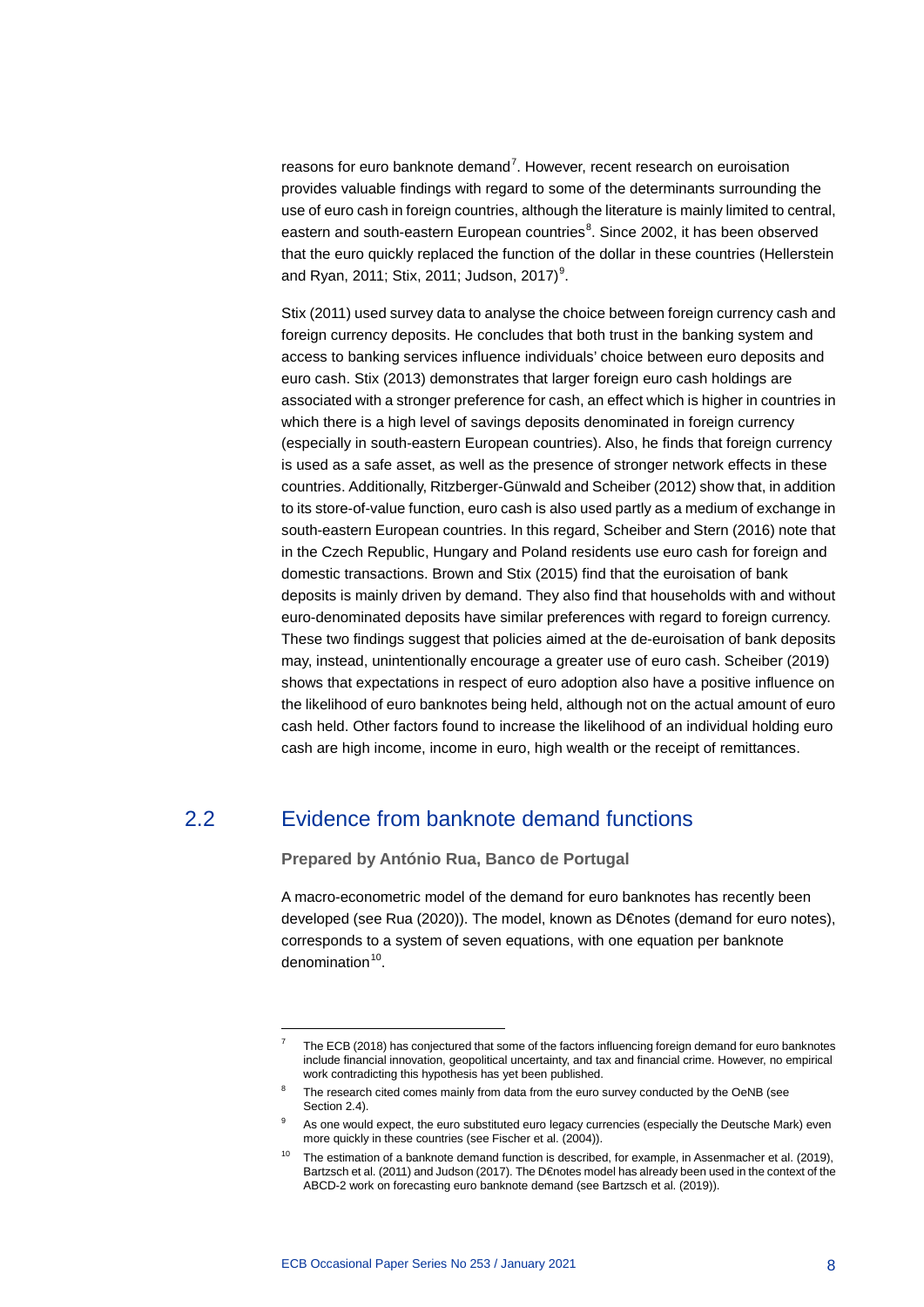The underlying idea of the approach is that the specific drivers of each euro banknote denomination should be taken into account, as the forces which influence demand may differ across denominations. At the same time, one should also consider the interconnections that exist between the demand for different denominations and, therefore, produce an estimation of the system. Furthermore, in line with the literature on the estimation of money demand functions, one should distinguish between the long-run relationship and short-run dynamics $11$ .

Thus, the estimation of the D€notes model entails two steps. The first step estimates a system of long-run relationships<sup>12</sup>. Table A presents the variables by entering the long-run relationship for each euro banknote denomination, along with the sign for the estimated coefficients $13$ .

|                              | €500                     | €200                     | $f$ 00                   | $\epsilon$ 50            | €20                      | $\epsilon$ 10 | €         |
|------------------------------|--------------------------|--------------------------|--------------------------|--------------------------|--------------------------|---------------|-----------|
| Short-term interest rate     | $\overline{\phantom{a}}$ | $\overline{\phantom{a}}$ | $\overline{\phantom{a}}$ | $\overline{\phantom{a}}$ | $\overline{\phantom{a}}$ |               |           |
| <b>Real GDP</b>              | $\ddot{}$                |                          | $\ddot{}$                | $^{+}$                   | $^{+}$                   | $^{+}$        | $\ddot{}$ |
| <b>Foreign demand</b>        |                          | $\ddot{}$                | $^{+}$                   |                          |                          |               |           |
| Real effective exchange rate | $\ddot{}$                | $+$                      | $\ddot{}$                |                          |                          |               |           |
| <b>ATM</b>                   |                          |                          |                          | $\ddot{}$                | $\ddot{}$                |               |           |

### **Table 1**

Long-run relationships

As expected, the transactions motive, captured by euro area real GDP, has a positive effect on demand for all denominations, with the exception of the €200 banknote. This is because demand for €200 banknotes has essentially been from abroad (at least until the end of 2017 when the analysis was conducted<sup>14</sup>). The opportunity cost, as measured by the short-term interest rate, negatively affects demand for all denominations. With regard to financial technological developments, the number of ATMs has a positive impact on the long-run net issuance of €50 and €20 banknotes, as these denominations correspond to the majority of the euro banknotes loaded into ATMs in the euro area.<sup>[15](#page-9-4)</sup>

A novel indicator is used to capture demand from outside the euro area. In the spirit of the foreign demand indicator used to model exports of goods and services<sup>[16](#page-9-5)</sup>, this indicator is constructed as a weighted average of the real GDP of the main destination countries for euro banknotes, where the weights are the relative importance of each country in terms of shipments. It has been found that this variable is relevant for the long-run demand of €200 and €100 banknotes. In addition, the real effective exchange rate is also considered, as the relative strength of the currency affects its

<span id="page-9-0"></span><sup>&</sup>lt;sup>11</sup> Such a framework was initially applied to model the demand for euro banknotes issued in Portugal (see Rua (2018)).

<span id="page-9-2"></span><span id="page-9-1"></span> $12$  See Mark et al. (2005).

 $13$  The full estimation results can be found in Rua (2020).

<span id="page-9-3"></span><sup>14</sup> In the case of the  $\epsilon$ 200 banknote, cumulated net shipments accounted for 85% of net issuance at the end of 2017.

 $15$  It should be noted that, in theory, although the availability of ATMs eases access to cash it also enhances the efficiency of cash holdings, which could lead to a decrease in cash balances.

<span id="page-9-5"></span><span id="page-9-4"></span><sup>&</sup>lt;sup>16</sup> See, for example, Hubrich and Karlsson (2010) in the context of the Eurosystem projection exercises.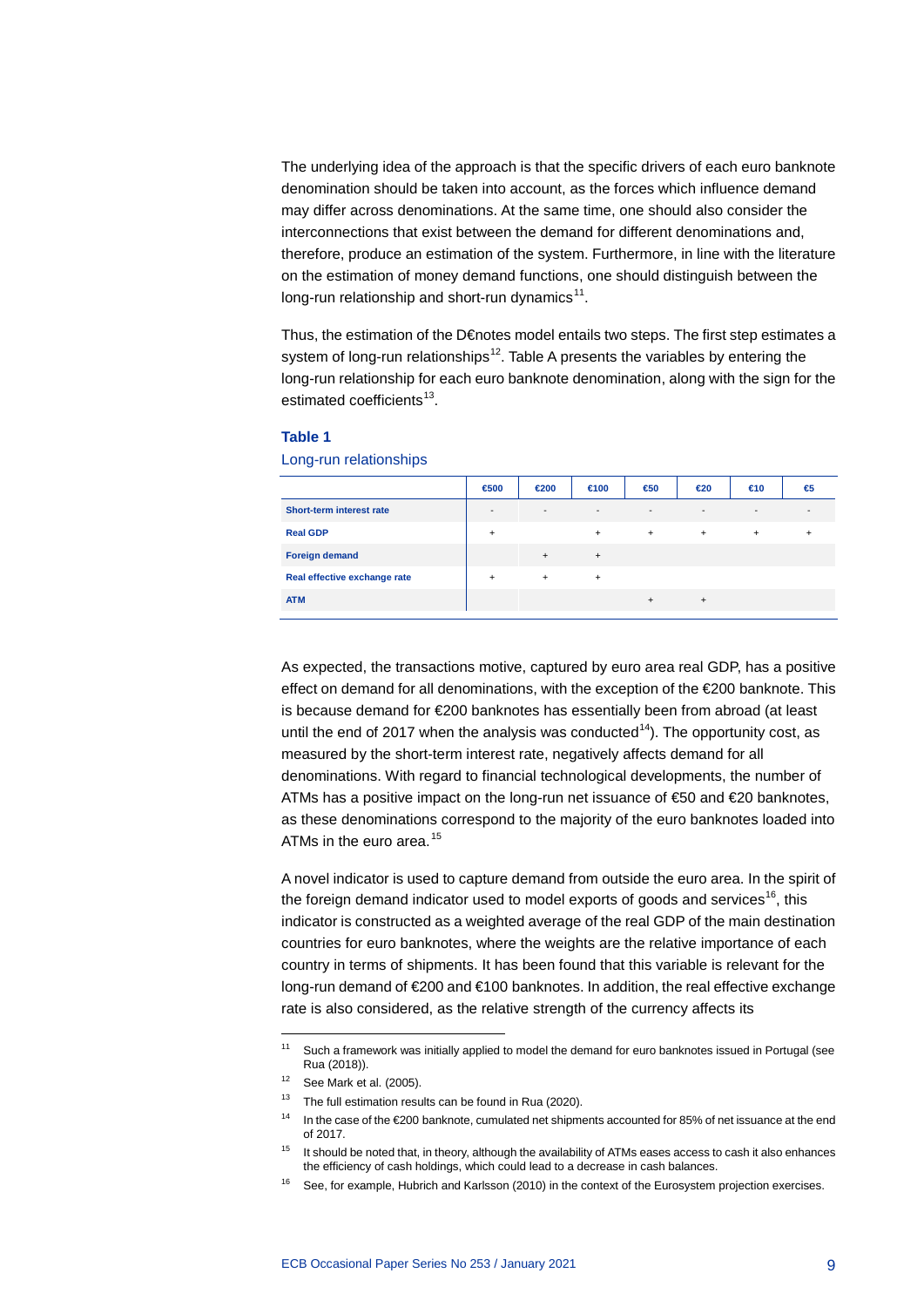attractiveness and may influence demand from abroad.<sup>[17](#page-10-0)</sup> In particular, it has been found that an appreciation of the euro leads to an increase in demand for the highest banknote denominations, i.e. the €500, €200 and €100 denominations (see Table A).

Once the system of long-run relationships has been estimated, the short-run dynamics are estimated as a second step. The results are summarised in Table B, which reports the variables by entering each equation, along with the sign of the estimated impact.

### **Table 2**

Short-run dynamics

|                                    | €500                             | €200                     | $100$                    | €50                      | $\epsilon$ 20            | $\epsilon$ 10 | € |
|------------------------------------|----------------------------------|--------------------------|--------------------------|--------------------------|--------------------------|---------------|---|
| Auto regressive term               | $\ddot{}$                        | $\ddot{}$                | $\ddot{}$                | $\ddot{}$                | $\overline{\phantom{a}}$ | -             |   |
| Short-term interest rate           |                                  | $\overline{a}$           |                          |                          |                          |               |   |
| <b>Real GDP</b>                    |                                  | $\ddot{}$                | $\ddot{}$                |                          |                          | $\ddot{}$     |   |
| Real effective exchange rate       |                                  | $\ddot{}$                | $\ddot{}$                | $+$                      |                          |               |   |
| <b>Foreign demand</b>              | $\begin{array}{c} + \end{array}$ |                          |                          |                          |                          |               |   |
| <b>Unemployment rate</b>           |                                  |                          |                          | ٠                        | ٠                        |               |   |
| <b>Economic policy uncertainty</b> |                                  |                          |                          | $\overline{a}$           |                          |               |   |
| <b>VSTOXX</b>                      |                                  |                          |                          | $\ddot{}$                |                          |               |   |
| <b>Error correction term</b>       | $\overline{\phantom{a}}$         | $\overline{\phantom{a}}$ | $\overline{\phantom{a}}$ | $\overline{\phantom{a}}$ | $\overline{\phantom{a}}$ | -             |   |
| <b>Dummy Q4 2008</b>               | $\ddot{}$                        | $\ddot{}$                | $\ddot{}$                | $\ddot{}$                | $\ddot{}$                |               |   |
| <b>Dummy Q2 2016</b>               | $\overline{\phantom{a}}$         | $\qquad \qquad +$        | $\pmb{+}$                |                          |                          |               |   |
| Step dummy Q3 2016                 | -                                | $\ddot{}$                |                          |                          |                          |               |   |

In addition to the variables already discussed, short-run dynamics are also driven by the unemployment rate and uncertainty. In particular, a deterioration of the labour market will have a negative impact on the demand for banknotes. Regarding uncertainty measures, economic policy uncertainty for the euro area presents a negative sign, reflecting the postponement of spending decisions, whereas financial volatility (measured by VSTOXX) positively affects demand for banknotes due to, for example, the role of cash as a safe haven asset (see Table B). Finally, two particular events have proven to be particularly important when modelling cash demand. In the first case a dummy variable was included for the fourth quarter of 2008 due to the collapse of Lehman Brothers in September 2008, which resulted in an abnormal increase in demand for cash. The second episode relates to the ECB's announcement in May 2016 that the €500 banknote would no longer be issued. This announcement had an immediate impact, with the partial replacement of €500 banknotes by €200 and €100 banknotes, which was captured by the dummy for the second quarter of 2016. However, as this substitution continued in subsequent quarters, albeit less strongly, a step dummy was also included in the model, starting from the third quarter of 2016.

*Outcome*. There is evidence that variables related to demand from abroad influence demand for euro banknotes, especially for the highest denominations.

<span id="page-10-0"></span>As in Rua (2020), this analysis considers the real effective exchange rate of the euro against a group of nineteen trading partners based on GDP deflators, where an increase in the index corresponds to an appreciation of the euro.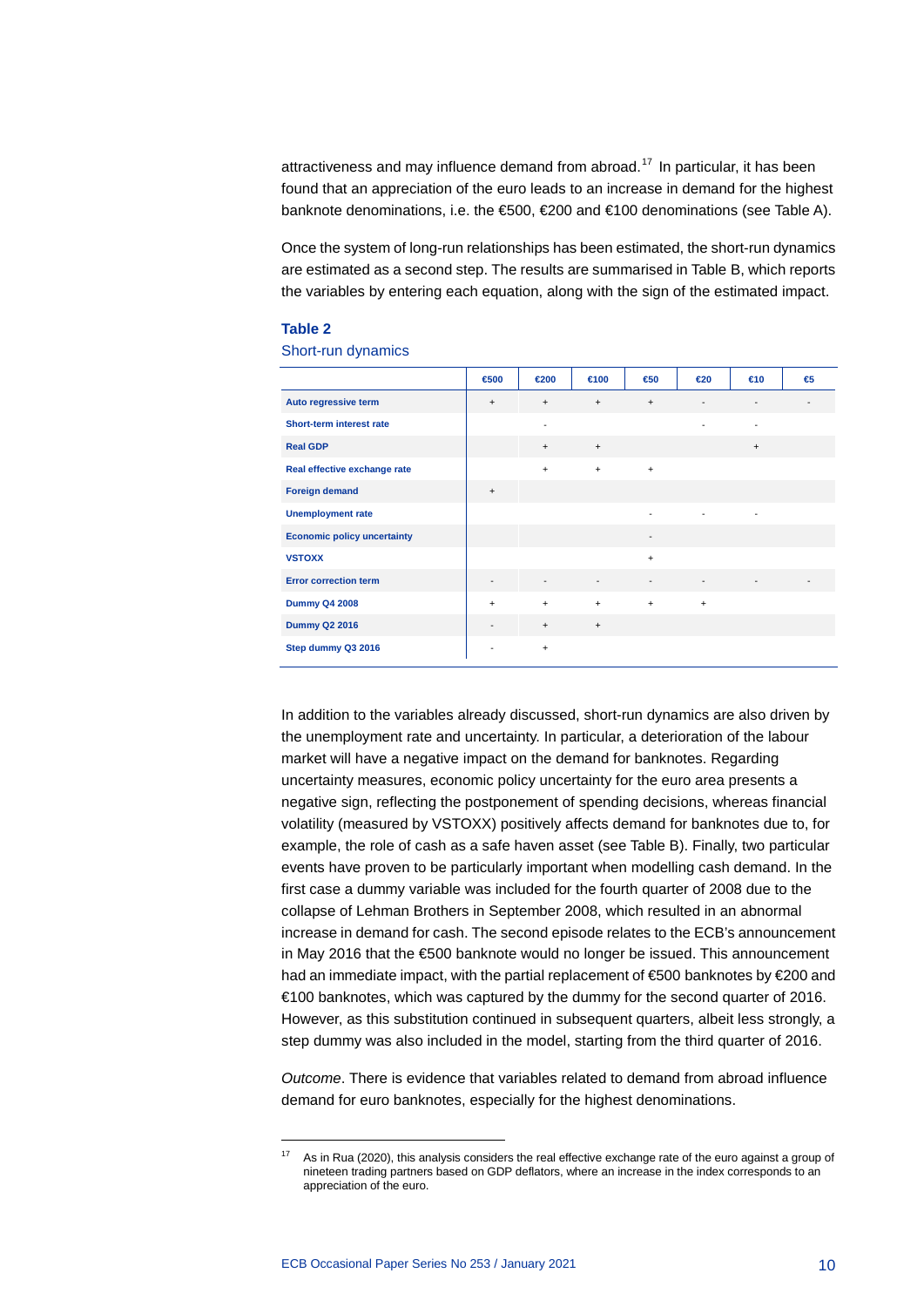*Limitations*. The analysis seeks to capture how fluctuations in economic activity in countries receiving euro banknote flows affect demand for the different denominations. However, it does not include other possible aspects of foreign demand and should be supplemented with the findings of the sections which follow. Furthermore, the construction of the indicator relies on ECB net shipments data which only include foreign demand for banknotes via registered channels. The estimated model is a better fit for greater-value denominations than for lower-value denominations, as the latter present dynamics that are more difficult to model. However, since lower-value denominations are likely to account (in value terms) for a relatively low share of banknotes in circulation, the model reasonably captures total demand for banknotes.

### <span id="page-11-0"></span>2.3 Analysis of the determinants of euro banknote net shipments

**Prepared by Emmanuelle Politronacci, Banque de France, Martial Delmas, Banque de France and Alejandro Zamora-Pérez, ECB**

This section analyses the determinants of euro banknote net shipments, using ECB data for net shipments and based on the activities of wholesalers trading euro abroad<sup>[18](#page-11-1)</sup>. Wholesalers are responsible for most of the transactions included in the monthly net shipment statistics. Information on their activities, including the destination of euro shipments and reports on international banknote flows, is collected by means of questionnaires and interviews.

### 2.3.1 Analysis of aggregate net shipments

ECB monthly data on euro banknote net shipments are used to analyse the determinants of euro cash flows abroad. Following Banegas et al. (2015), determinants can be categorised into local factors (shocks affecting countries receiving/sending shipments) and external factors (global or euro area shocks potentially affecting euro cash demand abroad).

In line with the literature review in Section 2.1, local factors include, notably, shocks to the local currency (local inflation and the nominal exchange rate) as well as economic activity (GDP and unemployment) in the main regions receiving inflows of euro cash. In the absence of detailed country data for the final destination of the euro shipments, wholesalers' regional data are used to develop monthly time series indicators of factors such as local inflation, local nominal exchange rate (i.e. local currency unit

<span id="page-11-1"></span><sup>&</sup>lt;sup>18</sup> See Annex 1, "Methodological notes on the data".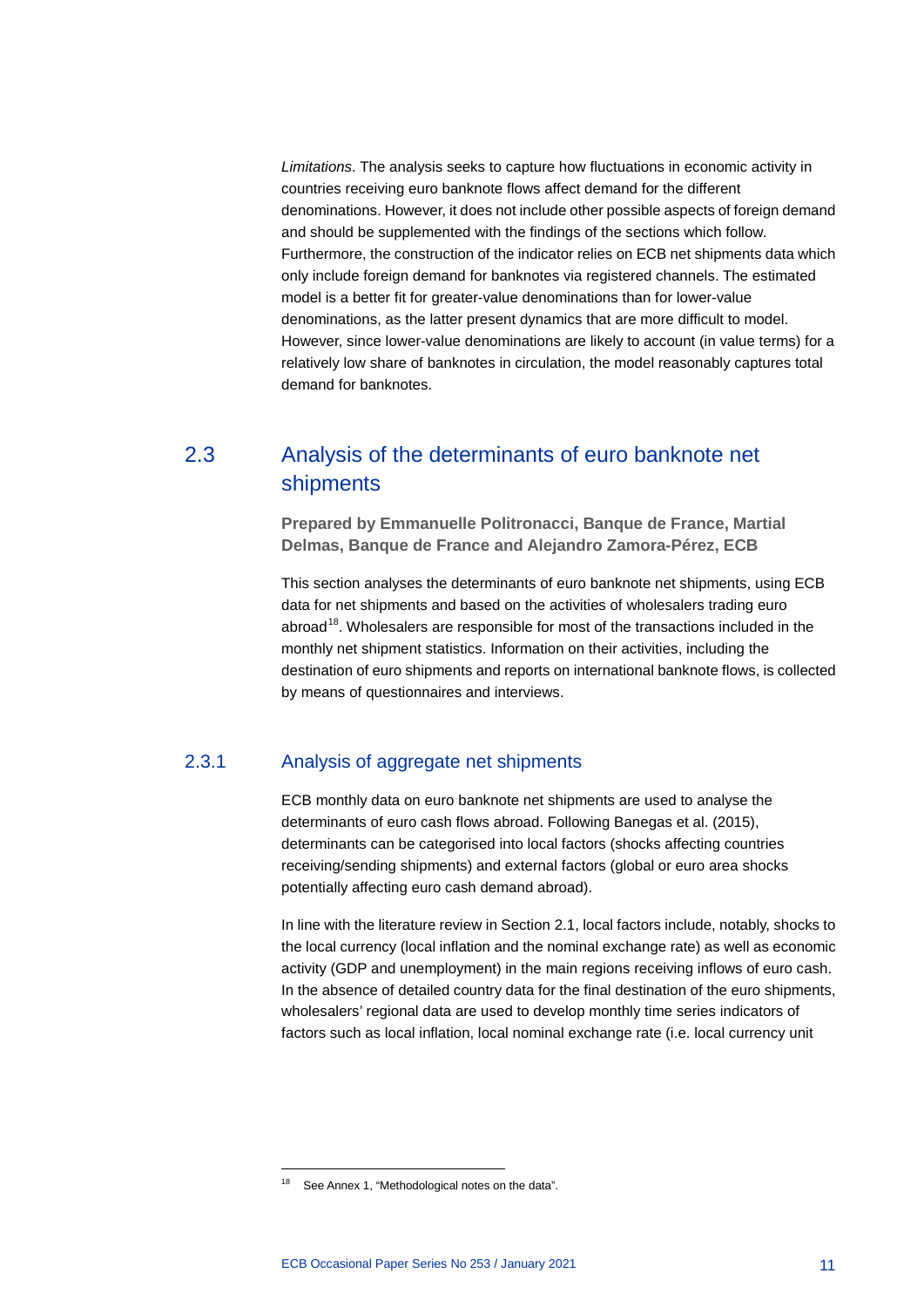$(LCU)$  to euro) and local unemployment<sup>19</sup>. It has only been possible to use wholesaler data to create indicators since 2010, when more disaggregated data on the destination of net shipments became available. The analysis below is therefore restricted to a sample running from January 2010 to December 2019.

External factors potentially affecting cash flows include global and euro area economic uncertainty and volatility, the short-term interest rate as a measure of the opportunity cost of holding euro cash, and tourism in the euro area. Moreover, the USD/EUR exchange rate may be an important factor in capturing the relative attractiveness of euro cash versus the US dollar. In order to account for global uncertainty, the monthly Global Economic Policy Index (Davis, 2016) is used. The euro area short-term interest rate is retrieved from the ECB Statistical Data Warehouse, and Eurostat data on tourist arrivals in most euro countries $^{20}$  $^{20}$  $^{20}$  are used to proxy euro area tourism. All of these variables are at a monthly frequency. Finally, the monthly USD/EUR nominal exchange rate is also used.

A vector autoregressive (VAR) model is used to analyse the effects of the above variables on net shipments. In particular, the VAR system consists of eight variables at a monthly frequency from 2010 to  $2019^{21}$ : net shipments, three local variables (inflation, the LCU/EUR exchange rate, and unemployment indicators) and four external variables (the USD/EUR exchange rate, the euro area short-term interest rate, euro area tourist arrivals and the Global Economic Policy Uncertainty Index). All of the variables apart from the uncertainty index are non-stationary (integrated of order one) according to the relevant tests and thus the first differences of the levels are included in the system. The VAR has two lags based on various information criteria and autocorrelation diagnostics of residuals, and is deemed to be stable (all inverse roots of the characteristic AR polynomial lie within the unit circle with a modulus of less than one).

Institutional knowledge of the activities of Eurosystem national central banks (NCBs) with regard to cash (and specifically euro net shipments) is applied to define a recursive identification strategy (Cholesky decomposition) used to conduct an impulse response analysis. It is known that when regions with a regular demand for euro cash are affected by local shocks, Eurosystem central banks are able to supply this cash in a responsive manner, i.e. in the same month the shock occurs. Consequently, the impulse response analysis is based on a recursive identification procedure allowing for the contemporaneous effects of all the analysed variables on cash net shipments, although not always vice versa (it is unlikely that net shipments have a

<span id="page-12-0"></span><sup>&</sup>lt;sup>19</sup> These indicators were constructed by means of a geometric weighted average of country variables (inflation, nominal exchange rate and unemployment) using, as weights, gross shipments to the main geographical regions (confidential wholesaler data). Data were available for the following regions: Africa, the Middle East, Central and South America, North America, EU eastern European countries, non-EU eastern European countries, non-EU western European countries, EU western European countries; information for individual countries was also available for Turkey. Russia and Switzerland, given their relative importance. The monthly series for CPI, the nominal exchange rate and unemployment were retrieved from the World Bank database. GDP or retail sales volume indexes are better proxies for local economic activity, but either they were not available on a monthly basis or data for the relevant countries were missing. Similarly, monthly variables for shocks to local banking systems were unavailable for the relevant countries.

<span id="page-12-2"></span><span id="page-12-1"></span> $20$  Changing composition and excluding France and Ireland due to data unavailability.

 $21$  It was not possible to use a longer sample dating back to the first issuance of the euro as disaggregated wholesaler data on the destination of shipments were not available.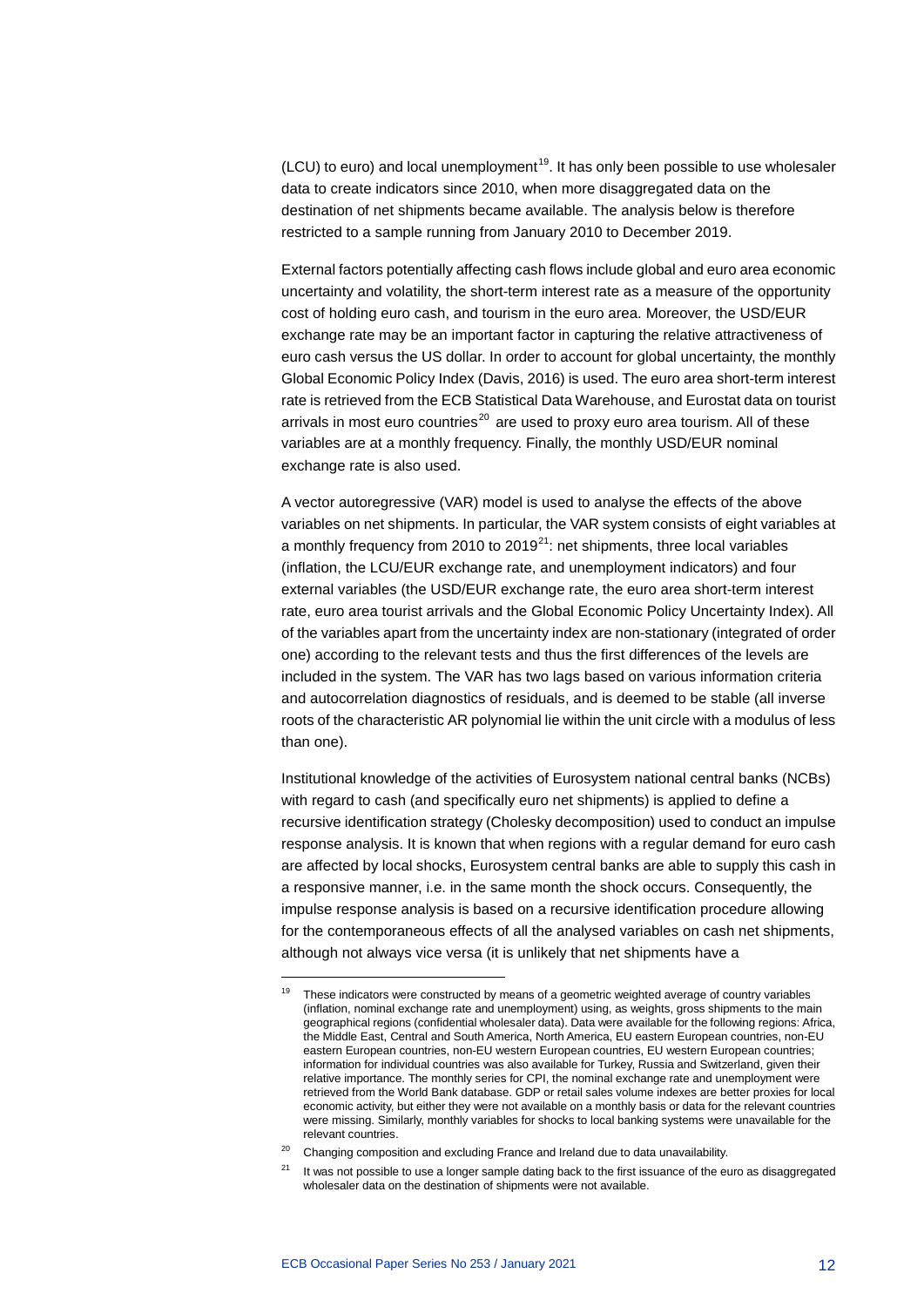contemporaneous effect on these variables). Similar results are obtained once the VAR system has been restricted so that local variables do not affect external euro area variables and vice versa, and so that the former do not affect global uncertainty, pointing to the robustness of the reported results.

Chart 3 below shows the impulse responses for 24 months after the various shocks. Only the responses of net shipments to the set of other variables are reported, given the objectives of this section.

The signs of the effect on the local variables are largely as expected and in line with the literature reviewed in Section 2.1. A one-standard deviation shock to local inflation (as measured by the inflation indicator) has a positive and significant effect in the first month and a (barely) significant effect in the third month after the shock. This results in a significant accumulated effect of around €600 million over the five months after the shock (representing around 19% of the five-month average of euro net shipments for the selected sample). This finding confirms that euro cash is indeed used abroad as a store of value. An equivalent local unemployment shock has a negative and statistically significant impact in the second, fourth and sixth months after the shock, which produces an accumulated significant effect of around - €2,000 million lasting 18 months (around -20% of the eighteen-month net shipments average). If one considers that the monthly unemployment rate is a good proxy for economic activity, these findings indicate that shocks to economic activity (lower unemployment) stimulate demand for euro banknotes abroad $^{22}$ . However, contrary to expectations, a local exchange rate shock does not have a significant effect on net shipments. A similar result was also found by Hellerstein and Ryan (2011) when using a different methodology for investigating the determinants of US dollar flows. They argue that the effects of the exchange rate might have already been captured by the consumer price index.

In general, variables which are external to regions abroad where there is demand for euro banknotes do not have any significant effect on net shipments, which might indicate that euro banknote flows have mainly local determinants. The non-significance of euro area short-term interest rates could imply that euro-denominated short-term assets are not a close substitute for euro cash. Relatedly, the USD/EUR nominal exchange rate has a significant and negative impact on net shipments, i.e. an appreciation of the euro leads to a notable but short-term increase in net shipments to the main regions receiving euro cash, and vice versa. Both the lack of effect of the interest rate and the impact of the USD/EUR exchange rate may confirm that cash abroad serves unique functions which cannot be entirely replaced by foreign currency-denominated short-term assets. It also points to a certain degree of competition between the US dollar and the euro to fulfil these functions in regions where euro cash is in demand, in spite of network effects.

<span id="page-13-0"></span><sup>&</sup>lt;sup>22</sup> These results should be supplemented by those of the previous section, for which an indicator using the GDP of the main destination countries was used to determine the effect of foreign demand on total euro banknote issuance. In this section we observe a coherent impact on euro banknote net shipments by using an unemployment indicator. As will be shown, mainly medium and high denominations seem to be behind this effect.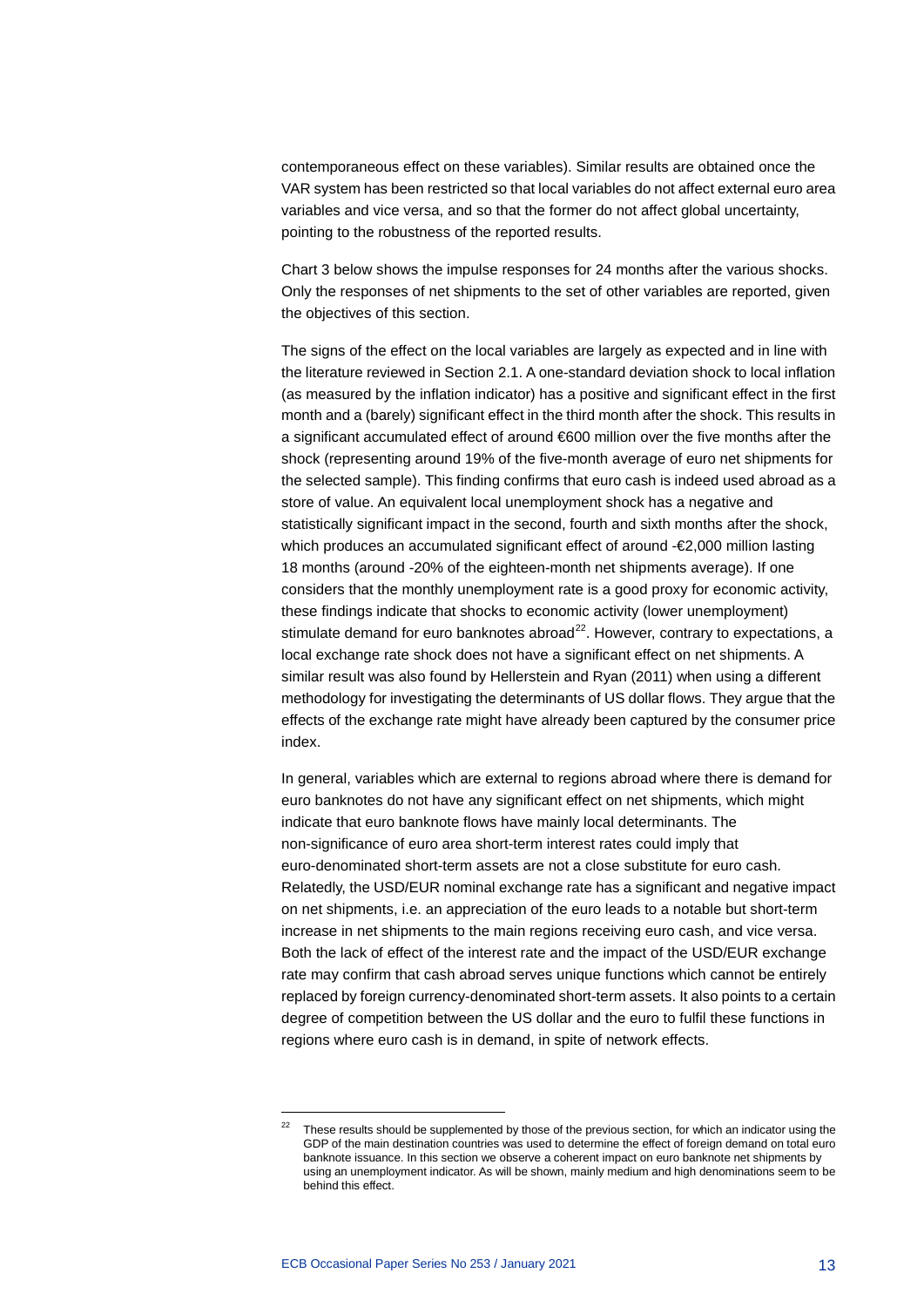### **Chart 3**



and external shocks (95% confidence intervals)

(y-axis: value, EUR millions; x-axis: months from shock)

**Response to euro net shipments shock Response to local inflation shock**

Responses of euro net shipments to one-standard deviation foreign region-specific





**Response to unemployment shock Response to LCU/EUR exchange rate shock**









**Response to global economic uncertainty shock**



**Response to euro area tourism shock**



Source: Author's calculation.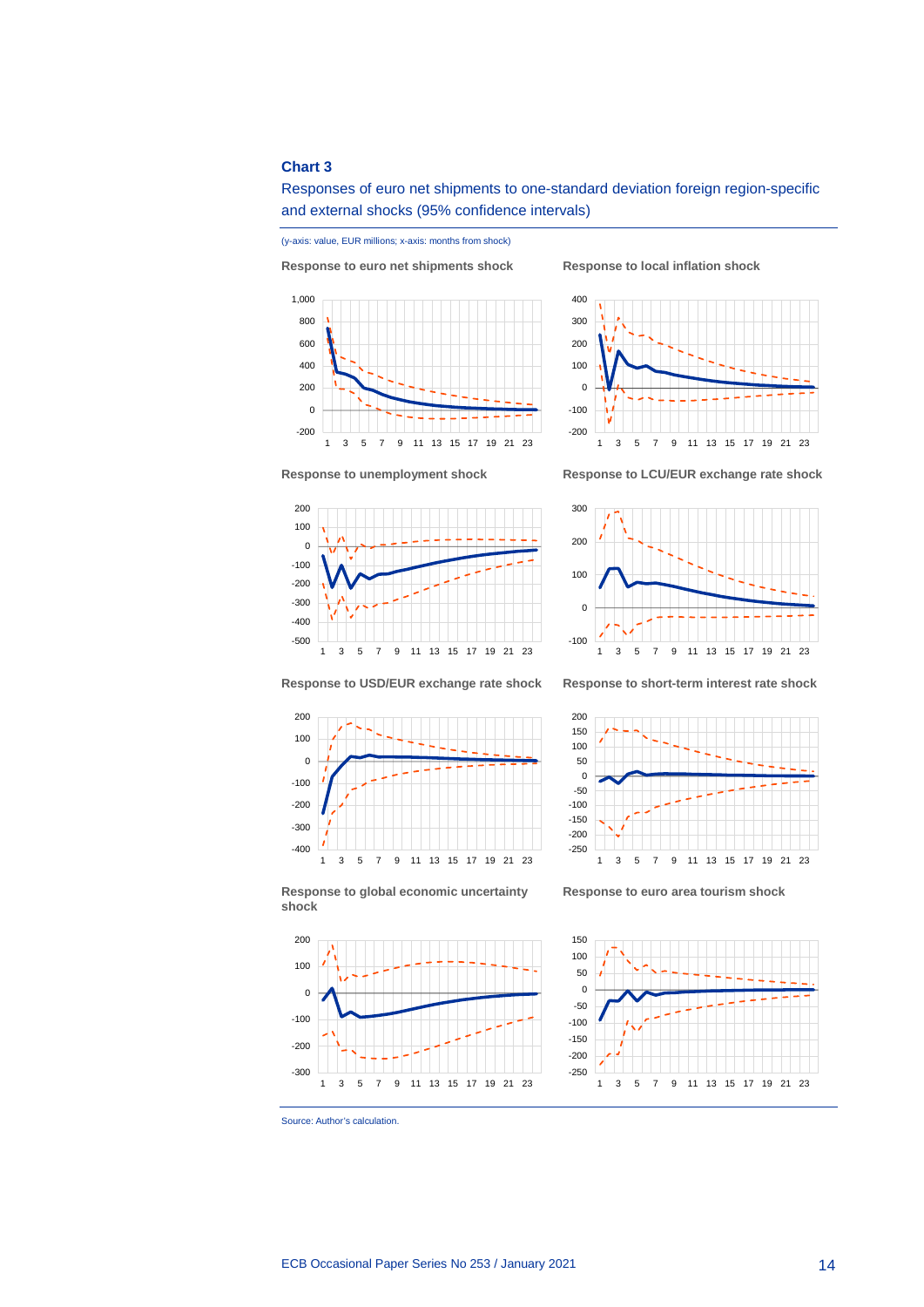Global economic uncertainty does not seem to significantly affect net shipments either $^{23}$  $^{23}$  $^{23}$ . It remains an open question, however, whether local uncertainty and shocks to local banking systems increase international flows of euro cash. As for the lack of impact of the tourism variable on net shipments, it should be noted that both of these variables have been seasonally adjusted, which makes it impossible to capture most of the transactional demand present in their seasonal components. The foreign demand of euro cash for tourism is expected to be mostly transactional, so time series methods integrating seasonal components into the analysis (Franses, 1996; Brendstrup et al., 2004) are expected to be more suitable for investigating the effect of tourism.

### 2.3.2 Per-denomination analysis

An important research question is whether the factors observed above show a similar response in respect of different denomination aggregates of net shipments. In particular, lower and mainly transactional denominations (€5, €10 and €20) would be expected to show different behaviour from medium and high denominations (€50, €100, €200 and €500), which better fulfil the store-of-value function of cash. This would also be in line with the results presented in Section 2.2.

To answer the research question, a VAR approach similar to that described above was used to study the potentially varying effects in two euro net shipment denomination aggregates: low denominations (€5, €10 and €20) and medium and high denominations (€50, €100, €200 and €500). Aggregating denominations in this manner makes it easier to clearly separate the transactional and store-of-value demand for banknotes (Amromin and Chakravorti, 2009), and it also avoids the need to control for substitution patterns between denominations serving similar functions. In particular, two VAR systems were used to study the effect of the same seven variables on the two denominational aggregates of net shipments. As ECB data for net shipments have only included disaggregated denomination data since 2013, the sample is shorter than for all denominations combined (from 2013 to 2019). Charts 4 and 5 show the impulse responses of using a similar identification procedure.

<span id="page-15-0"></span><sup>23</sup> Similar models, including volatility (VSTOXX), geopolitical risk (GRI), and euro area systemic stress (CISS EA) indices, yielded non-significant results for these variables and similar findings for the local indicators.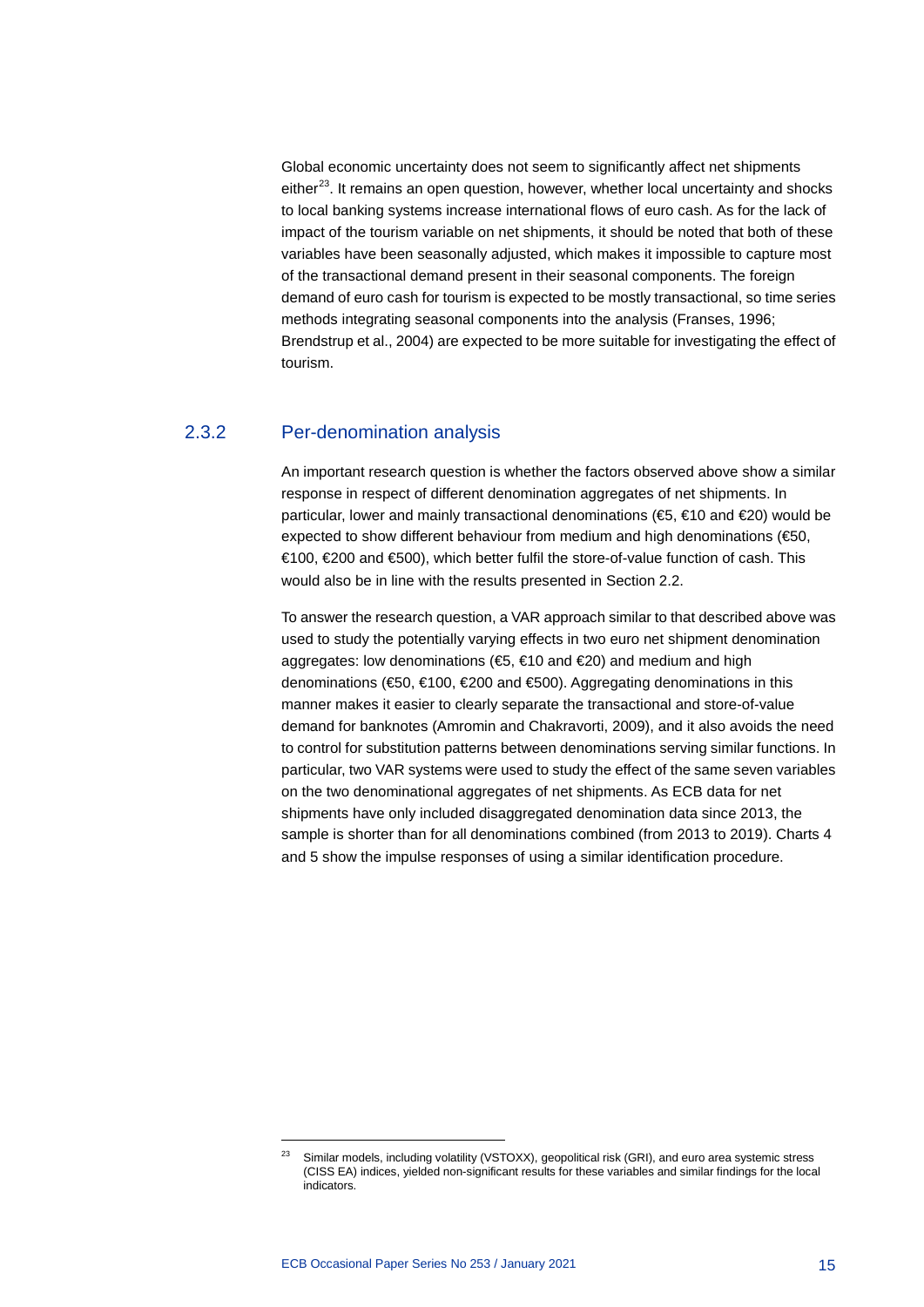### **Chart 4**



(y-axis: value, EUR millions; x-axis: months from shock) **Response to euro net shipments shock (medium and high denominations)**

**Response to local inflation shock**

Responses of medium and high-denomination euro net shipments to one-standard deviation foreign region-specific and external shocks (95% confidence intervals)







**Response to local unemployment shock Response to LCU/EUR exchange rate shock**



**Response to USD/EUR exchange rate shock Response to short-term interest rate shock**





**Response to global economic uncertainty shock**



**Response to euro area tourism shock**



Source: Author's calculation.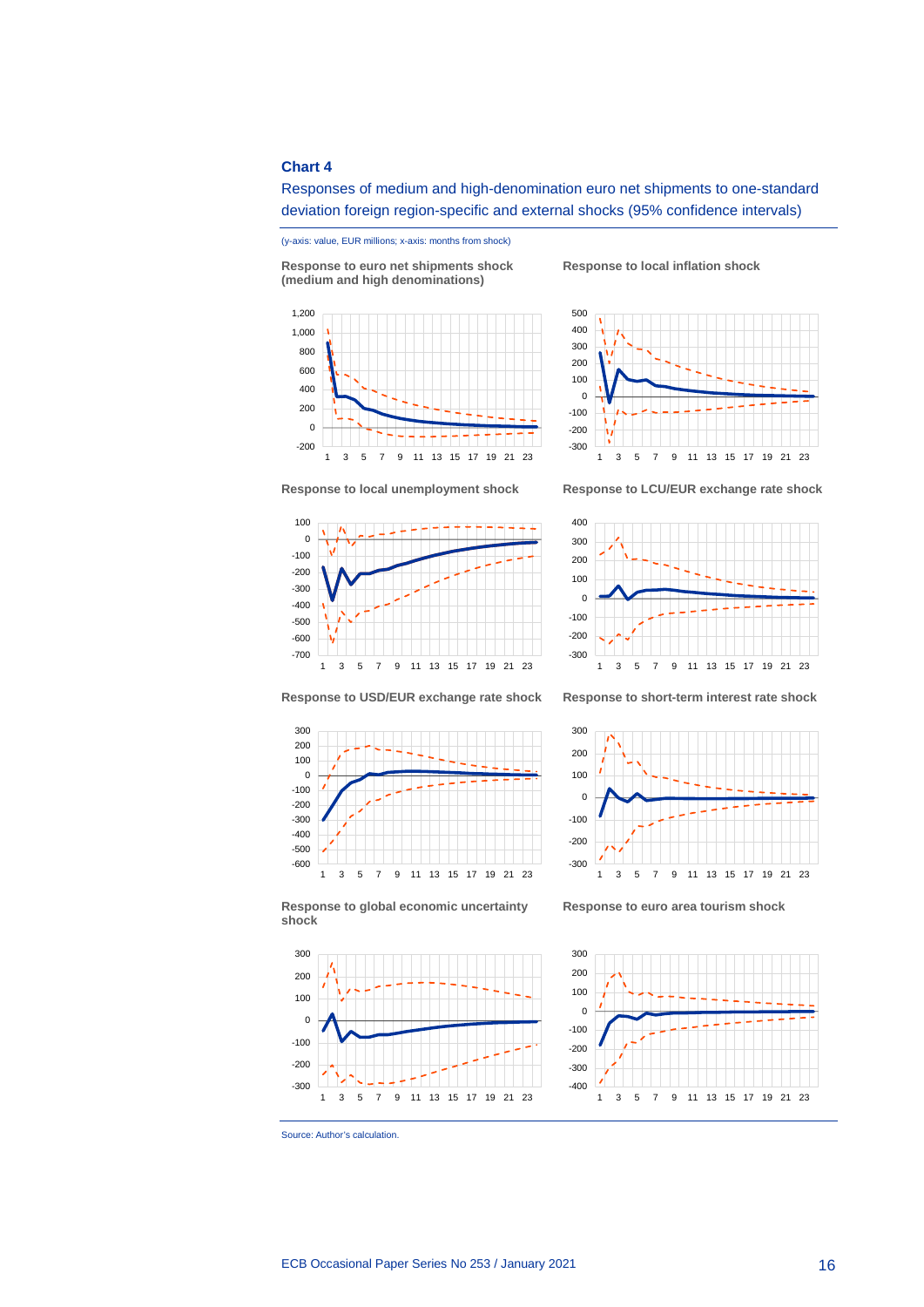For medium and high denominations (see Chart 4 above), all the effects observed in the all-denominations model are present, albeit in a weaker fashion. There is a positive effect from an inflation shock (although only one month after the shock) and a negative effect from an unemployment innovation (although only in the second and fourth months after the shock), while the LCU/EUR exchange rate has no discernible effect. Likewise, an appreciation of the euro against the dollar increases medium and high-denomination flows to countries outside the euro area, although other external variables are insignificant.

For low denominations (see Chart 5 below), the effect of inflation observed both in the high-denomination analysis and in the all-denominations analysis is no longer statistically significant. This is consistent with the fact that low denominations are not commonly used as a store of value. However, a novel aspect of the results for low denominations is that although the inflation effect disappears, appreciation of the euro against the local currencies is now associated with higher net flows of low denominations, which strengthens the plausibility of the conjecture offered above by Hellerstein and Ryan (2011). The significant effect of unemployment also disappears for low denominations, indicating that flows of low denominations may not be associated with foreign economic activity. Finally, appreciation of the euro against the dollar still has a (barely) significant effect on low denominations, although the other external variables have no impact on low denominations.

It may be concluded from the two models that high denominations are the main contributor to the results for all denominations combined, although the results here are not directly comparable with those for the aggregate analysis as the sample is three years shorter due to data unavailability.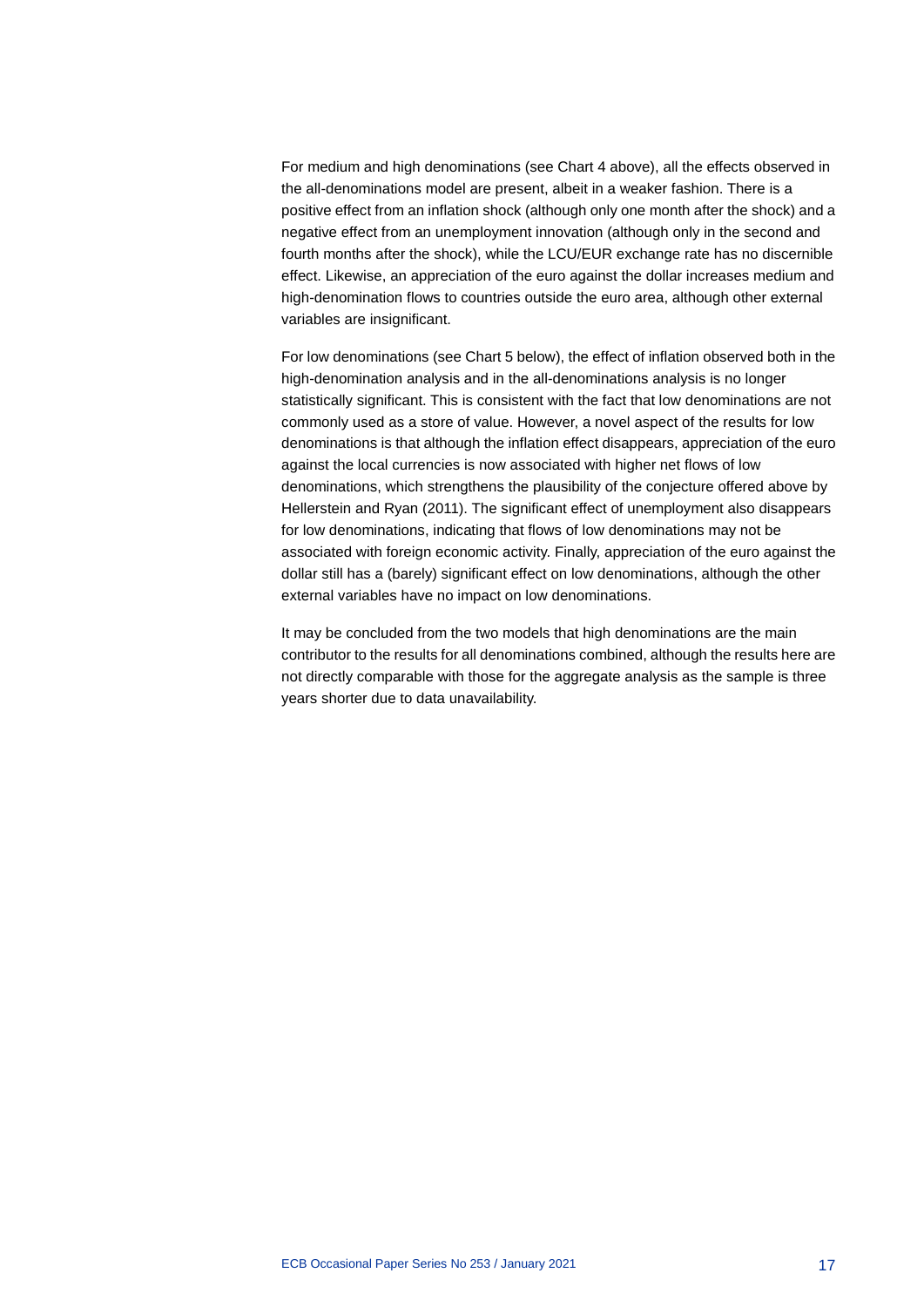### **Chart 5**



(y-axis: value, EUR millions; x-axis: months from shock)

**Response to euro net shipments shock (medium and high denominations)**



**Response to local inflation shock**





**Response to local unemployment shock Response to LCU/EUR exchange rate shock**



**Response to USD/EUR exchange rate shock Response to short-term interest rate shock**





**Response to euro area tourism shock**

1 3 5 7 9 11 13 15 17 19 21 23

-40 -30 -20 -10 0 10 20 30





-25



**shock**

ECB Occasional Paper Series No 253 / January 2021 18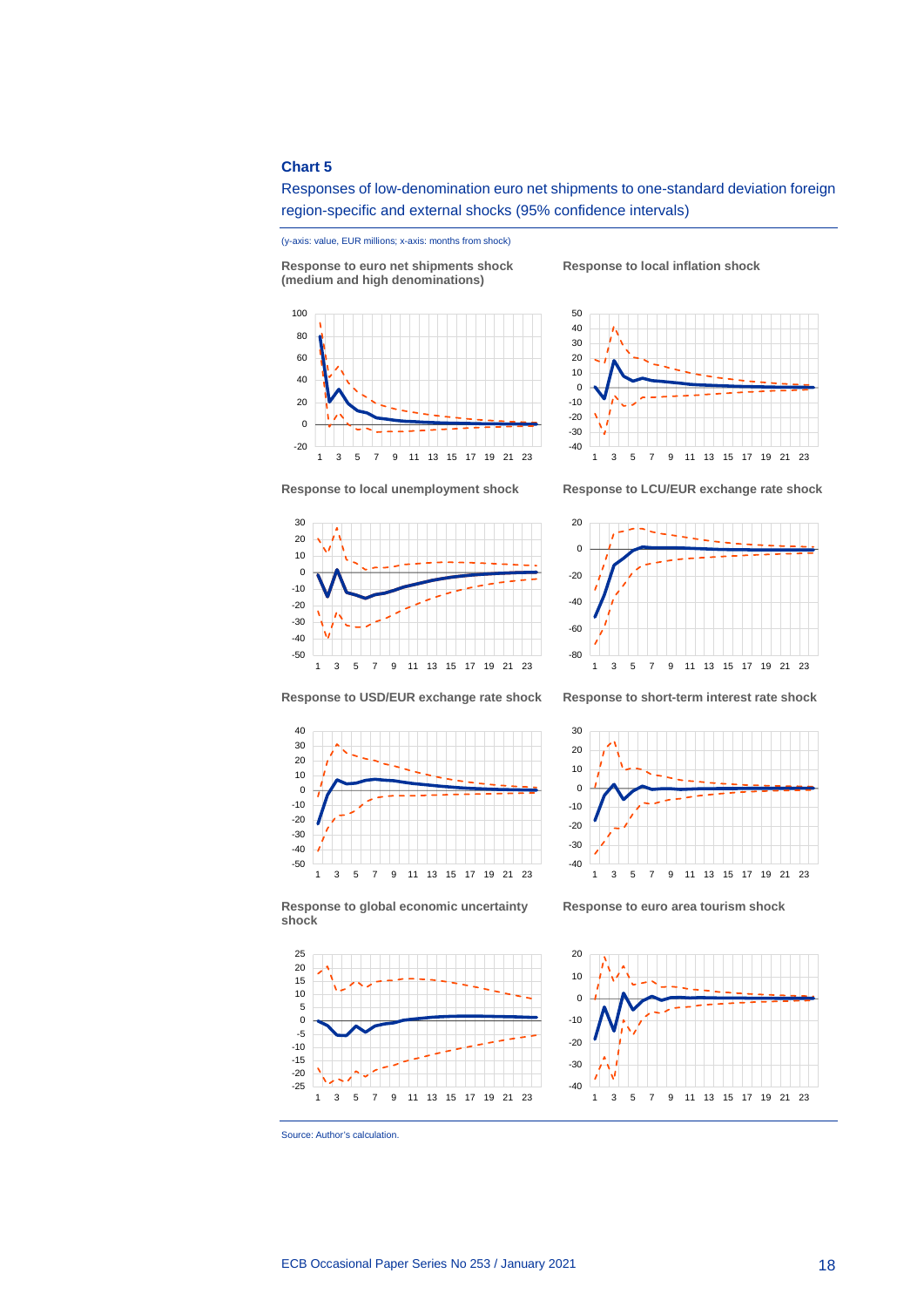### 2.3.3 Qualitative analysis by region

Qualitative information obtained from NCBs and by interviewing wholesale banks supplements the previous analysis and provides insights into the local drivers of foreign demand for euro banknotes $^{24}$ . In the Americas, sales and purchases of euro banknotes are marginal (see Figures 1 and 2). This is probably due to the strong presence of the dollar in these regions, for historical and geographical reasons. As both the euro and the dollar are risk-free and highly liquid assets, network effects induce investors from these areas to use and hold the currency they are used to. Consequently, tourism appears to be the main driver of demand in these areas.

The greatest demand comes from non-EU eastern Europe. Here, too, geographical proximity, shared borders and historical ties, together with the factors described in Section 2.1, account for the higher levels of demand. The significant demand from these regions stems from cross-border transactions, tourism and the search for safe haven assets during periods of economic or political stress.

In Africa, although the volumes are lower, euro banknote flows are caused by the same factors. Banknotes shipped to sub-Saharan countries are mostly used to store value. In northern Africa, tourism and remittances account for the major part of euro cash shipments.

In the Middle East, Asia and western non-EU countries, tourism appears to be the main driver of foreign demand.

#### **Figure 1**

Purchases of euro banknotes reported by wholesalers for 2019

(imports corrected for intra sales, EUR billions, percentage of total)



<span id="page-19-0"></span>Source: Wholesale banks' reports.

The wholesalers' reports include informal knowledge and assumptions as to the reasons for foreign demand.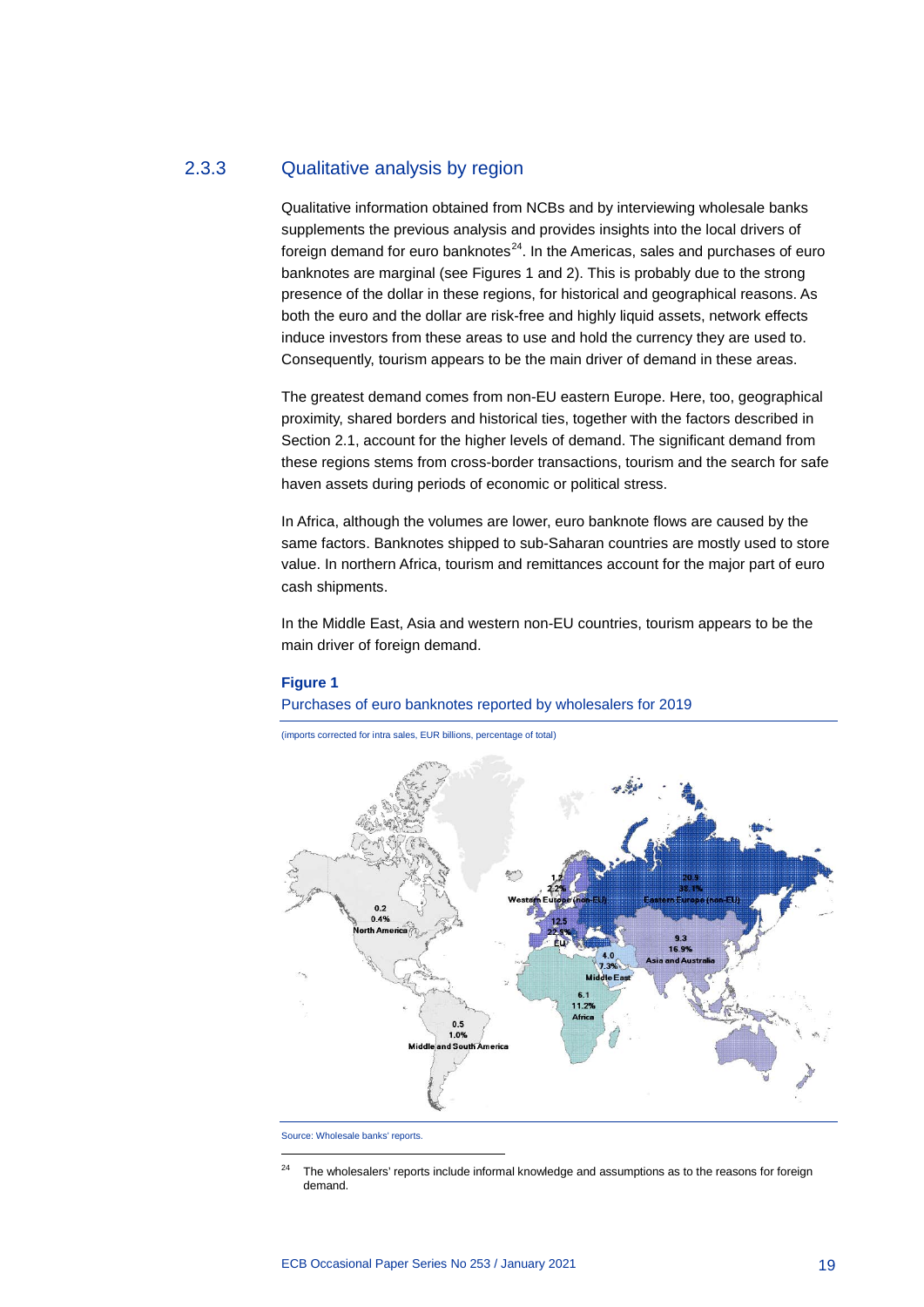### **Figure 2**





(exports corrected for intra sales, EUR billions, percentage of total)

*Outcome*. An analysis of net shipments indicates that flows of euro cash abroad for store-of-value purposes are associated with economic activity in the receiving countries. Determinants of euro cash flows are local-specific, i.e. they relate to factors affecting countries which have a demand for euro (local inflation and economic activity) rather than external factors (global uncertainty or short-term interest rates in the euro area). One exception to this, however, is that appreciation of the euro against the dollar appears to lead to higher euro cash flows, and it should be noted that these results are mainly driven by medium and high denominations. Qualitative information obtained from interviews supplements the analysis, suggesting that demand for euro banknotes is essentially motivated by tourism, cross-border transactions and the search for safe assets. In developing countries there is an arbitrage between the euro and the US dollar in terms of holding safe and liquid assets for hedging against depreciation or devaluation. The result of this arbitrage tends to be determined by geographical proximity and historical factors.

*Limitations*. The above exercise should be seen as an initial analysis of the Eurosystem data for euro cash shipments. Limitations derive fundamentally from data availability – information on the destination of euro cash shipments is only available at a regional level, making it impossible to perform a more reliable panel data analysis of the determinants of cash demand abroad. To deal with this issue, indicators have been constructed using available data such as, for example, wholesalers' data. However, these data may not include complete information for lower denominations, given the fact that there are other common channels for international flows (e.g. tourism). This makes it difficult to capture the actual effects in these denominations. The lack of monthly time series for relevant factors (such as GDP, retail activity or local

Source: Wholesale banks' reports.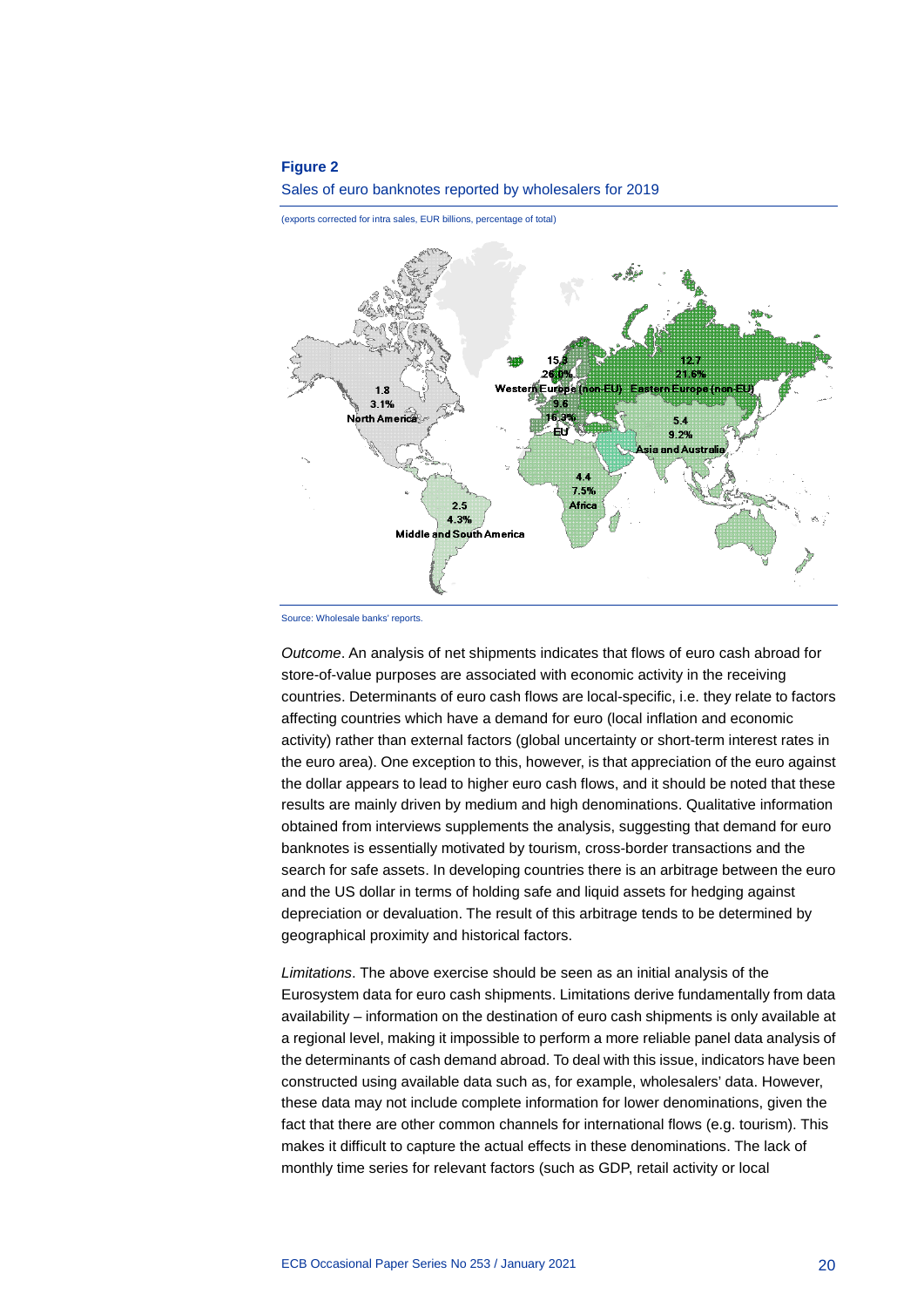<span id="page-21-0"></span>uncertainty) in countries receiving euro cash, means it is impossible to capture the effect of these factors. Qualitative evidence gathered from interviews is used to complement the above-mentioned shortcomings, although it can only provide limited information.

### 2.4 Cash holdings and currency substitution in CESEE countries: evidence from the OeNB Euro Survey

**Prepared by Codruta Rusu, Oesterreichische Nationalbank**

The mission of the Oesterreichische Nationalbank (OeNB) includes performing an economic analysis of the countries of central, eastern and south-eastern Europe (CESEE) and to this end, the OeNB regularly conducts a survey of households in  $CESEE<sup>25</sup>$ . The OeNB Euro Survey collects information from private individuals with regard to their euro cash holdings, saving behaviour and debt positions, and investigates respondents' economic opinions, expectations and experiences<sup>26</sup>. The 2019 results are presented in this section.

Foreign currencies in general, and the euro in particular, play an important role in CESEE, which has implications for the conduct of monetary and fiscal policy, and financial stability. However, there is only limited knowledge of the varying extent of euro use in the region.

Over the years, the survey has been particularly effective at shedding light on the reasons for holding euro cash and other "safe haven" currencies. A large part of the literature discussed in Section 2.1 on the drivers of foreign euro cash demand is based on data from this survey. As discussed, in addition to closeness to the euro area (CESEE countries are either EU members or potential candidates for membership), one of the most important factors determining whether people hold cash at home rather than at a bank would appear to be trust or, rather, the lack thereof. Stix (2013) finds that a lack of trust in domestic banks and institutions, as well as in the stability of the local currency, has a significant effect on cash savings. Other reasons for holding euro cash include a desire to spend money, either abroad (which is especially prevalent in the Czech Republic, Hungary and Poland) or on domestic purchases such as real estate and cars (see Scheiber and Stern, 2016). Trust in banks also plays a major role when it comes to the transaction function of cash. Png and Tan (2020) conclude that a lack of trust in banks significantly increases the likelihood of cash being used to make retail purchases.

<span id="page-21-1"></span> $25$  The following section draws on data and research work carried out by a team of economists at the OeNB's Economic Analysis and Research Department. The contributions of Thomas Scheiber were particularly helpful in preparing this section.

<span id="page-21-2"></span><sup>&</sup>lt;sup>26</sup> See Annex 1, "Methodological notes on the data".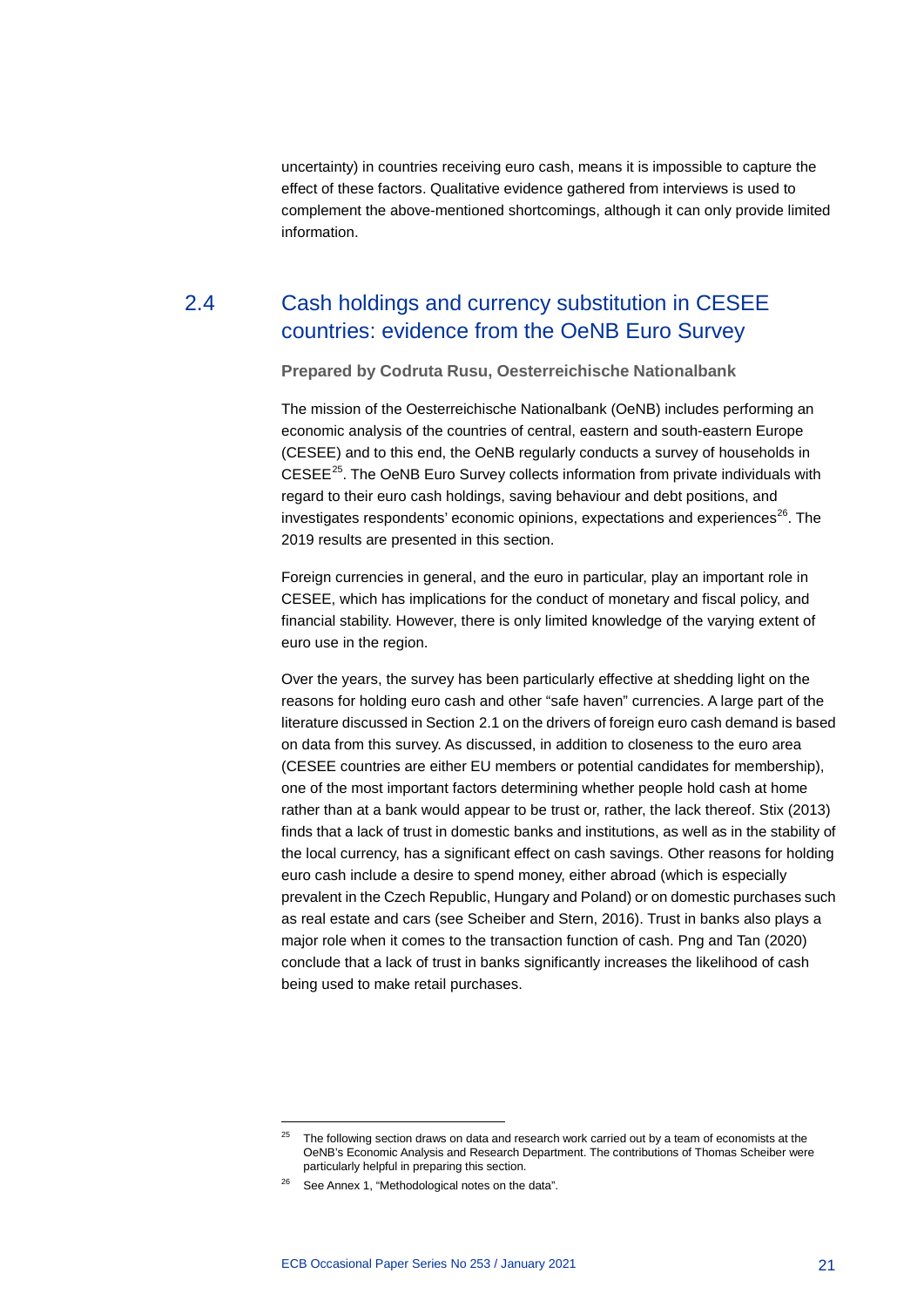### **Chart 6**





Source: OeNB Euro Survey.

After a drop in the last decade in the aftermath of the global financial crisis, the share of respondents who reported holding euro cash has picked up again in recent years, rebounding to 2007 levels (such as in Hungary, Romania, Bosnia and Herzegovina) or even surpassing them (such as in Bulgaria, Croatia and Poland (see Chart 6)). The only exception to this rebound is Serbia. Scheiber (2019) concludes that the recent rebound in euro cash holdings might be driven either by rising incomes or by a higher prevalence of remittances. Overall, North Macedonia and Croatia have the highest share of respondents with euro cash holdings, ranging from 40% to almost 50%, while Hungary has the lowest share of respondents at almost 10%.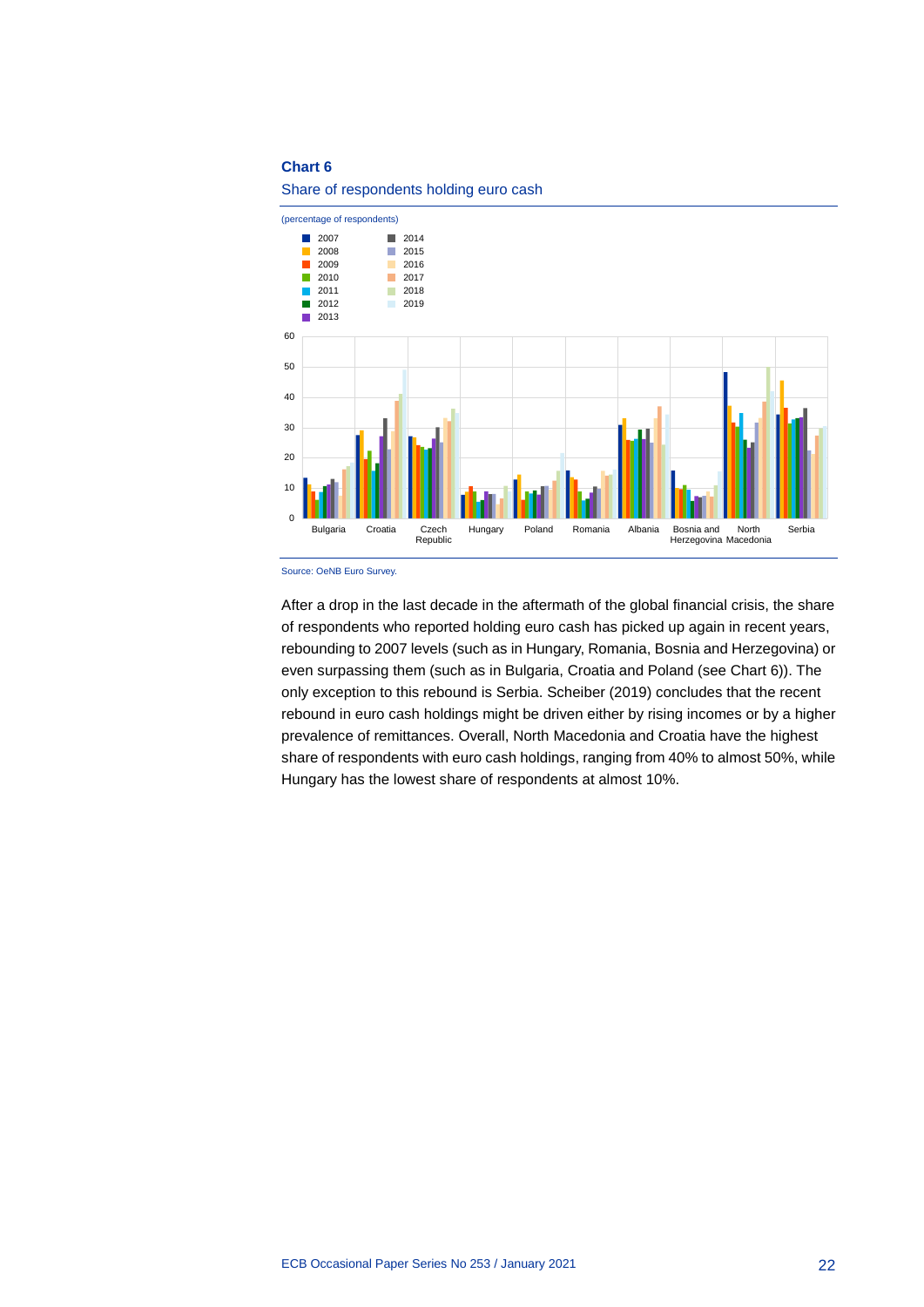### **Chart 7**





Source: OeNB Euro Survey.

In many cases the median amounts reported paint a very similar picture, i.e. a trend of decreasing euro cash holdings since the onset of the financial crisis, although the amounts have picked up again in recent years in some countries, especially in Serbia, Romania and Croatia (see Chart 7). With a median amount of around €500, Serbia and Romania report the highest amounts, while Poland and Bulgaria report amounts that are around a fifth of this.

### **Chart 8**





Source: OeNB Euro Survey.

Notes: Per capita values are extrapolated for the entire population aged 14 years and over. For details see Scheiber and Stix (2009).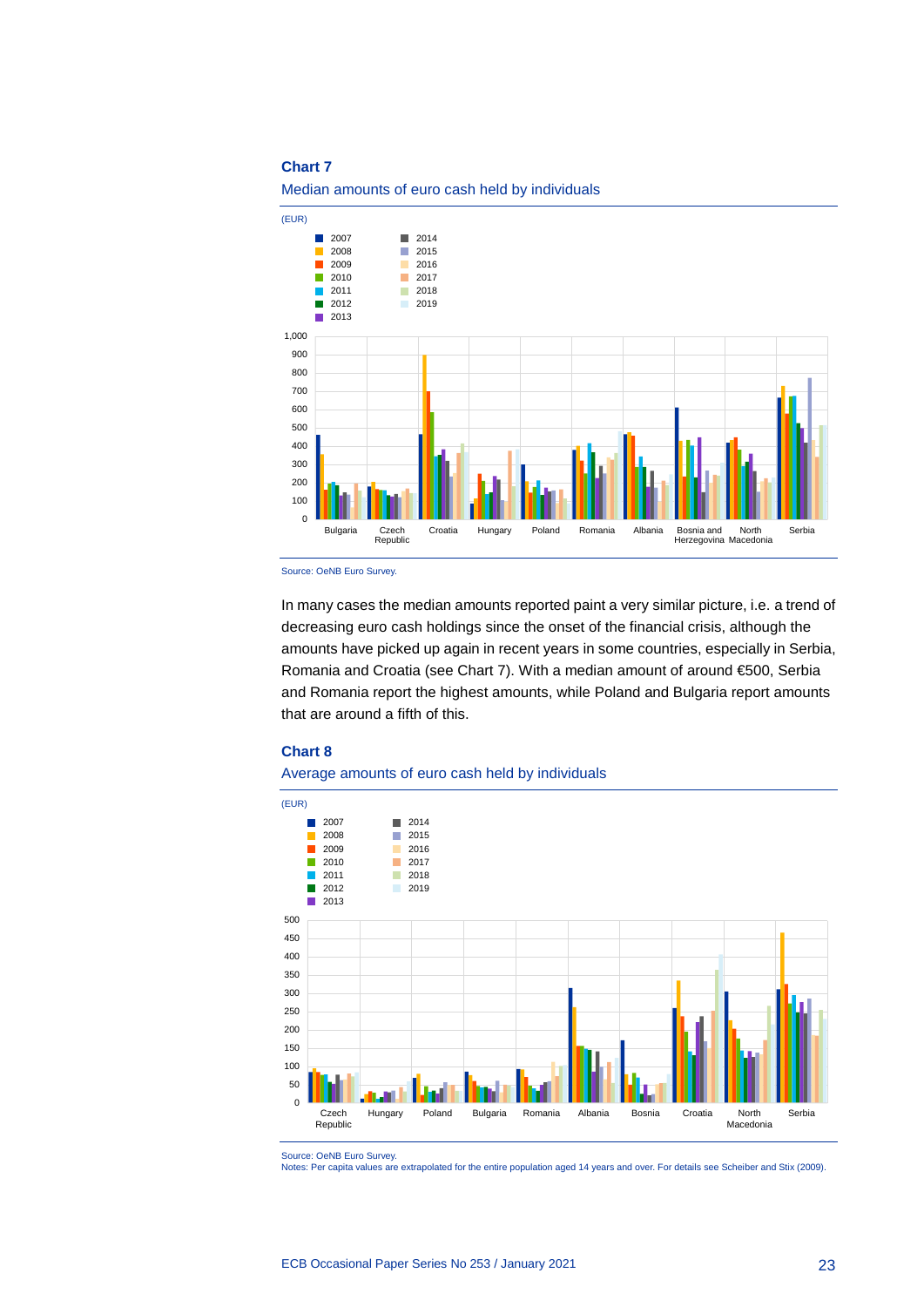From the median amounts reported, we can extrapolate per capita values for the entire population aged 14 and over. Once again, it should be noted that this is the lower bound only. In this case, Croatia emerges as the country with the highest euro holdings, at more than €400 per person, while the average per capita amount in Poland is about a tenth of this, at around €40 (see Chart 8).

### **Chart 9**

### Projected circulation of euro cash in CESEE (lower bound)



Source: OeNB Euro Survey. Note: Croatia has been an EU Member State since July 2013.

Based on per capita euro cash holdings per person, we can project the lower bound of euro cash in circulation in these countries (i.e. slightly more than €8 billion, representing less than 1% of the value of total euro cash in circulation at the end of 2019), as shown in Chart 9. Since the results of the OeNB Euro Survey also provide an important input for evaluating both current and potential candidate countries (i.e., Albania, Bosnia and Herzegovina, Northern Macedonia and Serbia) the chart above distinguishes between these countries and CEESE countries that are already EU Member States. Overall, we can see that euro cash in circulation is once again on the rise after a slump in 2012 in the aftermath of the sovereign debt crisis, although the pick-up is not quite as stable in the (potential) candidate countries. Furthermore, it should be noted that euro cash in circulation in CEESE has not recovered to the levels of 2007, i.e. before the global financial crisis.

In order to gauge the macroeconomic importance of euro cash in CESEE, we can interrogate two key indices that may be derived from the survey figures: currency substitution and euroisation. First, the currency substitution index (CSI) relates projected per capita euro cash amounts, as derived from the OeNB Euro Survey, to per capita local currency in circulation outside the banking sector. Second, the euroisation index represents per capita euro cash holdings plus per capita euro deposits of the household sector divided by total currency in circulation outside the banking sector plus total household deposits. While the currency substitution index has declined consistently, the euroisation index in south-eastern Europe has remained at a medium to high level over the last decade. Since the reported euro cash amount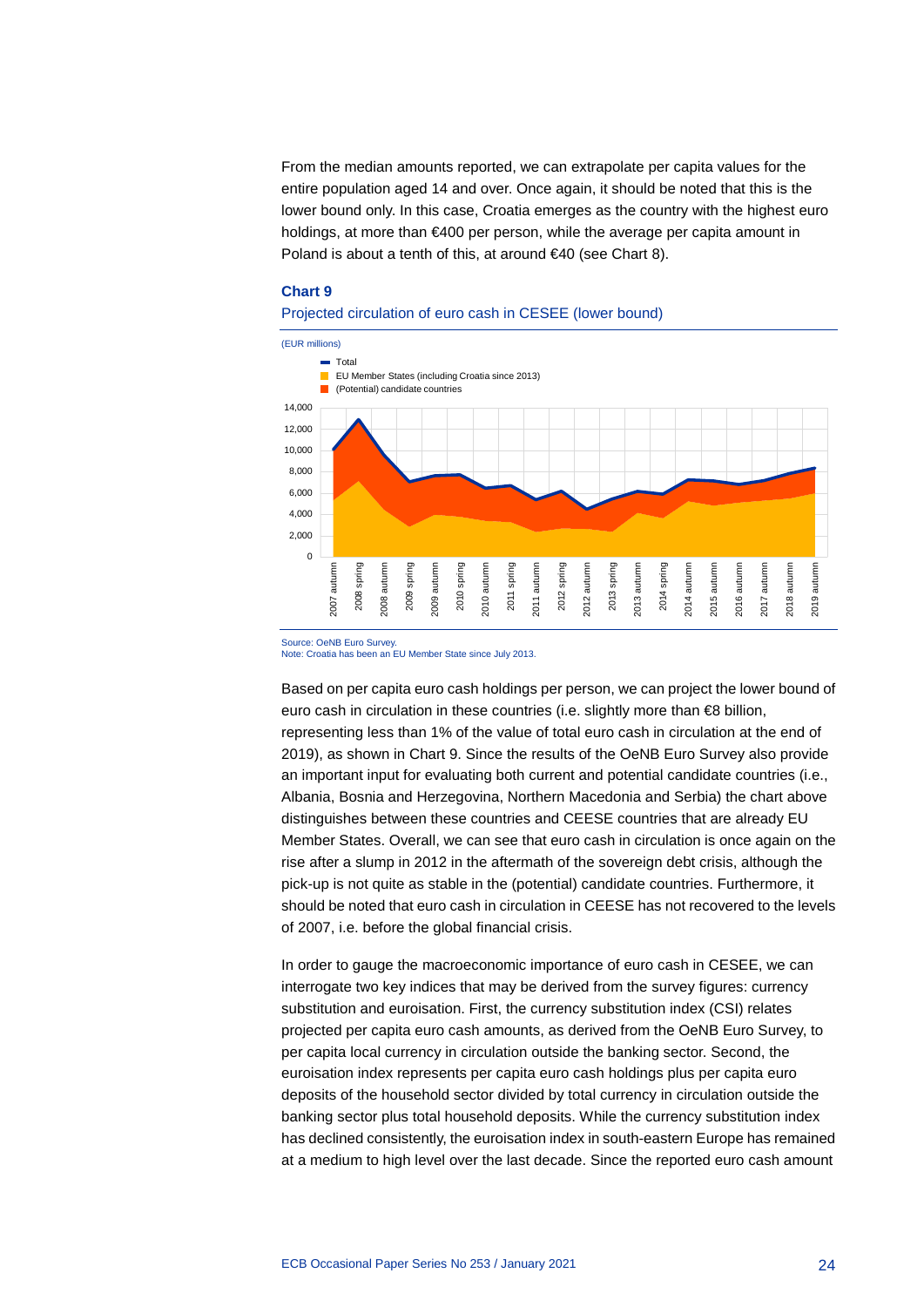has decreased, this phenomenon may be attributed to the continuing underlying euroisation of deposits (see Scheiber 2019).

### **Chart 10**

Currency substitution index



Source: OeNB Euro Survey.

Notes: Currency substitution index = the ratio of euro cash to euro cash plus national currency in circulation. For details see Scheiber and Stix (2009)

#### **Chart 11**

#### Euroisation index for the household sector



Source: National central banks and OeNB Euro Survey.

Note: Euroisation index = (euro cash + foreign currency deposits) / (total cash + total deposits).

Indeed, if we look at the (potential) candidate countries we can see from Chart 12 that the euro remains the foreign currency of choice when it comes to depositing money. In North Macedonia and Serbia, the euro is even preferred to the respective local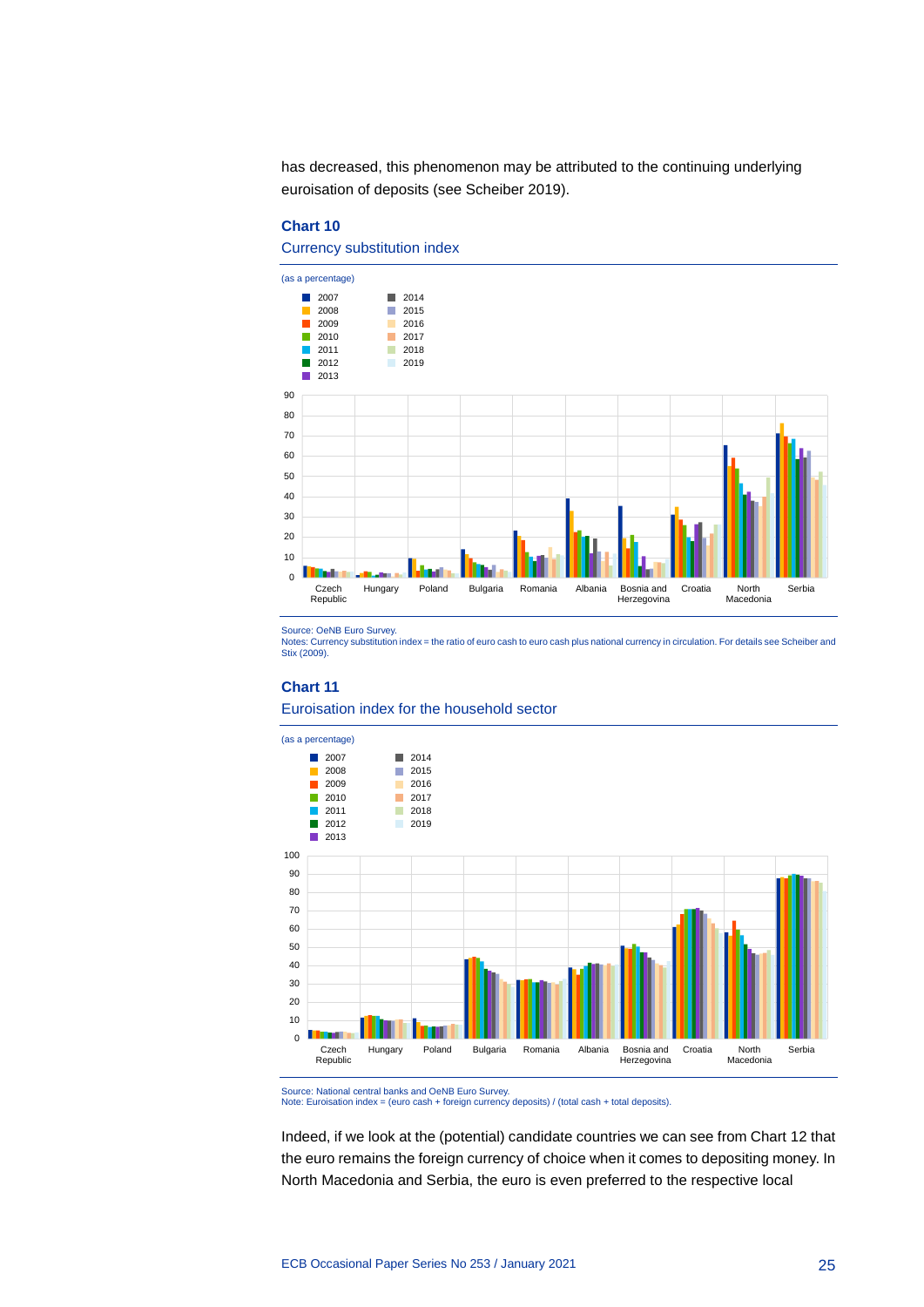currencies. In line with the findings reported by Stix (2013), we can see that the euro scores consistently higher than the respective local currency when it comes to trust, although the gap has – at least to some extent – closed. This corroborates the well-established finding in the literature that once trust has been lost, it can only be regained gradually, which is especially true for countries that have experienced periods of hyperinflation and/or currency crises. In order to build up trust in the local currency and to promote de-euroisation, CEESE countries that wish to do this should implement macroeconomic policies aimed at establishing a track record of reliable economic policy and fiscal institutions (see Scheiber 2019). However, as Feige and Dean (2004) point out, even if macroeconomic stability is achieved, euroisation is, to a certain extent, irreversible.

### **Chart 12**



Currency preferences: in what currency would respondents choose to deposit a certain amount of savings?

Source: OeNB Euro Survey.

Notes: Weighted percentages, excluding respondents who answered "Don't know" and "No answer". Respondents were asked, "Suppose you had an amount of [about twice the average monthly salary in local currency] to deposit in a savings account. In what currency would you choose to deposit this amount?" This question was not asked in 2014.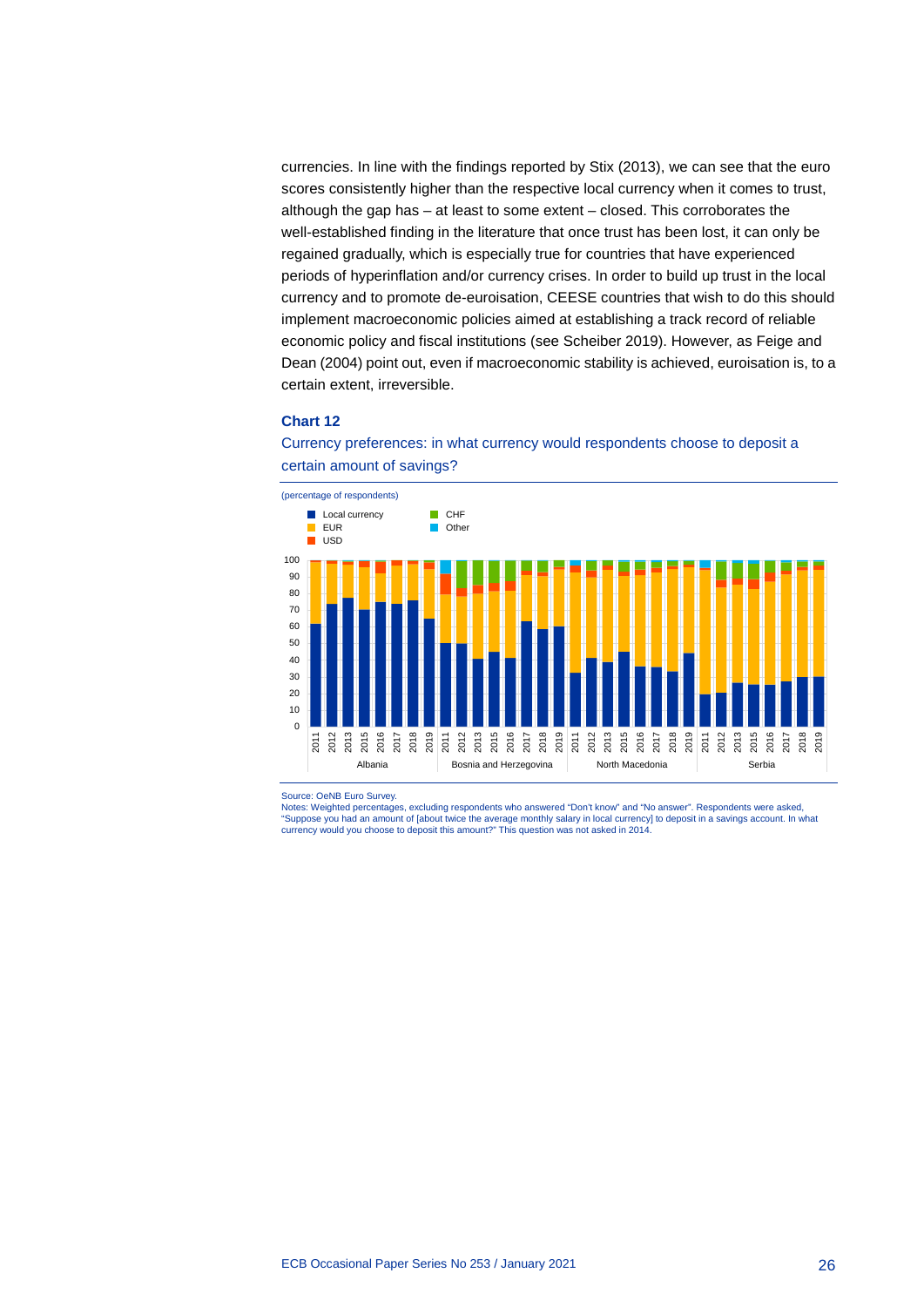#### **Chart 13**

### Trust in the local currency and in the euro

(normalised sample means per country; -2.5 fully disagree, 0 neutral, +2.5 fully agree)



Source: OeNB Euro Survey.

Notes: Respondents were asked whether they agreed or disagreed on a scale from +2.5 (fully agree) to -2.5(fully disagree) with the statement: "Over the next five years the local currency (or the euro) will be very stable and trustworthy". Respondents who answered "Don't know" or "No answer" have been excluded.

*Outcome*. Although the average amount of euro cash holdings has declined overall in CESEE, euroisation has remained at a relatively stable level due to a continuing preference to save in euro, whether in cash or as a foreign currency deposit. This, in turn, has its roots in lower trust in the local currency compared with the euro (see Chart 13), which is difficult to regain. As such, it may be concluded that the euro will continue to play a significant role in CESEE.

*Limitations*. The answers to the questions pertaining to the amount and the frequency of euro cash holdings, as well as indicators that can be derived from these, should be interpreted with caution since they rely only on respondents' self-reporting. It should be noted in particular that the amounts presented in this section should be regarded merely as lower bounds due to underreporting, and that the actual amounts are likely to be several times higher.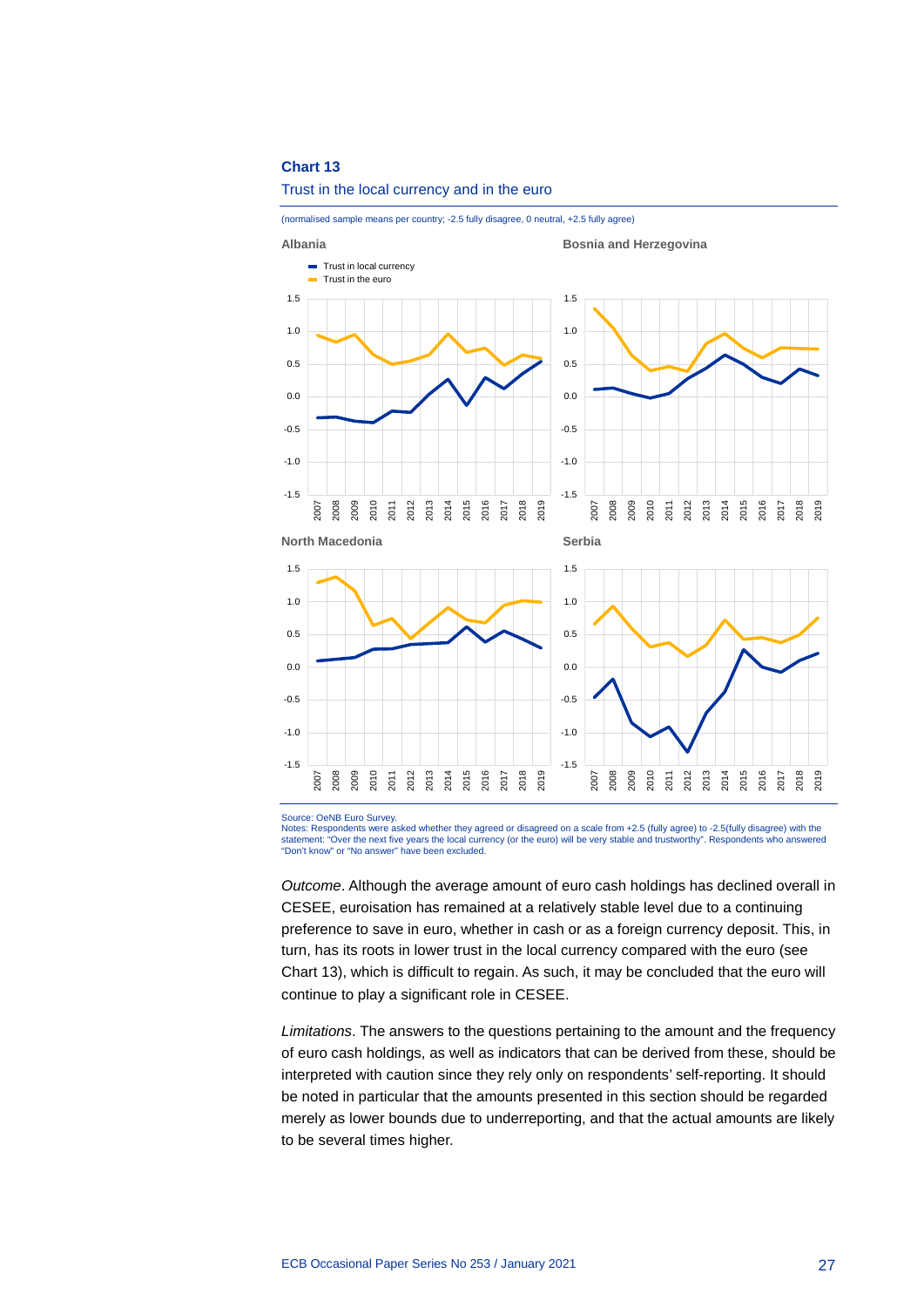# <span id="page-28-0"></span>3 Estimating the share of euro banknote circulation outside the euro area

**It is estimated that a large proportion of euro banknote circulation is outside the euro area.** The literature offers several methods for estimating the different components of banknote circulation. These may be classified into (i) direct approaches used for point estimates (e.g. net shipments data, surveys) or for upper and lower limits (e.g. remittances), and (ii) indirect approaches used for point estimates (e.g. seasonal methods, age of banknotes) or for upper and lower limits (e.g. banknote ratios, coin issuance, patterns of withdrawal and lodgement).

In the present study, several methods were selected to guarantee the robustness of the outcome. Specifically, the methods used were: direct approaches based on net shipments data (Section 3.1) and the ECB's published methodology using a coin to banknote ratio and assumptions of the net shipments data (Section 3.2); and indirect approaches, i.e. the seasonal method and the age of banknotes method (Section 3.3 and Section 3.4, respectively). Indirect approaches compare the behaviour of the euro banknote population with another banknote population, based on the assumption that the there is demand for the euro abroad while there is not for the other currency, and that the domestic use of those currencies as a store of value is of a comparable extent and trend.

### 3.1 Net shipments data

-

<span id="page-28-1"></span>**Prepared by Laure Lalouette, ECB**

### 3.1.1 Euro banknotes flowing via registered channels

The Eurosystem collects data from banking institutions on a monthly basis on the exports and imports of euro banknotes to and from regions outside the euro area $^{27}$ . At the end of December 2019, the total cumulated net shipments of banknotes outside the euro area (i.e. exports minus imports) amounted to €165.6 billion (see Chart 14), which represented 13% of the total value of the euro banknotes in circulation.

<span id="page-28-2"></span> $27$  See Annex 1, "Methodological notes on the data".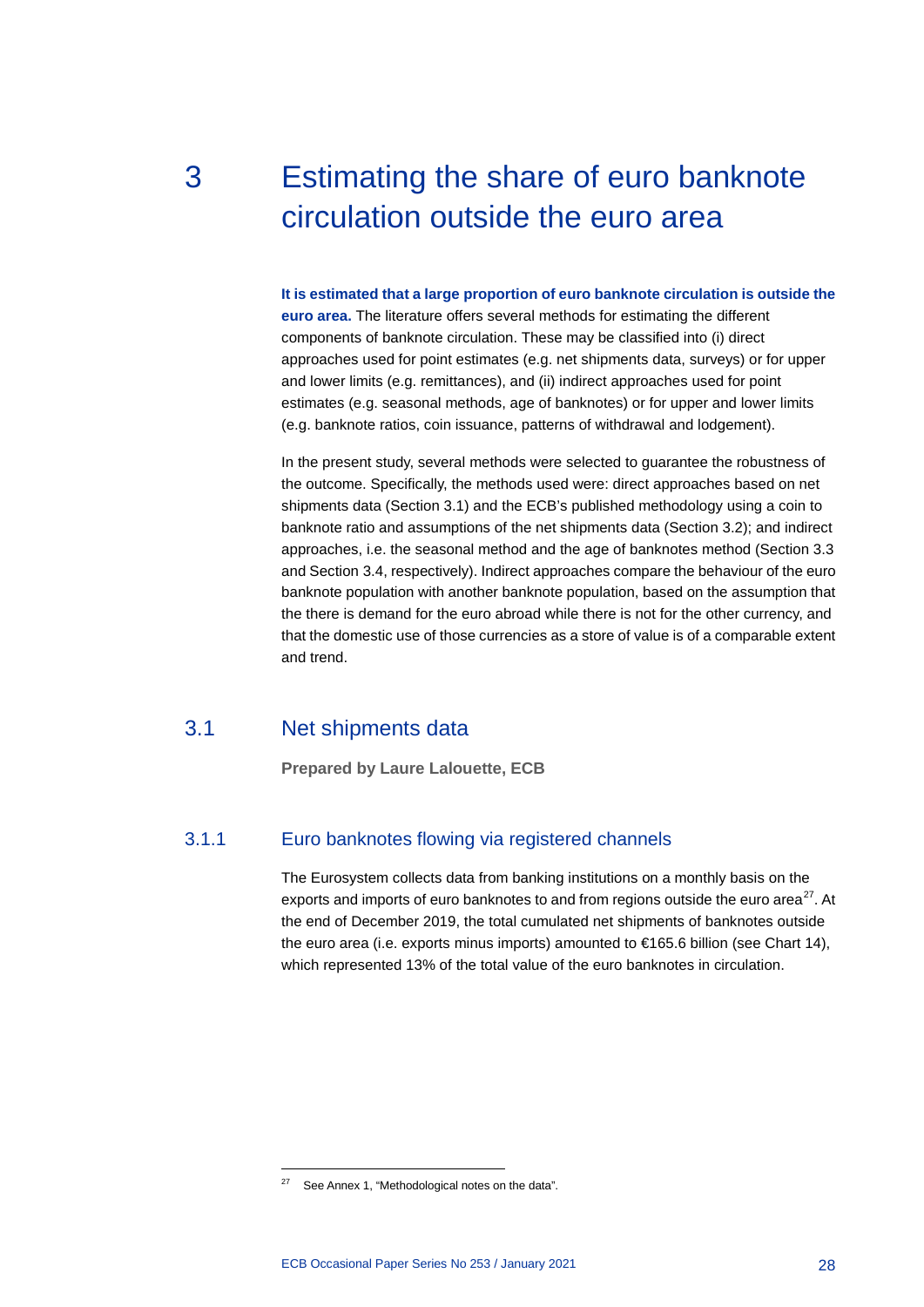#### **Chart 14**





Source: ECB Statistical Data Warehouse (SDW) data; latest observation December 2019.

However, although there is very high coverage of banking channels, other channels are not covered at all. This is clearly illustrated by the breakdown of imports and exports by denomination (see Chart 15 and Chart 16). For example, since the denominational breakdown has become available, €50 banknotes have always recorded negative net shipments. There are two possible explanations for this phenomenon. One is that, before 2013, €50 banknotes were exported outside of the euro area on a huge scale, and these banknotes have, since then, been returning. Another, more likely, explanation is that the split of net shipments by denomination was the same before January 2013, so the inflow of €50 banknotes into the euro area must have migrated outside the euro area previously via channels that were not captured in net shipments data.

If we consider tourism and the number of cash remitters in the euro area (e.g. short-term workers, frontier workers and migrants) and the variety of remittance channels (of which many are informal), the second hypothesis seems valid. $^{28}$  $^{28}$  $^{28}$  If only a part of the cash used abroad is accounted for in the net shipments data, the missing part may be accounted for by NCBs' gross issuance. Only observations of the behaviour of the banknote circulation may offer further information on the latter (the seasonality and the age of banknotes are investigated in Section 3.3 and Section 3.4).

<span id="page-29-0"></span><sup>&</sup>lt;sup>28</sup> See Box 2 "First estimates of net cash remittances over time for the euro area" and Annex 2 "Remittances channels".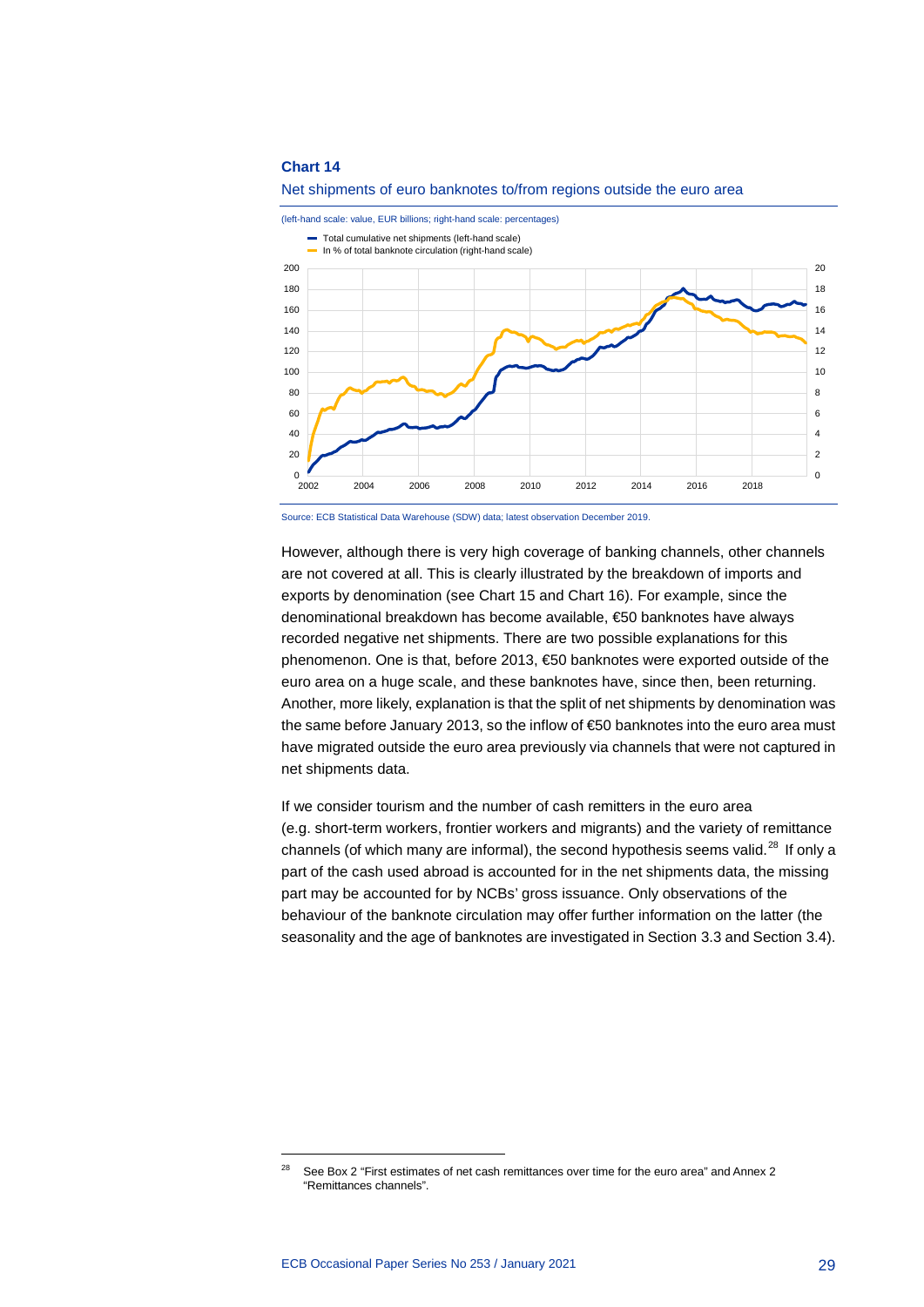### **Chart 15**

Monthly exports of euro banknotes via registered channels



Source: ECB SDW data; latest observation December 2019.

#### **Chart 16**







*Outcome*. Data on exports and imports of euro banknotes to/from regions outside the euro area underline the importance of the international role of euro cash.

*Limitations*. As unregistered flows are not captured, 13% is unlikely to be the true figure for euro banknotes circulating outside the euro area. It is important to establish whether the unregistered outflows are higher than the unregistered inflows in order to determine whether 13% is, instead, the lower bound, as is generally assumed.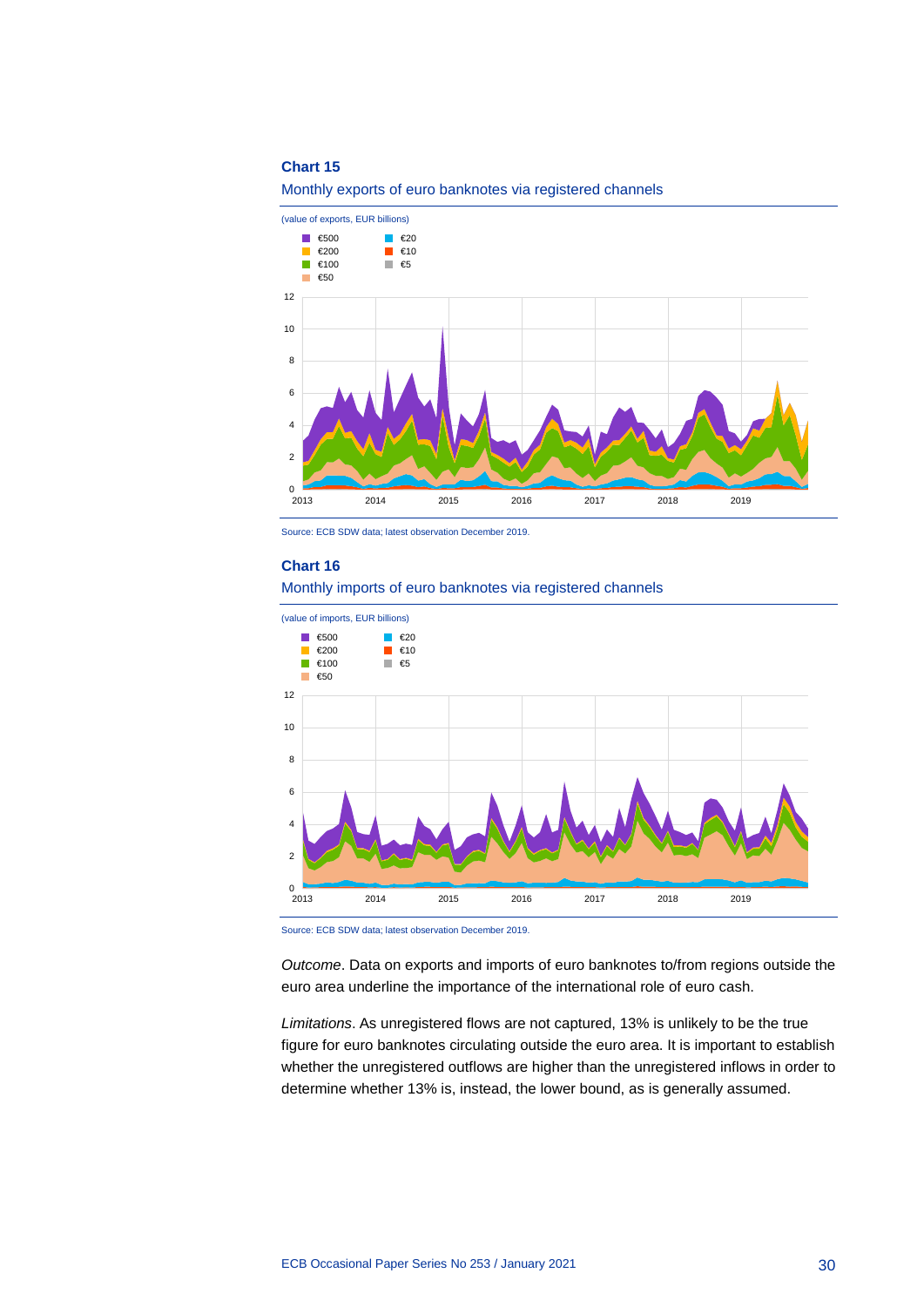### 3.1.2 Imputing missing values for the outflows of €50 banknotes

Assuming that the denominational breakdown of the net shipments was the same before January 2013 (i.e. when the split by denomination was first reported), the flows of €50 banknotes into the euro area cannot always have been greater than the outflows of €50 banknotes since 2002. The banknotes must, therefore, have migrated outside the euro area via unregistered channels. The unregistered migration of €50 banknotes may be imputed following the assumption that the imports of €50 banknotes should, at least, be equal to the exports, as it is not possible, for the overall period, for cumulated shipments to be negative.

If the monthly exports of banknotes (X) are greater than the monthly imports (M), then X maintains its value. Otherwise, X takes the value of M for the period from 2002 to the present. All other denominations maintain their values.

#### **Chart 17**



### Cumulative €50 exports with €50 imports as minimal value

Source: Author's calculation.

*Outcome*. Based on this simple approach, the value of euro held outside the euro area would be slightly lower than 30% of the total value in circulation (approximately €350 billion at the end of 2019) (see Chart 17).

*Limitations*. The approach is rather crude, as it does not take into account the fact that other denominations may also be flowing from and to the euro area via unregistered channels. The method cannot be used on its own to produce a reliable estimate of the circulation value outside the euro area. Therefore, alternative approaches based on observing the behaviour of banknote circulation are presented in the following sections to complement the analysis.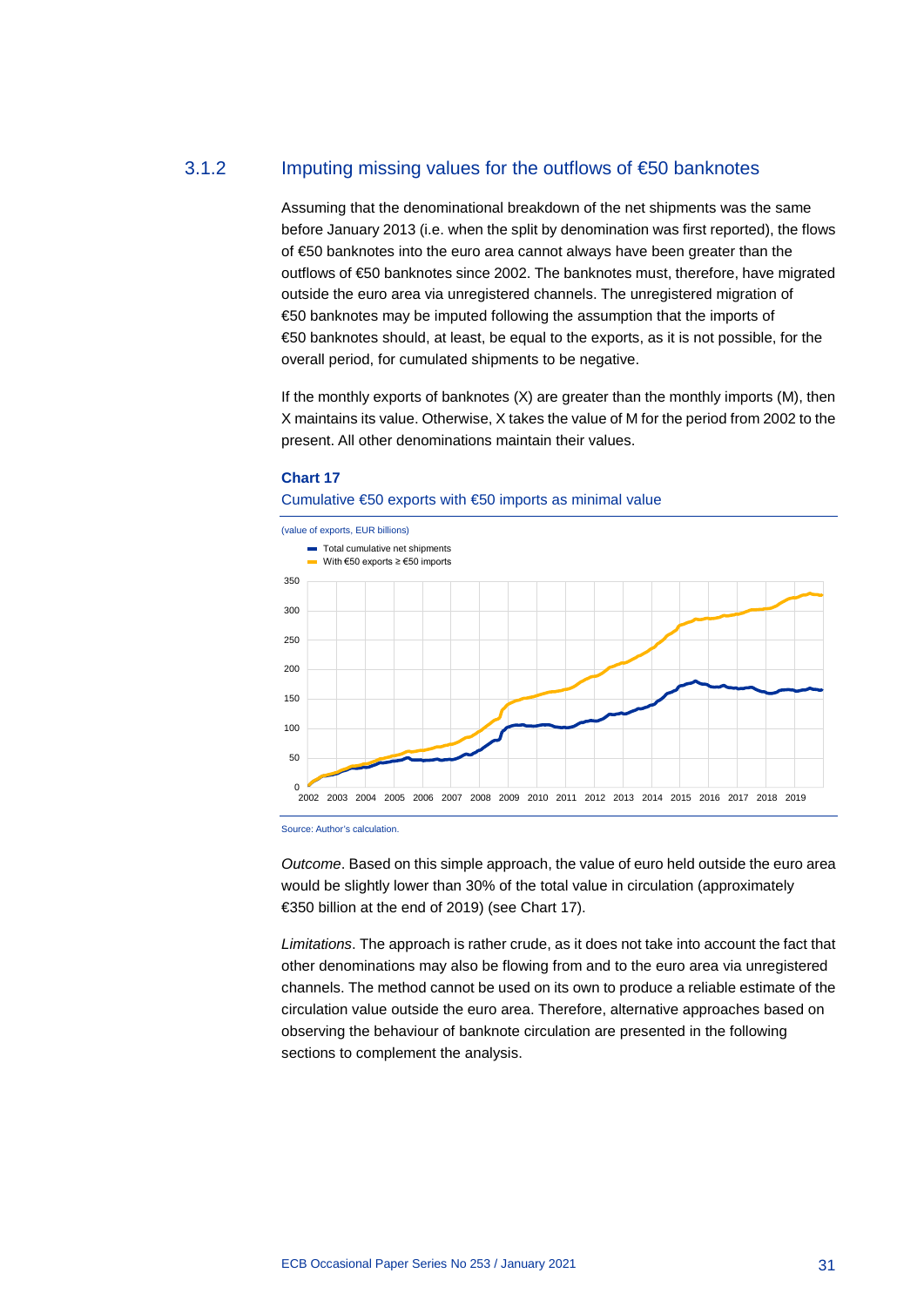### <span id="page-32-0"></span>**Box 1**

Recent developments in the net shipments of euro banknotes: the €500 issuance stop and the coronavirus (COVID-19) pandemic

**Prepared by Laure Lalouette, ECB**

### €**500 banknote issuance stop**

The ECB took the decision to stop the production and issuance of €500 banknotes in May 2016. After the first communication on the topic in February 2016, €500 circulation had started to decrease strongly and €500 demand shifted mainly to €100 and €50 banknotes. With the effective issuance stop, however, demand for the €200 banknote increased rapidly (see Chart A).

### **Chart A**





Source: ECB Currency Information System (CIS2). Note: Last observation is for December 2019.

International demand, as captured by the net shipments data, did not follow the same trend. Despite the €500 banknote issuance stop, total net shipments increased by €0.1 billion in 2019, compared with 2018 (an annual growth of 0.1%). In 2019, exports of the €100, €200 and €500 banknotes amounted to €34.8 billion, compared with exports in the same period in 2018 of €36.5 billion. In other words, the decline in the exports of €500 banknotes was almost entirely offset by an increase in exports of €100 and €200 banknotes. Moreover, the imports of €500 banknotes have continued at the level of the previous year. This suggests that the market has not been overreacting to the issuance stop by lodging more €500 banknotes than usual.

### **Coronavirus (COVID-19) pandemic**

In the context of the coronavirus (COVID-19) crisis, the total demand for euro banknotes accelerated in March. For the €200 banknote in particular, monthly growth was 13.9% or €12.5 billion. OeNB, one of the main NCBs dealing with wholesalers, reported that foreign demand had increased following the Government's announcement of restrictions, and also because of the sudden strong depreciation of the Russian rouble and other currencies in central, eastern and south-eastern Europe. Part of the demand was placed on stock by the wholesalers as a precautionary measure (i.e. to mitigate delays in deliveries induced by airport closures and country lockdowns). Net shipments in March amounted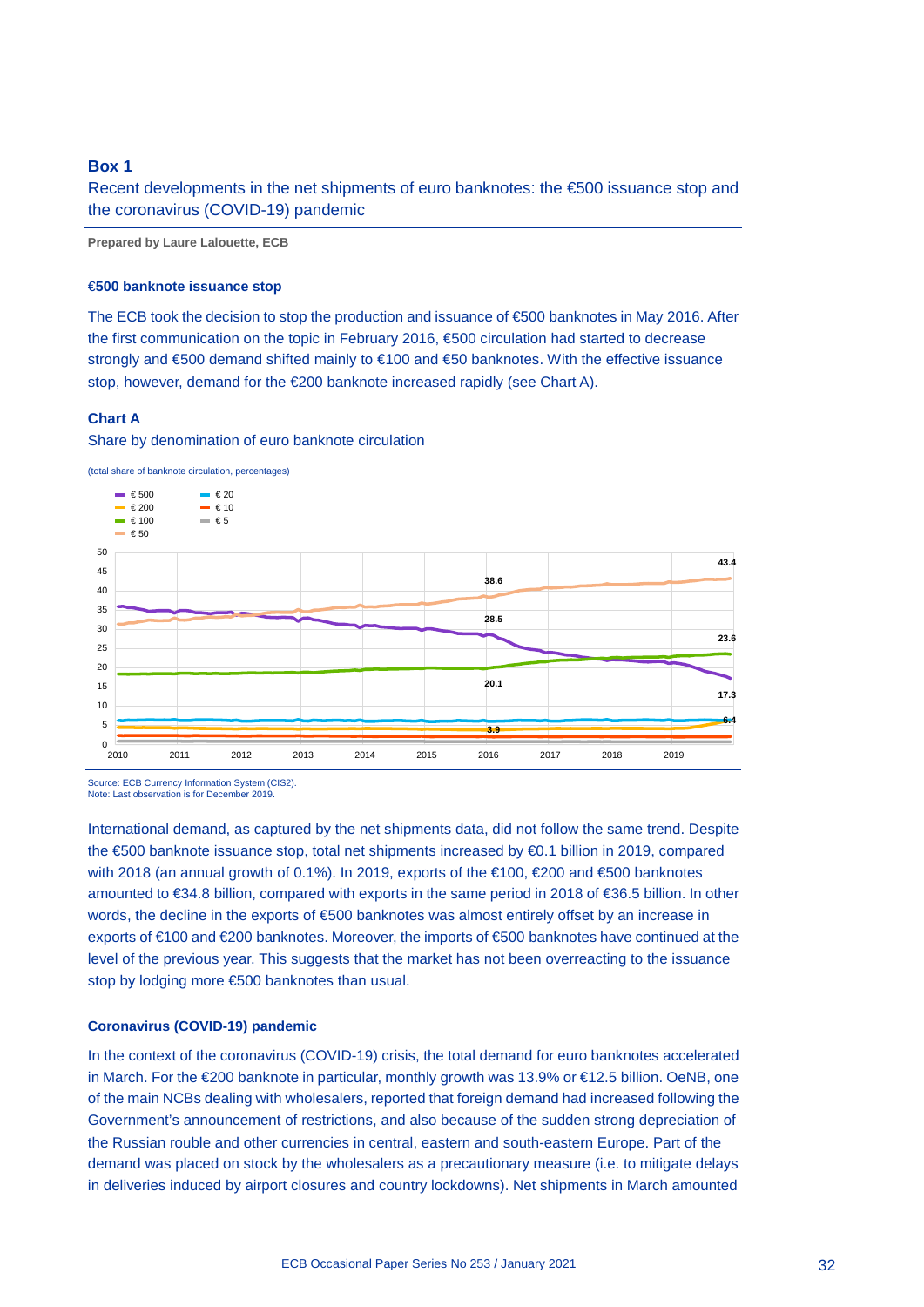to €2.3 billion, of which €1.7 billion was for the €200 banknote alone (which explains the 13.9% increase in total demand in March).

### 3.2 The ECB's external statistics division method

<span id="page-33-0"></span>**Prepared by Laure Lalouette, ECB**

In 2017, the External Statistics Division of the ECB published a methodology for estimating the value of euro banknotes in circulation outside the euro area<sup>29</sup>. It suggested estimating this value by averaging the estimates of a lower and an upper bound. The lower bound is calculated on the basis of the net shipments of high denominations; the upper bound is calculated as a coin to banknote circulation ratio. This method relies on several assumptions: euro banknotes are mainly used outside the euro area for store-of-value purposes and low denominations are mainly used for transaction purposes (and are therefore more likely to remain within the euro area – coin circulation abroad is negligible and the increase in the value of coins in circulation is entirely the result of transaction requirements within the euro area).

### **Chart 18**

### Estimate based on the STC method



Source: Author's calculation.

-

*Outcome*. The average of the lower (€300 billion) and upper (€500 billion) bounds indicates that around 30% of the total value of banknotes in circulation (approximately €400 billion) was used outside the euro area at the end of 2019 (see Chart 18).

*Limitations*. The assumptions underlying the estimates are questionable. There is evidence showing that euro are, to some extent, also used for transaction purposes outside the euro area, especially in neighbouring countries (see Section 2.4). Also, tourists may bring back more coins than banknotes from a trip to the euro area

<span id="page-33-1"></span><sup>&</sup>lt;sup>29</sup> Se[e "Estimation of euro currency in circulation outside the euro area",](https://www.ecb.europa.eu/pub/pdf/other/estimating_eur_in_circulation_outside_the_euro_area-201704.en.pdf) ECB, April 2017.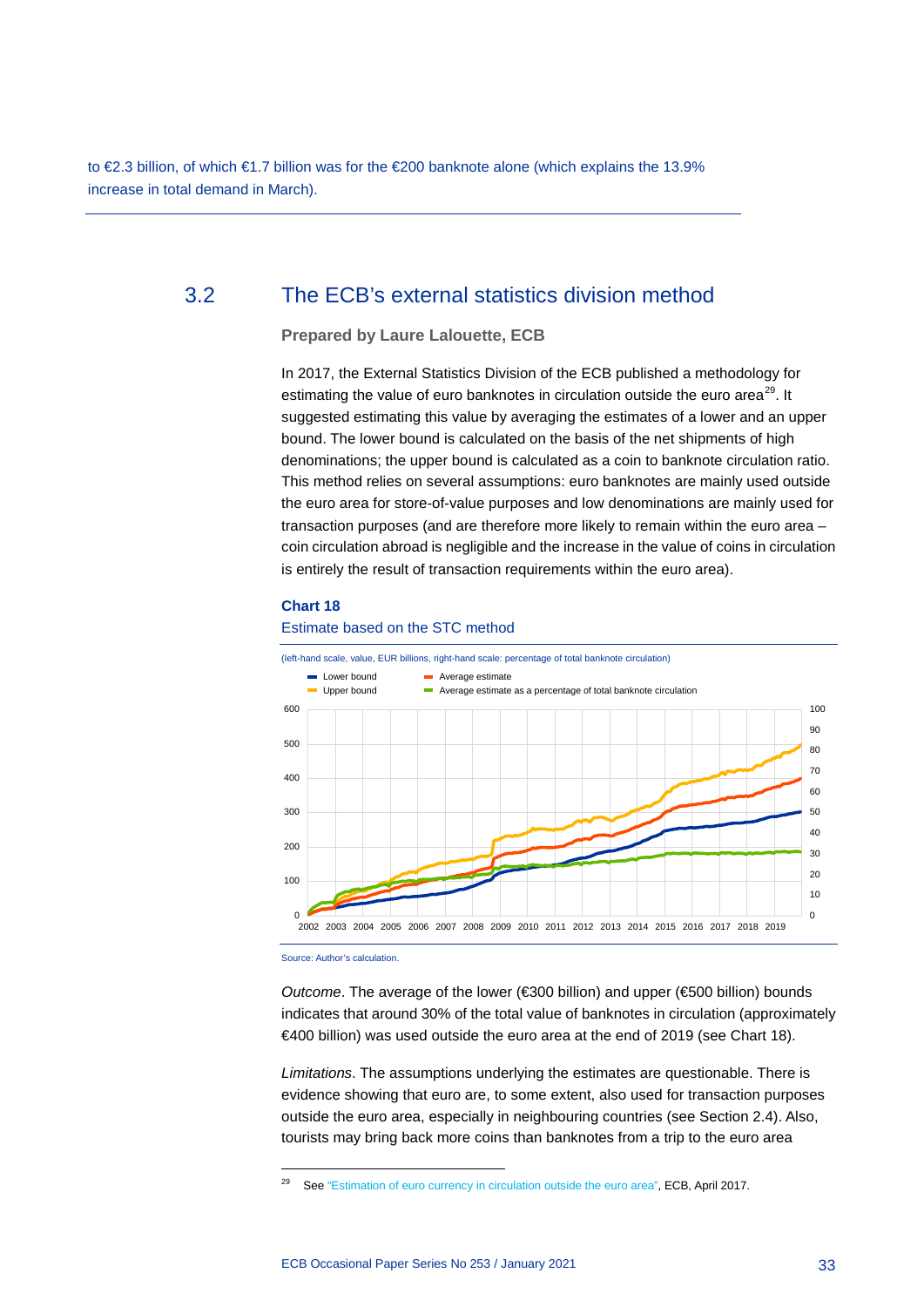(e.g. because of the threshold amounts for converting euro into local currency at bureaux de change). It is not possible to accurately determine the magnitude of the impact of these limitations (which surround both the upper and the lower bounds) on the central estimate.

### 3.3 The seasonal method

<span id="page-34-0"></span>**Prepared by Nikolaus Bartzsch, Deutsche Bundesbank**

There are a number of indirect approaches (such as the seasonal method $30$ ) which incorporate behavioural assumptions as to the characteristics of euro banknotes held in the euro area and abroad. $31$  As any demand for banknotes is met by the Eurosystem, these characteristics reflect demand behaviour. The problem may be formulated as follows (Feige, 1997, page 184).

The shares  $\beta_1$  and  $\beta_2$  of two subpopulations  $C_1$  and  $C_2$ , which together produce the total population C, are to be estimated. Let  $X_1$  and  $X_2$  denote the observed and recorded characteristics of subpopulations  $C_1$  and  $C_2$ . The average feature X is then a weighted average of both characteristics, with the weights being the unknown shares  $\beta_1$  and  $\beta_2$ :

$$
X = \beta_1 X_1 + \beta_2 X_2 \tag{1}
$$

As  $\beta_1 = 1 - \beta_2$ , the shares can be estimated by means of the observed and measured properties:

$$
\beta_1 = \frac{X - X_2}{X_1 - X_2}
$$
  
\n
$$
\beta_2 = \frac{X_1 - X}{X_1 - X_2}
$$
\n(2)

A sensible solution to this problem exists if the characteristics of the two parts  $X_1$  and  $X_2$  differ ( $X_1 \neq X_2$ ) and the calculated shares are between zero and one. Therefore, to implement this approach for our purposes, i.e. to calculate the share of euro banknotes held abroad, the characteristics of banknotes in circulation outside the euro area  $(X<sup>a</sup>)$  must sufficiently differ from those of banknotes outstanding in the euro area  $(X<sup>d</sup>)$ . These characteristics may involve the age, quality, velocity of circulation, or the seasonal pattern of banknotes in circulation. At the same time, information is required on how the demand for banknotes would have developed if there had been no demand from abroad. According to Equation (2) the domestic share is given by:

<sup>&</sup>lt;sup>30</sup> The seasonal method is described in Assenmacher (2018, 2019), Bartzsch et al. (2011b), Deutsche Bundesbank (2015), European Central Bank (2016) and Judson (2018).

<span id="page-34-2"></span><span id="page-34-1"></span> $31$  An overview of a large number of both forms is provided by Feige (1997).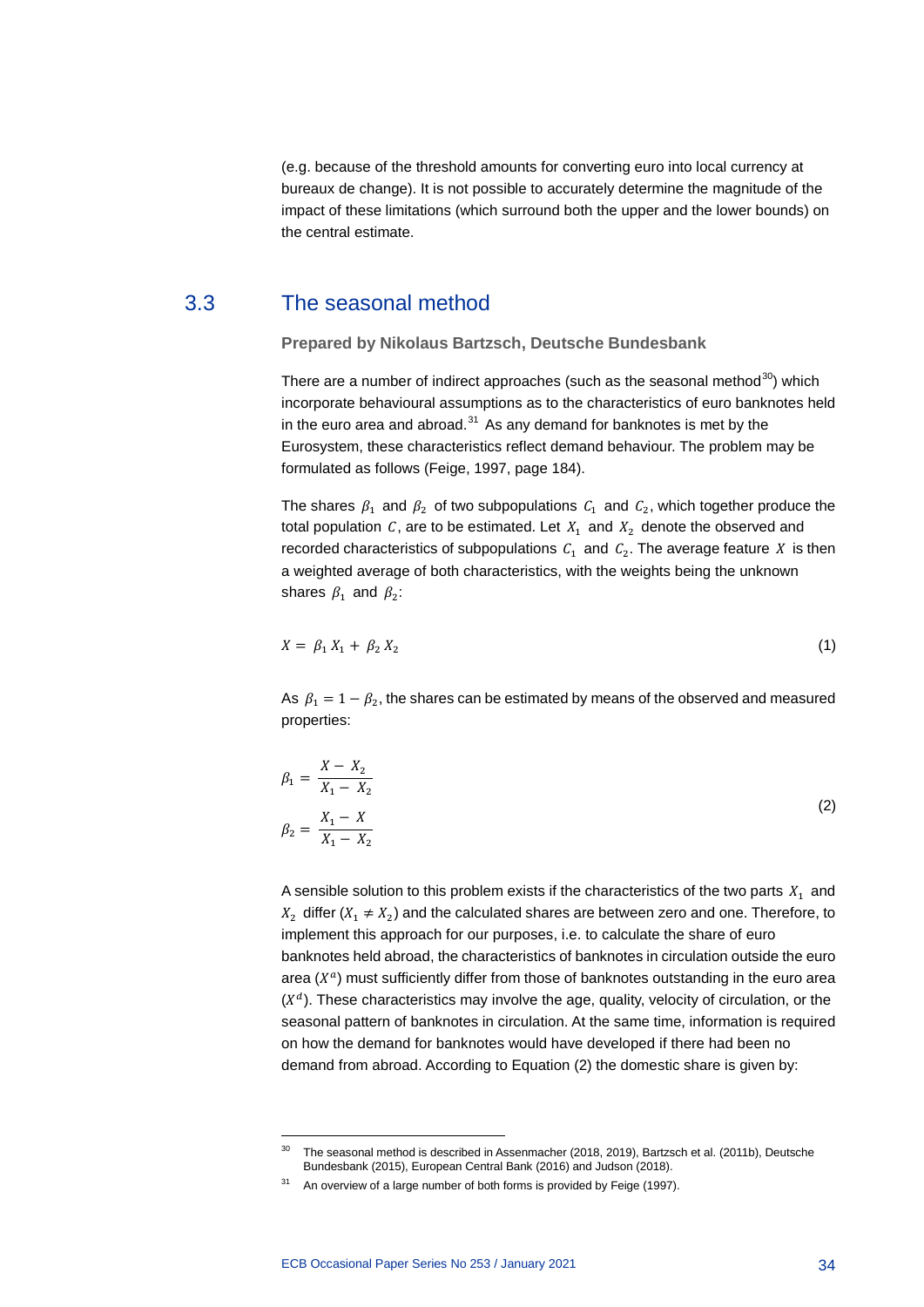$$
\beta^d = \frac{X - X^a}{X^d - X^a} \tag{3}
$$

and the corresponding foreign share by:

$$
1 - \beta^d = \frac{X^d - X}{X^d - X^a} \tag{3'}
$$

In this section, we focus on the different seasonal structures of domestic and foreign demand (the seasonal method) whereas in Section 3.4 we use the "age of banknotes" characteristic.

The aim of the seasonal method is to filter out information about banknotes in circulation outside the euro area from the "seasonal structure of banknotes" characteristic. This idea originally came from Sumner (1990) who applied this approach to the calculation of internal cash hoardings. However, since then, this approach has also been adopted for several currencies to investigate the domestic and the foreign component: Porter and Judson (1996) and Judson (2017) for the US dollar, Seitz (1995) for the Deutsche Mark, Fischer et al. (2004) for the euro legacy currencies, Bartzsch et al. (2011b) for German-issued euro banknotes in circulation, and Assenmacher (2019) for Swiss banknotes.

The seasonal model is based on the assumption that the time series of the cumulative value-based net issuance of euro banknotes (the volume of euro banknotes in circulation in terms of value) consists of three parts: a trend component  $T_t$ , a seasonal term  $S_t$  and an irregular component. These should be linked together on a multiplicative basis (multiplicative seasonal model). Assigning the irregular component to the trend for the sake of simplicity and taking into account the fact that euro banknotes are also held abroad (a), yields the following equation:

$$
T_t S_t = T_t^d S_t^d + T_t^a S_t^a \tag{4}
$$

where t represents the time index and d stands for domestic demand. If  $\beta_t$  now captures the share of the total trend held domestically and, consequently,  $(1 - \beta_t)$  is the share held abroad, it follows that:

$$
S_t = \beta_t S_t^d + (1 - \beta_t) S_t^a \tag{5}
$$

On the assumption that the share of foreign demand does not vary seasonally, i.e.  $S_t^a = 1$  for all t, Equation (5) can be further simplified to:

$$
S_t = \beta_t S_t^d + (1 - \beta_t) \tag{6}
$$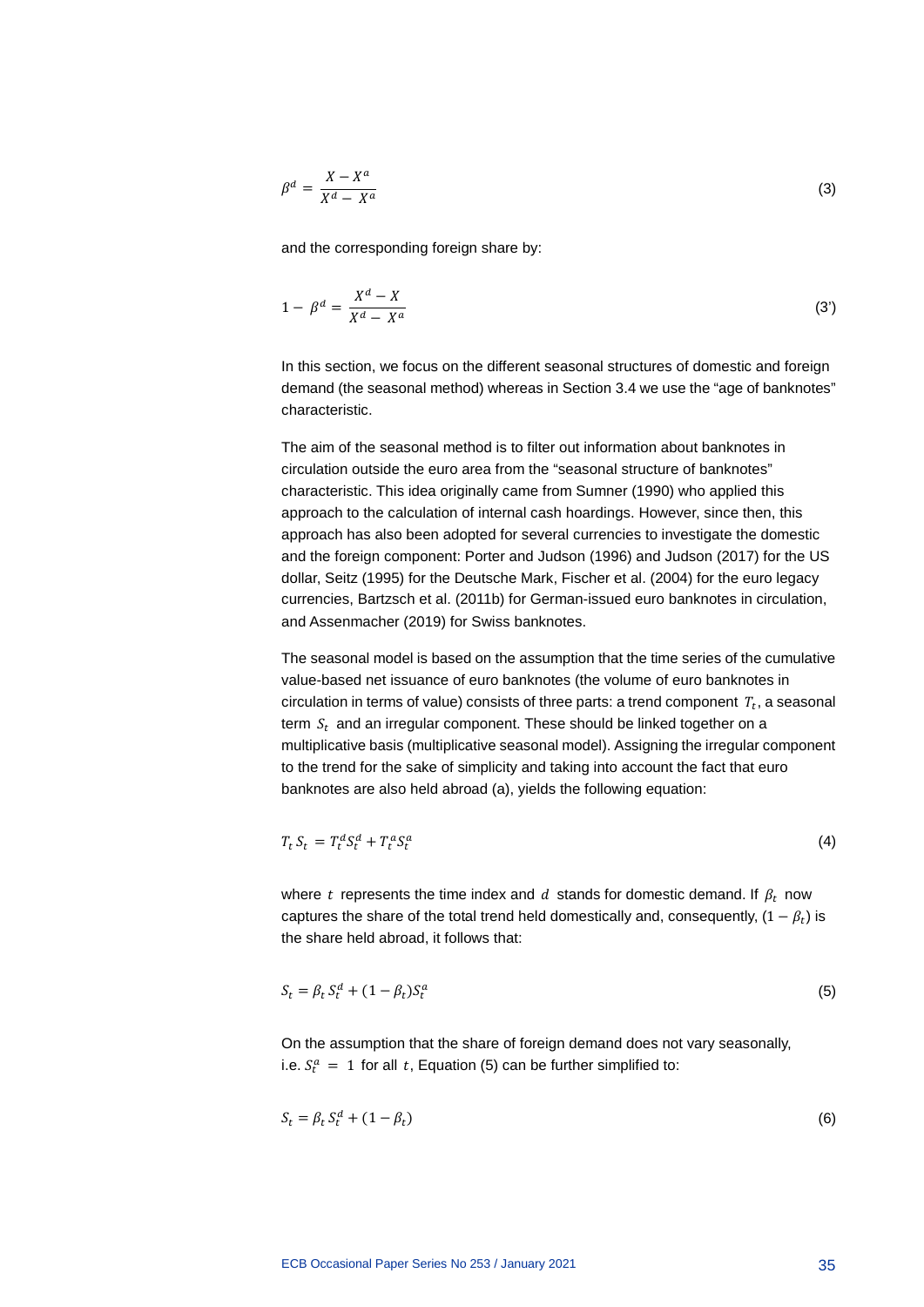Given the values for the seasonal terms  $S$  and  $S<sup>d</sup>$ , an equation is produced for the unknown value  $\beta$ , the share of banknotes held domestically:

$$
\beta_t = \frac{S_t - 1}{S_t^d - 1} \tag{7}
$$

The foreign share, in turn, is  $(1 - \beta_t)$ .  $S_t$  corresponds to the seasonal figure for the value-based total of euro banknotes in circulation and can be determined by applying the usual methods of seasonal adjustment (e.g. X12-ARIMA, Tramo/Seats). By contrast,  $S<sup>d</sup>$ , the seasonal term for the share of euro banknotes held within the euro area, is unknown and has to be approximated. However, Equation (7) does not always deliver meaningful results. If, for example, there is no seasonality in any given period, i.e.  $S_t = S_t^a = 1$  for all t,  $\beta_t$  tends to infinity and/or every value of  $\beta_t$  is compatible with Equation (7). It then becomes impossible to identify  $\beta_t$  unambiguously. If the seasonality of all outstanding banknotes is not less pronounced in all periods than that of the banknotes held domestically, problems may also occur.<sup>[32](#page-36-0)</sup> This method, therefore, produces plausible results for some, but not all, periods.

In view of the above, further modifications are needed to allow for such cases and so that the method can be applied. It is often the case that meaningful estimation results are only obtained for certain frequencies within a year; see Porter and Judson (1996). With regard to the value-based total of euro banknotes in circulation, the seasonal high is, for example, in December, while the seasonal low is in February. This is, therefore, an example of a two-month frequency. In order to factor this into the equation, we replace the time index t with  $m, j$ , where m denotes the m<sup>th</sup> month and *j* the j<sup>th</sup> year. If Equation (7) for February is subtracted from the corresponding equation for the preceding December, the domestic share of euro banknotes  $\beta_i$  is given by:

$$
\beta_j = \frac{S_{dec,j} - S_{feb,j+1}}{S_{dec,j}^d - S_{feb,j+1}^d}
$$
\n(8)

While S can be calculated from the available data,  $S<sup>d</sup>$  is unknown and has to be approximated. We do this by choosing banknotes in circulation for a suitable reference country. In other words we try to find a country that is similar to the euro area with regard to the use of banknotes, except for foreign demand which should be negligible

<span id="page-36-0"></span>If the seasonality of domestic holdings is more pronounced than that of total banknotes in circulation, the equation  $S_t < S_t^d$  applies for values greater than 1, while the equation  $S_t > S_t^d$  applies for values lower than 1.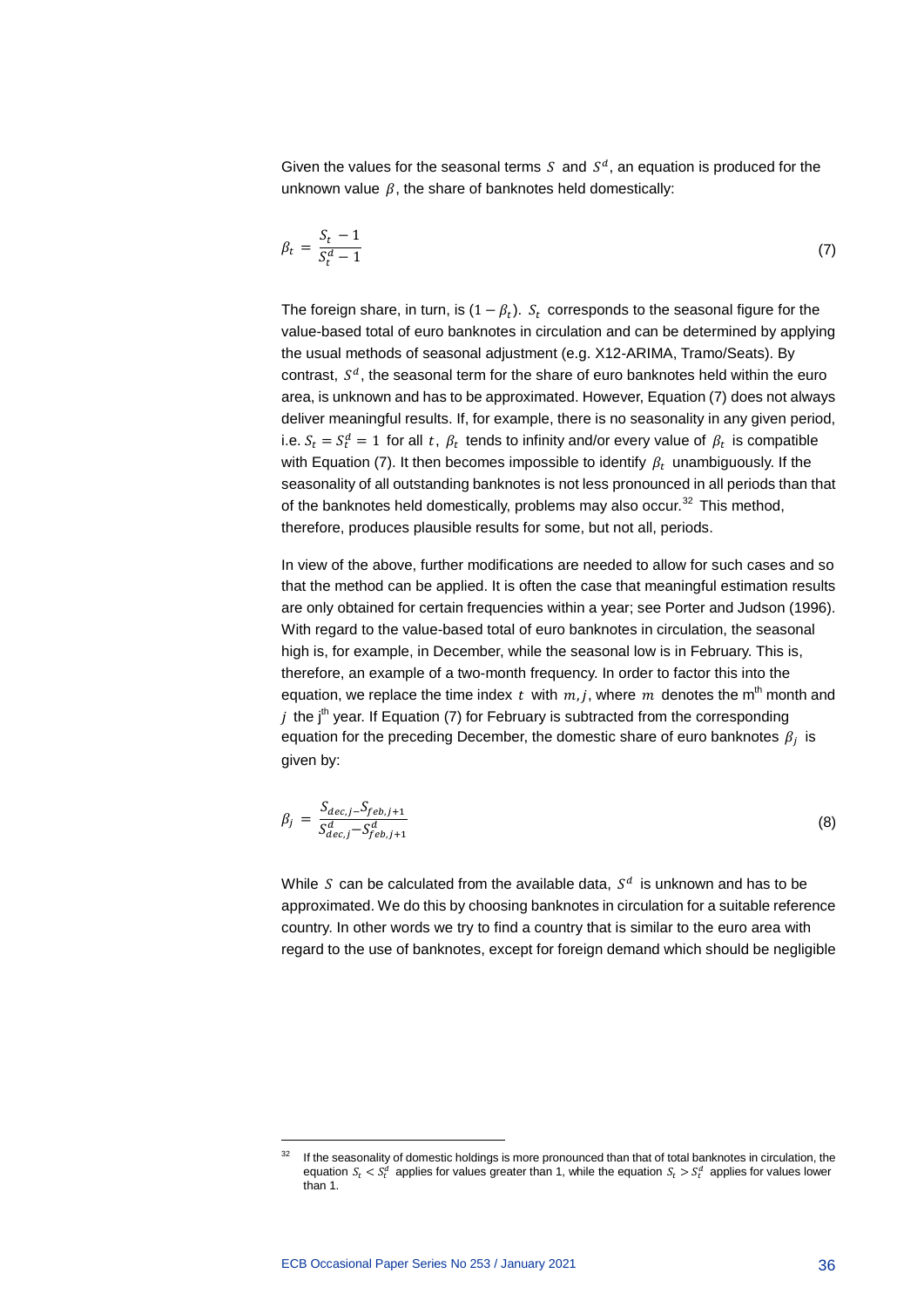in the reference country. $33$  We then insert the seasonal factors for banknotes in circulation in this country into Equation (8).

Canada was chosen as a reference country $^{34}$ , and is often used as a reference country when the seasonal method is used to estimate the share of US dollars abroad (see, for example Judson (2017)). $35$  Moreover, Canada is one of the benchmark countries used by Fischer et al. (2004) to estimate the upper limit of non-resident demand for euro legacy currencies using the seasonal method. As Chart 19 and Chart 20 show, the relevant seasonal pattern for euro banknotes in circulation is a dampened version of the seasonal pattern for Canadian dollar banknotes in circulation.[36](#page-37-3) This makes Canada a good candidate for benchmarking.

### **Chart 19**

Comparison of seasonal factors for December (seasonal high)



Source: Author's calculation.

- <span id="page-37-2"></span><sup>35</sup> For the *age of banknotes* characteristic Canada has not been a suitable reference country since the Bank of Canada introduced a new series of polymer banknotes between November 2011 and November 2013. By contrast, euro banknotes are made of paper.
- <span id="page-37-3"></span>As is shown below for Canada, the decline in the seasonal patterns in Chart 19 and Chart 20 is due to the fact that growth of banknotes in circulation is mainly driven by non-transactional demand.

<span id="page-37-0"></span><sup>&</sup>lt;sup>33</sup> The seasonal method relies on the assumption that, in contrast to domestic transaction demand for banknotes, both domestic demand for hoarding purposes and foreign demand for banknotes show little or no seasonality, so total banknotes in circulation displays dampened seasonality factors. Therefore, in the absence of any further assumptions, the seasonal method only allows us to split total banknotes in circulation into 1) domestic transaction demand and 2) the sum of domestic hoarding demand and foreign demand. When choosing a reference country, the identifying assumption for foreign demand is that the domestic use of banknotes should be similar in the reference country and in the euro area, i.e. there should be a similar domestic transaction pattern as well as a similar domestic hoarding pattern. In this case,  $\beta(1 - \beta)$  in Equation (8) is an estimate of the share of domestic (foreign) demand of total euro banknotes in circulation.

<span id="page-37-1"></span><sup>34</sup> Other countries have turned out to be unsuitable as reference countries. Engert et al. (2019) analyse why, unlike the situation in most other countries, aggregate cash demand in Sweden has been falling steadily. They attribute this to falling demand for larger banknotes, typically used as a store of value, due to Sweden's financial crisis management, the recent proliferation of cashless bank branches and the operation of Swedish legal tender rules. As a consequence, the domestic hoarding pattern for Swedish banknotes differs from the hoarding pattern for euro banknotes. Like Sweden, Norway is one of the very few countries in which the value of currency has been falling in recent years – a decline which may be attributed to the two highest denominations. Therefore, hoarding cash as a store of value does not seem to be prevalent in Norway. Denmark is not suitable as a reference country because the seasonal high for Danish banknotes in circulation in December is below that for euro banknotes in circulation. Moreover, foreign demand for euro banknotes estimated using Denmark as a reference country is partly smaller than cumulated net shipments. The latter may be regarded as a lower bound for foreign demand for euro banknotes.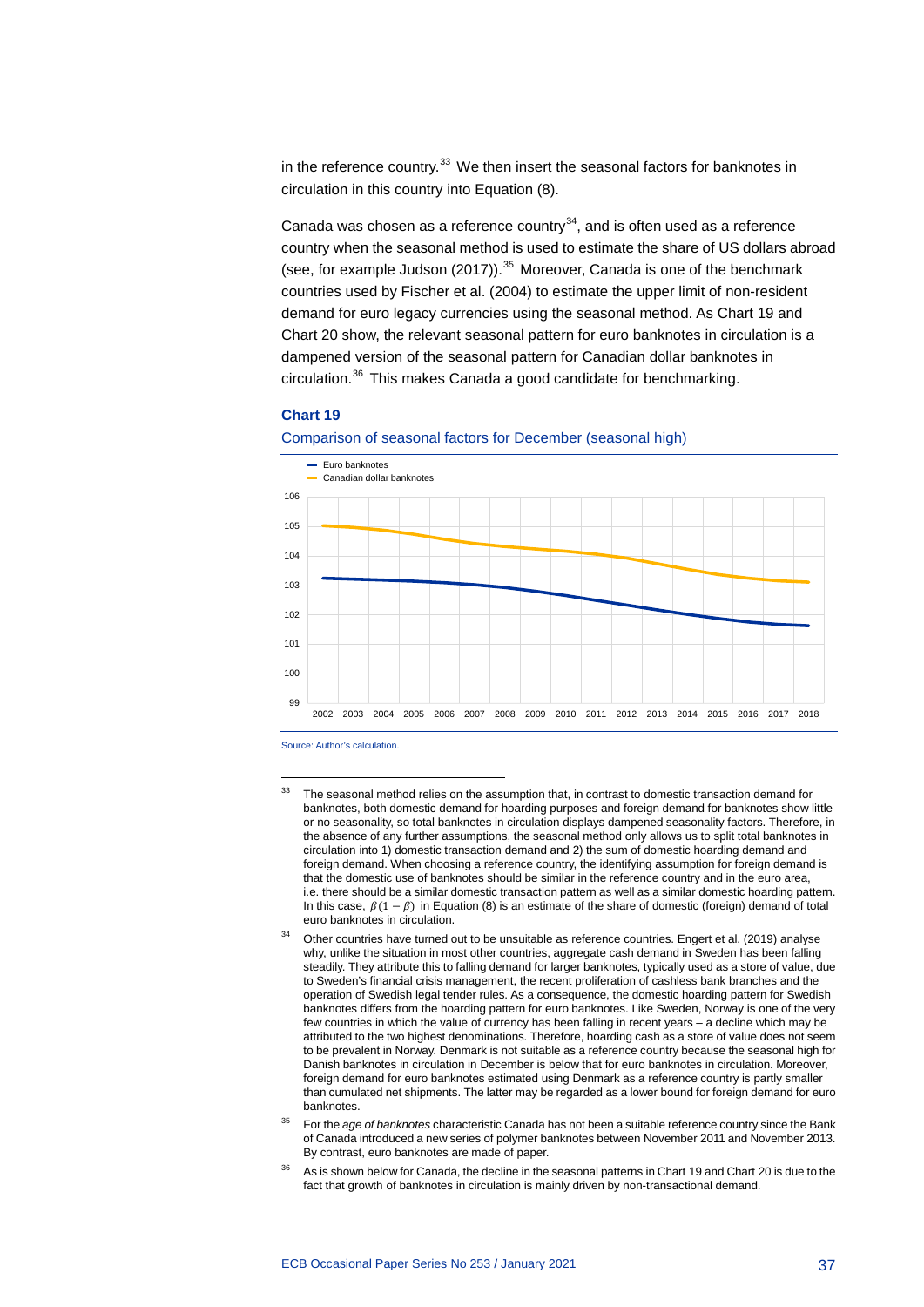### **Chart 20**





Source: Author's calculation.

-

However, for Canada to be a suitable reference country, the domestic-store-of-value function in Canada must be similar to that of the euro area. The domestic store of value function is likely to show the same lack of seasonal pattern as foreign demand and therefore affects  $S<sup>d</sup>$ , the seasonal term for the share of euro banknotes held in the euro area, in Equation (8). Unfortunately, exact estimates are not available for the volume of domestic banknote hoarding in the euro area and in Canada. Nevertheless, we can draw a number of conclusions from the literature. The ECB has estimated that in 2008 about one-third of the value of euro banknotes in circulation was held as a store of value in the euro area (ECB, 2011). Given that since 2008 the value of euro banknotes in circulation has grown faster than private consumption and, taking the low interest rate environment into account, this share is likely to have grown further. More up-to-date estimates are available for Germany. According to an update of the estimate by Deutsche Bundesbank (2018), domestic hoarding in Germany alone amounted to about €200 billion in 2018. This amounts to about three-quarters of the domestic circulation of German-issued euro banknotes, or 30% of all German-issued euro banknotes. Given that Germans' affinity for cash is representative of the average euro area citizen's preference for cash, this might be indicative of significant domestic hoarding within the euro area.<sup>[37](#page-38-0)</sup>

The nominal value of the highest denomination banknote in Canada, the CAD 100 note, is only about €64.<sup>[38](#page-38-1)</sup> One might therefore expect Canadian dollar banknotes to be used less frequently for domestic hoarding than euro banknotes. However, Engert, Fung and Segendorf (2019) paint a different picture. Their paper explains why aggregate cash demand in Sweden has been falling steadily while cash in most countries, including Canada, has been stable for decades, and has even risen in

<span id="page-38-0"></span> $37$  As Esselink and Hernández (2017) show, in 2016 Germans' preference for cash at point of sale corresponded exactly to the euro area average. The share of cash in the number of payments at point of sale was 80% in Germany and 79% in the euro area. The share of cash in the value of payments at point of sale was 55% in Germany and 54% in the euro area.

<span id="page-38-1"></span>CAD 1000 banknotes have been withdrawn from circulation since 2000. Nevertheless, they remain legal tender, as is the case for all banknotes that have been placed in circulation by the Bank of Canada since 1935.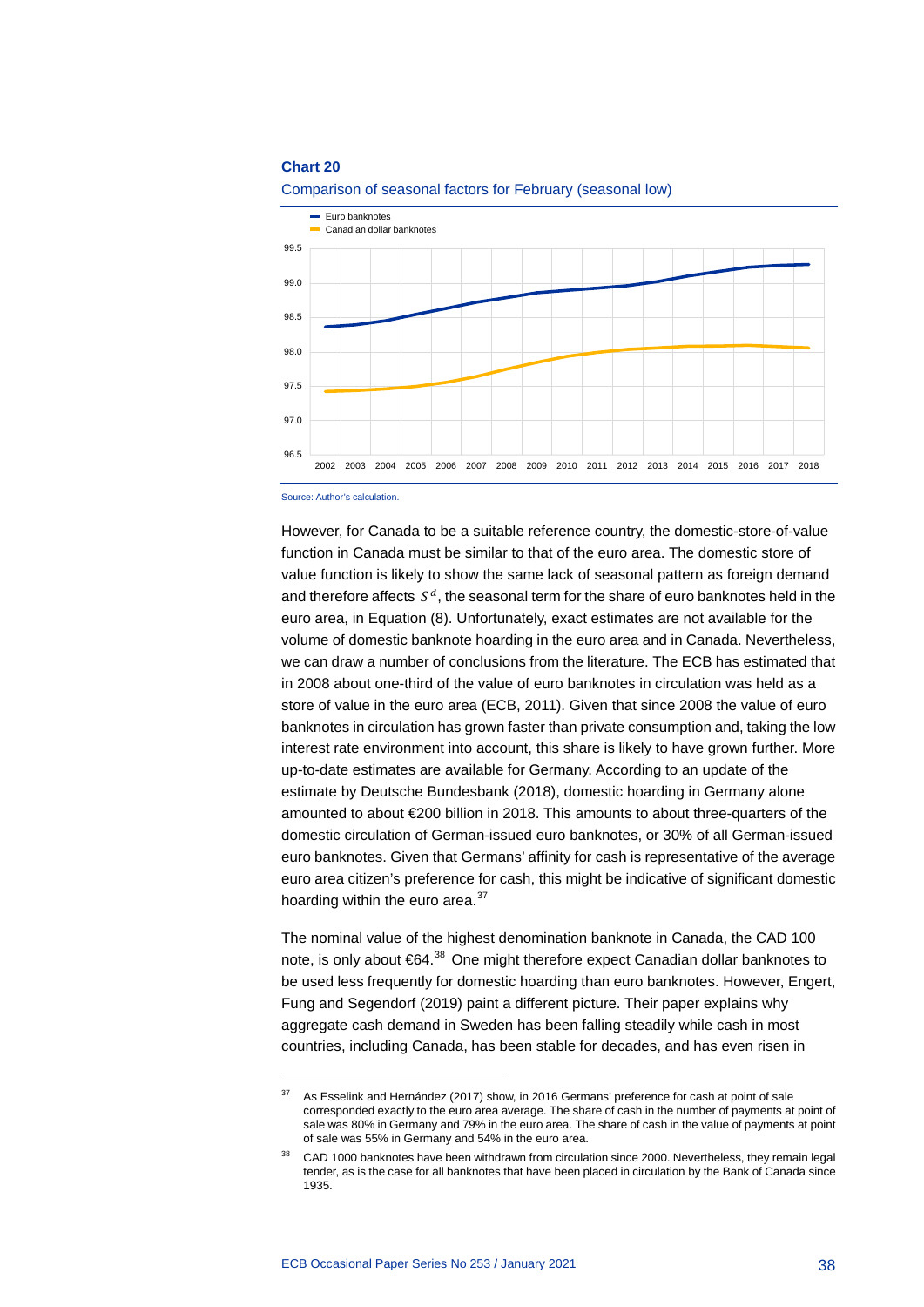recent years. They revealed a long-term downward trend in the use of low-denomination banknotes relative to gross domestic product (GDP) in both Canada and Sweden. This mirrors similar experiences of decreasing cash use for transactions over time, owing to the adoption of payment innovations. They show that the difference in cash demand trends between these two countries is due more to the behaviour of higher-denomination, store-of-value banknotes. They argue that holdings of high-denomination banknotes are motivated mainly by store-of-value considerations, rather than by payment needs, since the greater value of the banknotes makes them generally unsuitable for day-to-day transactions and comparatively more useful as a store of value. The strong demand for Canadian high-denomination banknotes in recent years is reflected in a rise in the ratio of large banknotes (CAD 50 and CAD 100) to GDP, whereas in Sweden the corresponding ratio has been declining.<sup>[39](#page-39-0)</sup>

Another premise that would make Canada a good reference country would be negligible foreign demand for Canadian banknotes – a condition that is only likely to be partially fulfilled. Although there are no estimates available of foreign demand for Canadian banknotes, some anecdotal evidence suggests there has been an increase in foreign demand for high-denomination Canadian banknotes in recent years (Flannigan and Parsons, 2018), although this phenomenon is not well understood. Reasons for overseas demand include travel, wealth diversification and capital flight. The Canadian banknotes sent abroad are believed to be predominantly CAD 100 banknotes, and overseas demand for this denomination stems mainly from Asia. Flannigan and Parsons (2018) estimate that shipments of this denomination to Hong Kong accounted for about 5% of all CAD 100 banknotes issued in 2016.

Consequently, although its volume is not known, foreign demand for Canadian banknotes is probably not negligible. Therefore, on condition that the Canadian dollar is used for domestic hoarding as often as the euro, and according to Equation (8) with Canada as a reference country, the share of domestic demand for euro banknotes is likely to be overestimated and, correspondingly, the share of foreign demand for euro banknotes is likely to be underestimated.<sup>[40](#page-39-1)</sup> The latter estimate is shown in Chart 21 and Chart 22.

<span id="page-39-0"></span><sup>39</sup> The amount of Canadian dollar banknotes in circulation had risen from CAD 36 billion in January 2002 to CAD 90 billion in July 2019, with the bulk of this increase represented by the highest-denomination CAD100 notes.

<span id="page-39-1"></span><sup>&</sup>lt;sup>40</sup> The seasonal pattern of Canadian banknotes in circulation,  $S<sup>d</sup>$ , is dampened by foreign demand for Canadian banknotes. Therefore, without foreign demand,  $S^d$  would be higher in December and lower in February. The denominator in Equation (8) would therefore rise and the share of euro banknotes held in the euro area of total euro banknotes in circulation,  $\beta$ , would fall.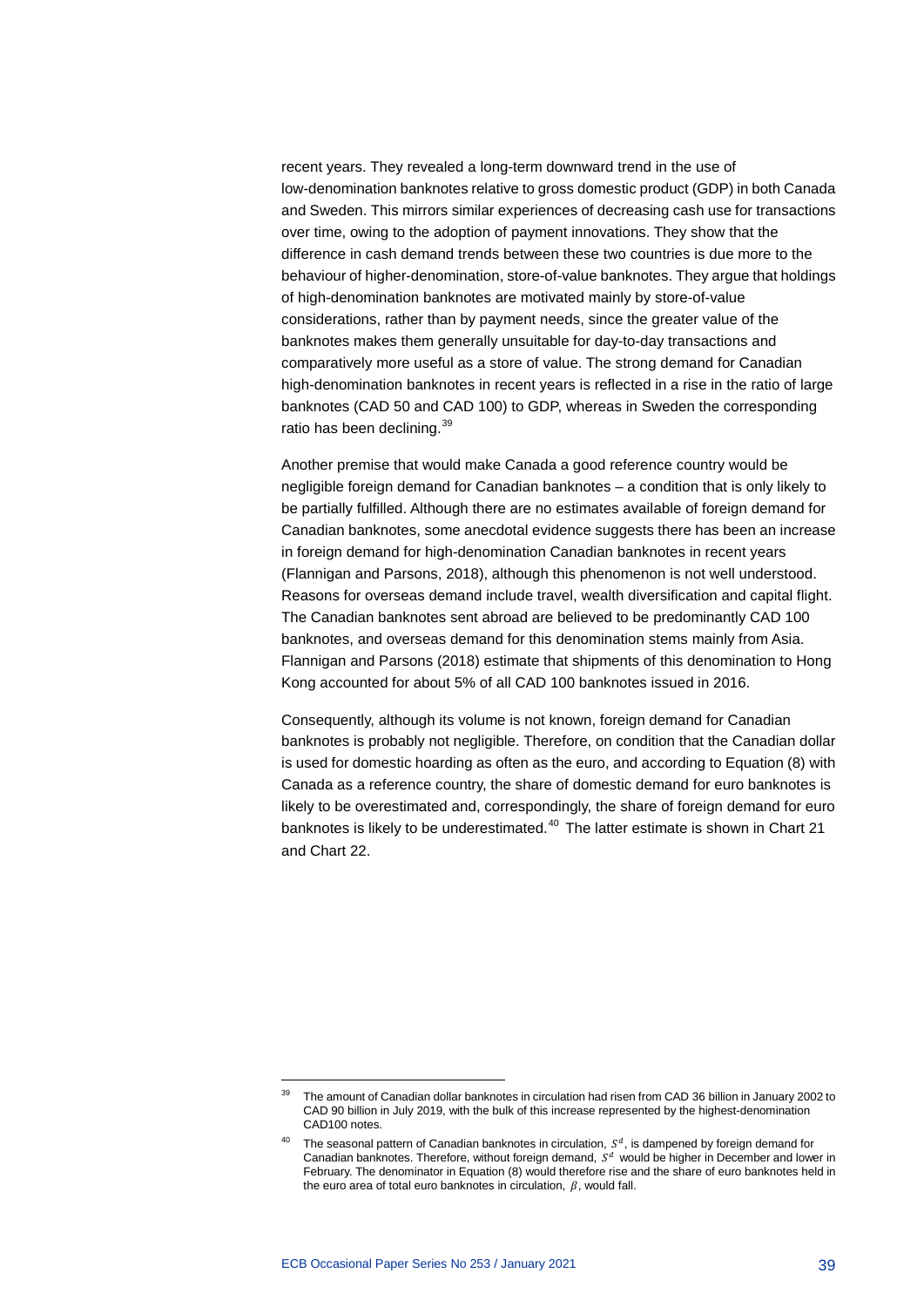### **Chart 21**





Chart 21 shows the estimated share of euro banknotes held abroad of total euro banknotes in circulation, according to Equation (8). To check robustness we have used four ways of calculating  $S$  and  $S^d$ : 1) seasonal adjustment of banknotes in circulation as an aggregate ("seasonal factors"), 2) combined seasonal and calendar adjustment of banknotes in circulation as an aggregate ("combined seasonal and calendar factors"), 3) seasonal adjustment of banknotes in circulation as a sum of the individual denominations ("implicit seasonal factors"), 4) combined seasonal and calendar adjustment of banknotes in circulation as a sum of the individual denominations ("combined implicit seasonal and implicit calendar factors"). Except for the first few years after the cash changeover, the estimates are quite similar. The estimated foreign share of euro banknotes shows a positive trend, amounting to about 50% in 2018.

### **Chart 22**

#### Euro banknotes held abroad



Source: Author's calculation.

Source: Author's calculation.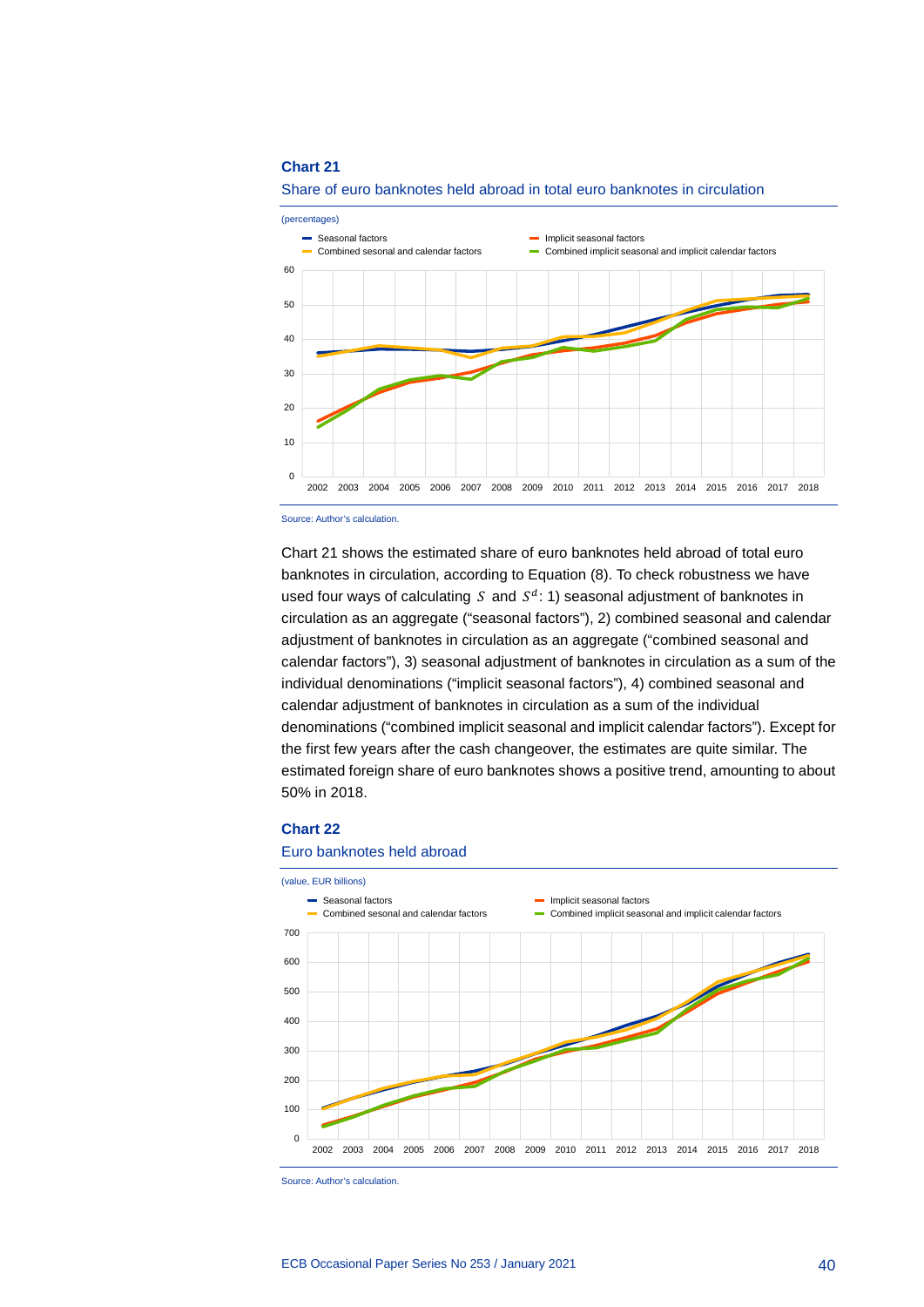*Outcome*. Chart 22 shows the corresponding estimates on a value basis. According to this chart, foreign demand for euro banknotes rose from between €50 billion and €100 billion in 2002 to about €600 billion in 2018, which represents 49% of the total value of euro banknotes in circulation.

*Limitations*. According to the selection criteria, there are a number of assumptions underlying this approach that need to hold up. When choosing a reference country for the seasonal method the euro area and the reference country must use domestic banknotes in a similar manner. This implies that the reference country must have a similar domestic transaction pattern as well as a similar domestic hoarding pattern. An additional assumption is that the reference country must have no significant foreign demand for banknotes. In the case of Canada, which is chosen as a reference country here, both of these assumptions are only partially fulfilled. The first assumption cannot be accurately verified because exact estimates are not available for the volume of domestic hoardings of banknotes in the euro area and Canada. Despite this, the literature points to a strong store of value demand in both the euro area and Canada. Additionally, banknote denominations differ between the Canadian dollar and the euro, and card payments are more widespread in Canada than in the euro area, which may affect hoarding and transaction patterns differently. With regard to the second assumption, this is also only partially fulfilled as there is evidence of fairly weak foreign demand for Canadian banknotes.

### 3.4 The age of banknotes method

<span id="page-41-0"></span>**Prepared by Marco Brandi, Banca d'Italia**

This method relies on the assumption that the age of banknotes<sup>[41](#page-41-1)</sup> depends mainly on their usage. Banknotes that are exported tend to return to NCBs less frequently, so their average age is greater than those of a currency that is not exported.

The model used is shown below, using same technique introduced in Section 3.3.

The shares of two quantities  $\beta_1$  and  $\beta_2$  in respect of the characteristics  $X_1$  and  $X_2$ lead to a weighted average:

$$
X = \beta_1 X_1 + \beta_2 X_2 \tag{9}
$$

Where  $\beta_1 = 1 - \beta_2$ 

<span id="page-41-1"></span>-

The shares may be estimated such as:

<sup>41</sup> The *age of banknotes* methodology is described in Bartzsch et al. (2013), and is formulated following Feige (1997).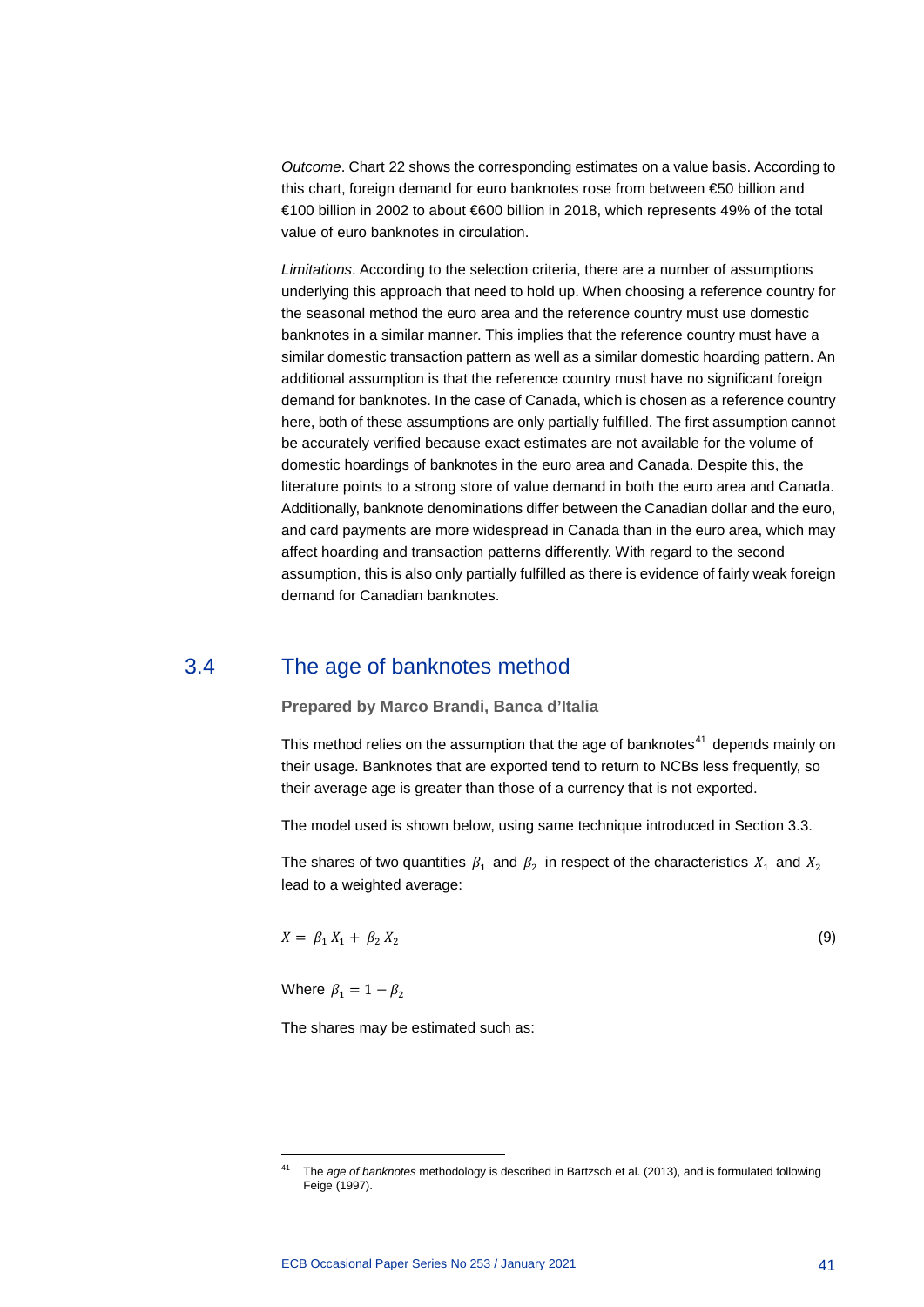$$
\beta_1 = \frac{X - X_1}{X_1 - X_2}
$$
  
\n
$$
\beta_2 = \frac{X_1 - X}{X_1 - X_2}
$$
\n(10)

An additional assumption is that the age characteristic of the banknotes held outside the euro area  $(X<sup>a</sup>)$  differs sufficiently from that of the outstanding banknotes within the euro area  $(X^d)$ . The average age (or rather lifespan) of banknotes (LS) is calculated using the LifeSpan indicator from the Eurosystem cash database, CIS2, which is a weighted mean of inflows and outflows:

$$
LS_t = 2 * \frac{n_t}{q_t + v_t} \tag{11}
$$

where *n* denotes the average number of banknotes in circulation,  $q$  the average number of new banknotes issued,  $v$  the average number of banknotes destroyed (withdrawn from circulation) and  $t$  the corresponding year<sup>42</sup>.

In principle, the indicator can be used to derive the domestic share of euro banknotes in circulation  $\beta^d$ , and the foreign share of euro banknotes in circulation  $\beta^a$ , as in the formula for  $\beta_2$  above (Feige, 2009):

$$
\beta^a = \frac{LS^d - LS}{LS^d - LS^a} \tag{12}
$$

While an estimate for LS is available in CIS2,  $LS<sup>d</sup>$  must be estimated using a reference country which is similar to the euro area in respect of banknote demand but has no foreign demand. However, the age (or lifespan) of euro banknotes abroad,  $LS<sup>a</sup>$ , is unknown. Therefore, we calculate the share of euro banknotes abroad,  $\beta<sup>a</sup>$ , as follows:

$$
\beta^a = \frac{LS^{EA} - LS^{DK}}{LS^{EA}}
$$
 (13)

Denmark is used as the reference country. While its economy and public behaviour are similar to the euro area, there is no foreign demand for Danish krone banknotes<sup>[43](#page-42-1)</sup>. The average age of Danish krone banknotes, LSDK, was 8.9 years in 2019<sup>[44](#page-42-2)</sup>, in line with expectations for the normal lifespan of non-exported euro banknotes, whereas the actual average age of euro area banknotes, LSEA, was 17.1 years in 2019. As is

<span id="page-42-1"></span><span id="page-42-0"></span> $42$  The averages, or rather weighted means, refer to the individual denominations.

<sup>&</sup>lt;sup>43</sup> Canadian dollars are not considered because the material of the banknotes is different (polymer instead of paper), which could lead to misleading results.

<span id="page-42-2"></span><sup>44</sup> It is not possible to apply the *age of banknotes* method to previous years using the lifespan due to the introduction of new series with different timing (Danish krone 2009-2011, euro 2013-19), which could lead to misleading results.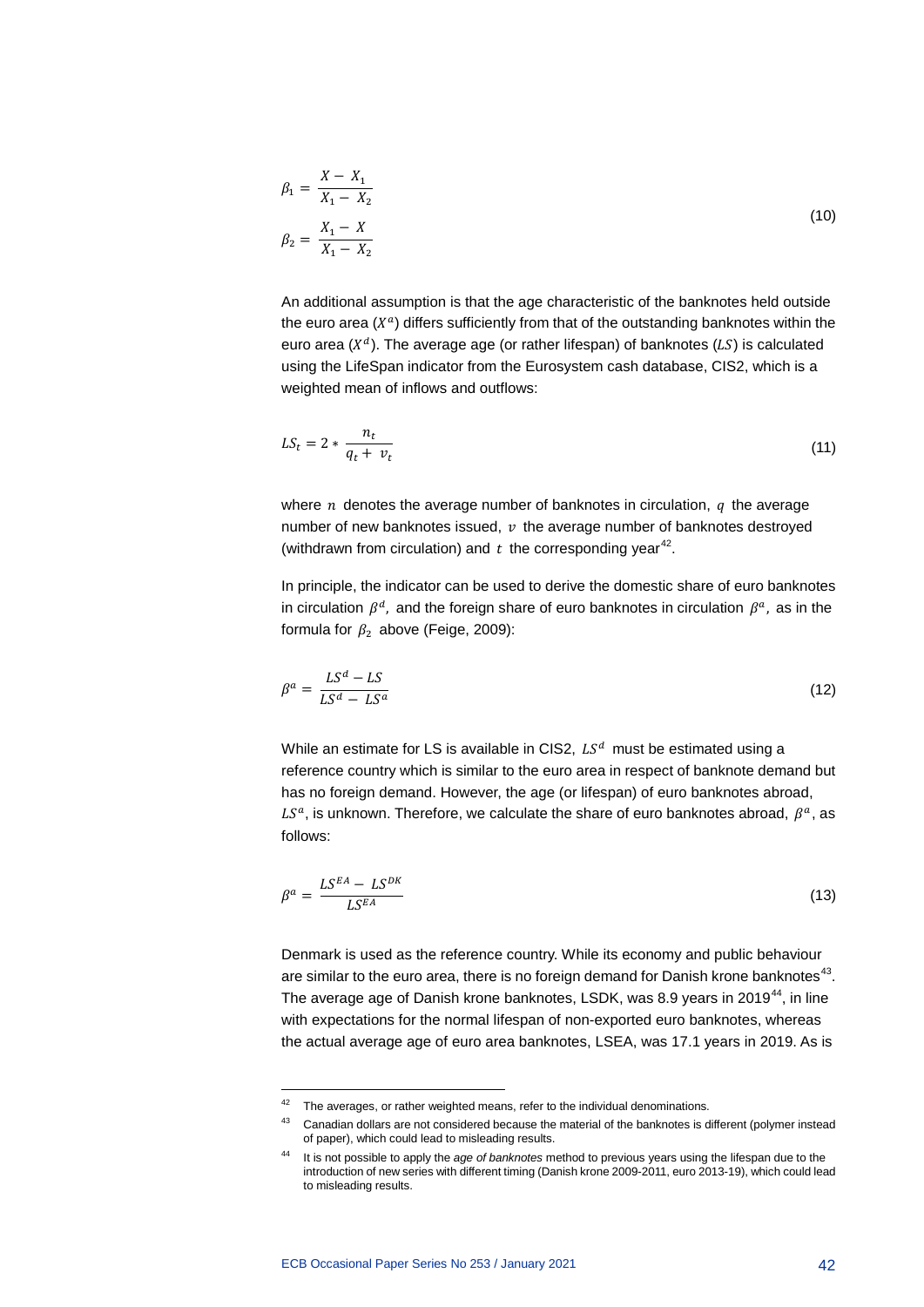to be expected, euro banknotes are older than Danish banknotes because of the time they spend abroad.

*Outcome*. The estimates produced using this method point to an average share of banknotes circulating outside the euro area of 48% in 2019.

*Limitations*. The main assumption which needs to be fulfilled is that a difference in the age of banknotes between two different currencies must derive from stronger foreign demand for one of the currencies. However, the difference in the age of banknotes between the euro and the Danish krone may not only be due to the international role of the euro. Domestic hoarding patterns may also be different, which would also affect the differing age of banknotes. In particular, it is worth noting that two denominations of euro banknotes have a larger value than the highest denomination of Danish banknotes, which may result in a greater store-of-value function in the euro area. If euro area citizens hoard more cash than Danish citizens, the calculation based on the age of banknotes will tend to overestimate the foreign circulation of euro banknotes as the difference in age does not account for the higher level of domestic hoarding in the euro area. It should also be noted that banknote recirculation (i.e. private cash handlers returning banknotes to circulation) is not accounted for in the LifeSpan indicator. This means that the LifeSpan indicator only takes into account outflows from and inflows to central banks, although it does allow for the fact that the same banknote could be circulated several times in the private sector. For this reason, taking into account the different recirculation patterns in Denmark and the euro area would also affect the presented results.

### <span id="page-43-0"></span>**Box 2** First estimates of net cash remittances over time for the euro area

**Prepared by Alejandro Zamora-Pérez, ECB and Marco Brandi, Banca d'Italia**

### **Using remittance data as a proxy for non-registered cash remittances**

<span id="page-43-1"></span>-

Ludwig (2016) uses a simple approach to derive an interval estimate of net cash remittances in Germany. Using the World Bank's annual remittance data, Ludwig uses extreme assumptions to estimate the upper and lower bounds for the share of remittances made in cash<sup>45</sup>. Freund and Spatafora (2005) have estimated that the value of informal remittances represents between 35% and 75% of the value of formal transfers in the global remittance market. This wide range should only be used as a reference, as it may vary widely across countries and over time. In particular, the interval also takes into account remittances between developed countries, which has led Ludwig to conclude that informal remittances in Germany should be closer to the lower end of the range. It is also the case that the range should not apply equally to inward and outward remittances. In Germany, as in most major euro area countries, it may be assumed that the share of cash remittances is larger for outflows than for inflows. Migrants transferring money from the euro area to developing and transition countries, where residents may have poor access to formal saving channels or distrust the financial system (see the discussion in Section 2.1.) may resort more frequently to informal channels than the

<sup>45</sup> Formal remittances are settled, inter alia, via money transport operators, bank transfers and state-recognised hawala systems. Informal remittances comprise cash takings and non-state recognised hawala systems. Only informal remittances lead to exports or imports of cash, but not all informal remittances, e.g. non-state recognised hawala systems, involve cross-border flows of cash.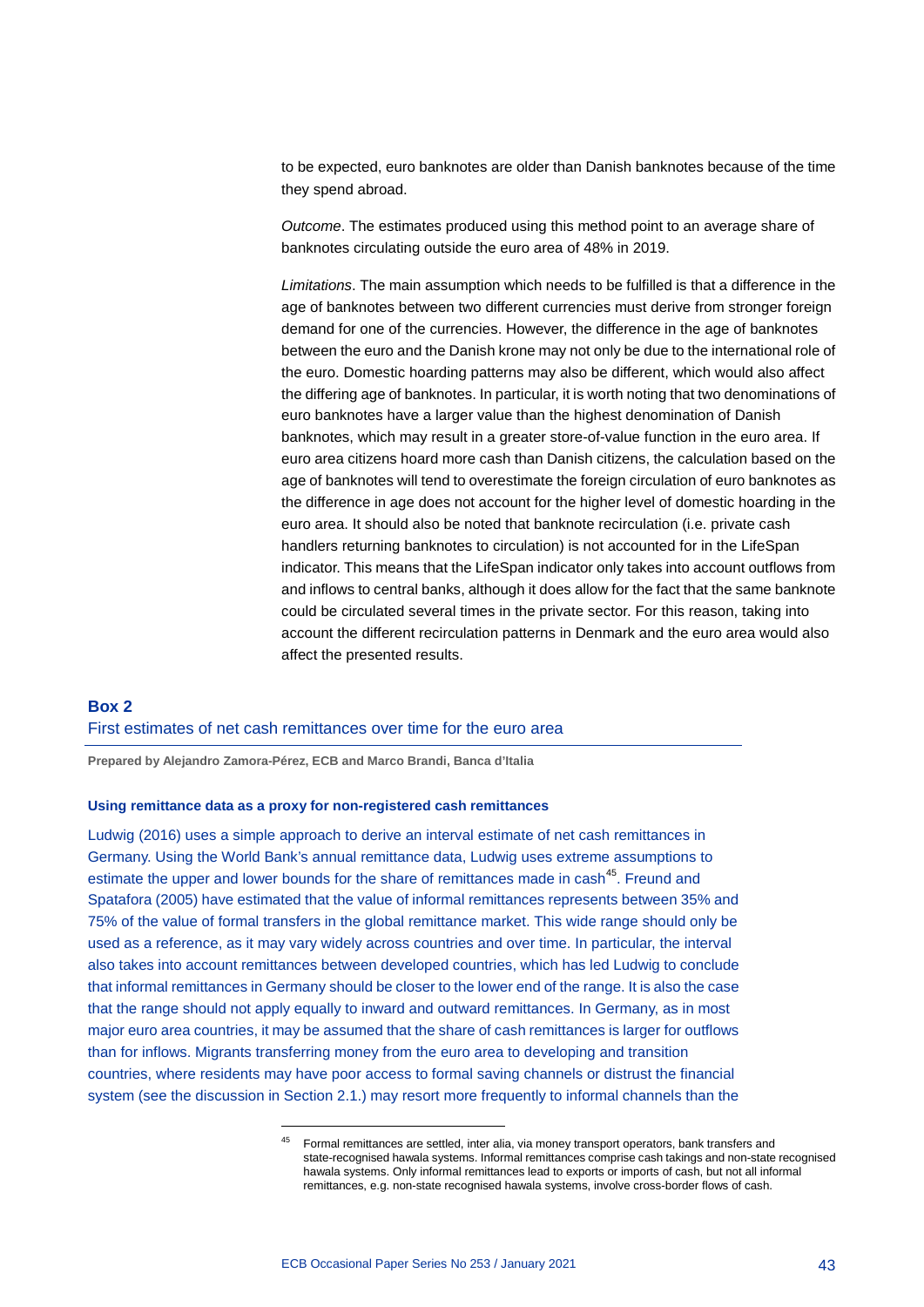other way round. Finally, not all informal remittances involve flows of cash out of or into a country (e.g. non-state recognised hawala systems).

- Assumptions for the upper bound:
	- (a) Cash remittance outflows represent 40% of the value of formal outflows.
	- (b) Cash remittance inflows occur exclusively via formal channels.
- Assumptions for the lower bound:
	- (c) Cash remittance outflows represent 20% of the value of formal outflows.
	- (d) Cash remittance inflows represent 10% of the value of formal inflows.

### **A first interval estimate of net cash remittances for the euro area**

-

First estimates of net cash remittances in the euro area can be produced following the above method. Using the latest release of the World Bank's remittance data (April 2020) [46](#page-44-0) and considering these assumed parameters to be valid for the whole of the euro area, similar estimates can be produced for the euro area. In order to calculate the interval estimates, the remittance series are corrected for intra-euro area remittances<sup>47</sup>.

Following this approach, in 2018 cumulated net cash remittance outflows represented between 6.6% (€81 billion) and 24.6% (€302.5 billion) of total cash in circulation. Given the uncertainty of the assumptions, no central estimate was produced using this approach. Chart A below plots the interval estimate for net cash issuances over time.

<span id="page-44-0"></span>Although these first estimates are a valuable first approximation, there is a significant amount of uncertainty surrounding them and a number of important caveats should be made. First, the assumptions underlying the upper bound are likely to be too extreme – it is almost certain that only a small proportion of remittance flows into the euro area are made in cash. In addition, it is likely that cash remittances represent much less than 40% of formal remittances, given that a significant share of remittances go to non-euro area developed countries and transition countries in which formal channels may be used predominantly. It should also be noted that these shares only partly account for net cash remittances, i.e. cash is not necessarily kept permanently outside the euro area as it could return to the euro area via other channels (e.g. recipients of cash abroad may exchange it in local bureaux de change or (less likely) carry it with them when travelling in the euro area). Also, euro area countries show widely different compositions of remittance flows. For example, according to

<span id="page-44-1"></span><sup>47</sup> In the following analysis, this correction is made using the World Bank's latest bilateral remittance data. These estimates were only published from 2010 to 2017: the average of the available data points are used for the remaining years. The sensitivity of this assumption has been tested and relaxing it does not significantly change the final results. One explanation is that the shares of intra-euro remittances of total remittances have not varied significantly over the years considered (35.5% to 37.5% for inflows and 31.5% to 35% for outflows), and there is no clear trend over time.

<sup>46</sup> For the purposes of this report, we use World Bank data instead of ECB data on money remittances, as these are reported as a memorandum item, i.e. on a voluntary basis (see Guideline ECB/2014/15 on monetary financial statistics). Money remittance – as defined in Article 4 of Directive 2007/64/EC of the European Parliament and of the Council – is a simple payment service that is usually based on cash provided by a payer to a payment service provider, which remits the corresponding amount (e.g. via a communication network) to a payee or to another payment service provider acting on behalf of the payee. In some Member States supermarkets, merchants and other retailers provide the public with a corresponding service supporting the payment of utility and other regular household bills. These bill-paying services should be treated as money remittances, unless the competent authorities consider the activity to be one of the other payment services listed in the Annex.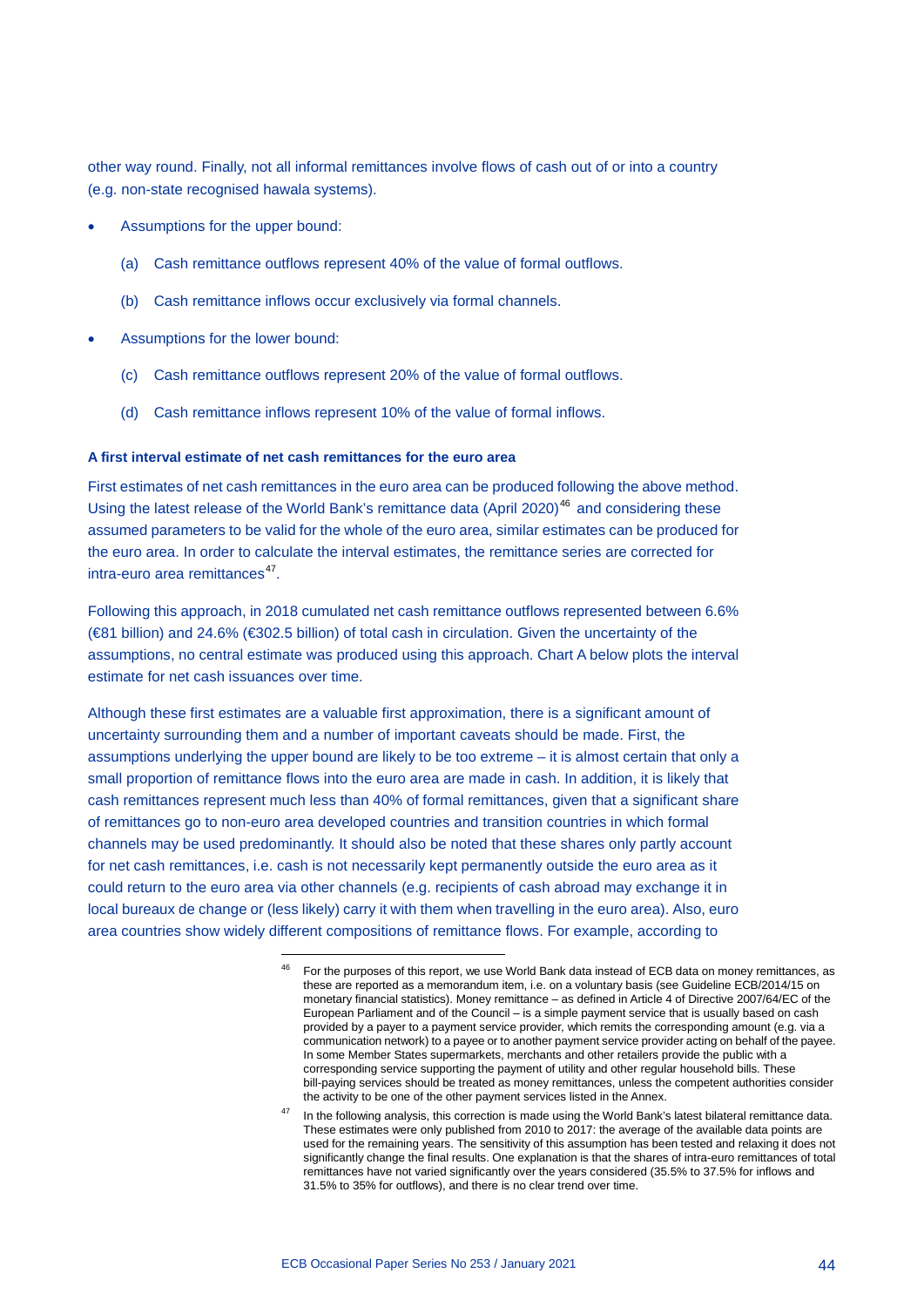World Bank data, remittance outflows to non-euro area countries from Greece, Cyprus and Slovakia represent around 90% of total outflows, while in Luxemburg, Portugal and Belgium they only represent between 10% and 35% of total outflows. Finally, as the parameters are fixed over time, they do not account for trends in financial innovation and the reduction in costs for formal remittance channels in recent years (World Bank, 2018). It is therefore likely that cash remittance flows have reduced over time, and time-varying assumptions for the upper and lower bound are probably more reliable for developing future estimates.

### **Chart A**



### Estimate of net cash remittances over time

Source: Authors' calculation.

### **Recommendation for future research: assessing the size and determinants of the informal channels**

Future research should be undertaken to narrow the interval and reduce uncertainty by comparing the assumptions with Eurosystem survey data or accounting for trends in the use of different transfer channels.

Using survey data for the Netherlands, Kosse and Vermeulen (2014) shed light on what determines whether migrants use formal or informal channels. The results they obtained suggest that general payment behaviour (e.g. the frequency of using internet banking for other purposes), education, the remittance amount, the perceived costs of different channels and the availability of remittance options have an impact on the decision to use cash instead of formal channels for remittances. Carrying out new surveys to analyse whether similar conclusions can be drawn for other countries would significantly improve our knowledge of this matter, thus reducing the uncertainty of the above estimates.

Potential improvements could also be achieved by following indirect approaches. Ferriani and Oddo (2019) find a strong positive correlation between money remittances transferred through registered financial intermediaries and the cost of travel between Italy and a migrant's home country. They use three different methods to estimate the size of the informal outflow to the geographical area of the migrant's home country (e.g. Asia, Eastern Europe, Central and South America, Northern Africa, etc.). All the methods proposed lead to estimates that are higher for the geographically closest areas. This indicates that distances and transport costs can affect the alternative channels (i.e. the informal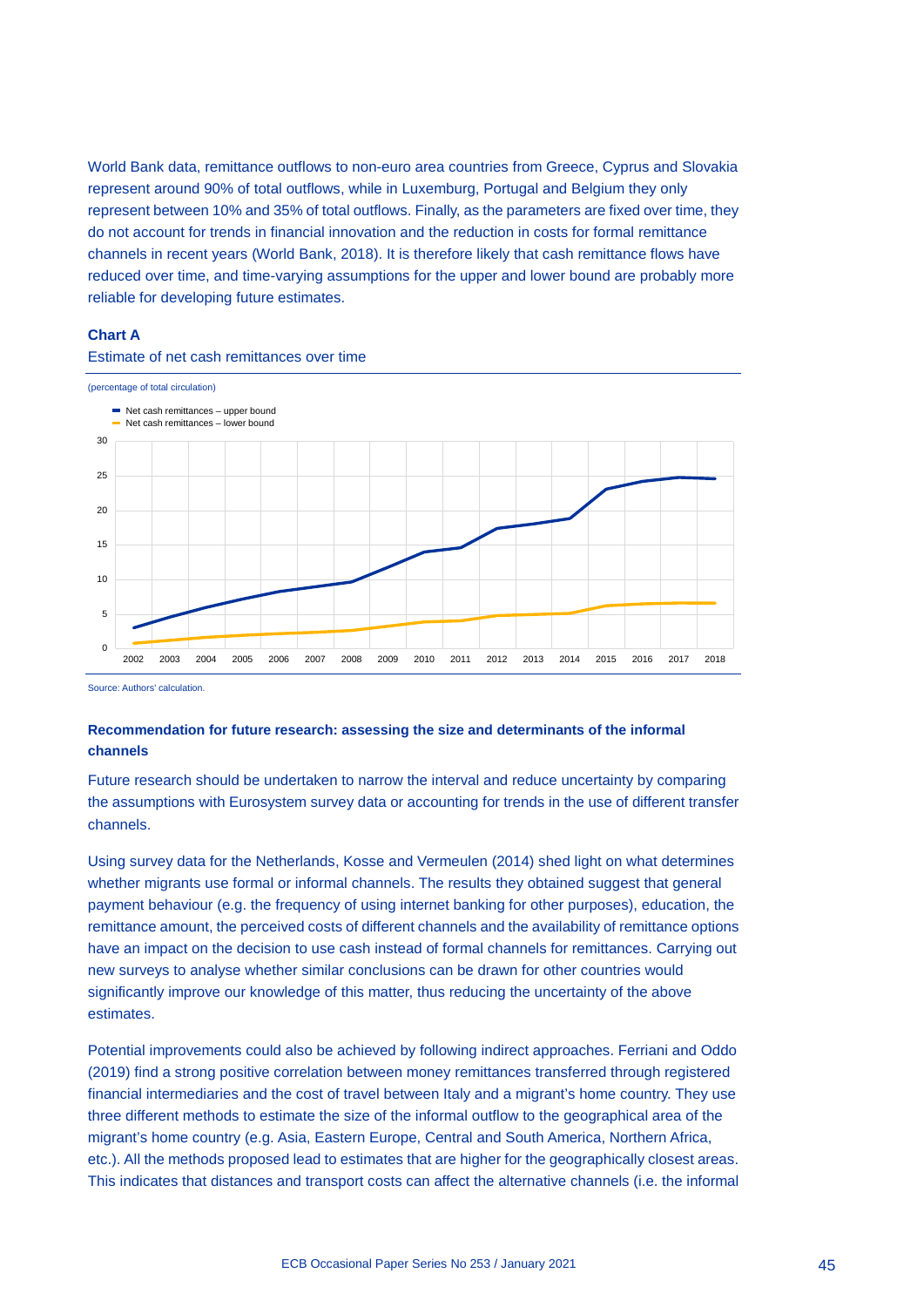channels for remitters are more attractive when travel costs are low and the fees of registered channels are high). Having assessed the importance of the informal channel, the authors assume that remittances in this channel are exclusively made in cash.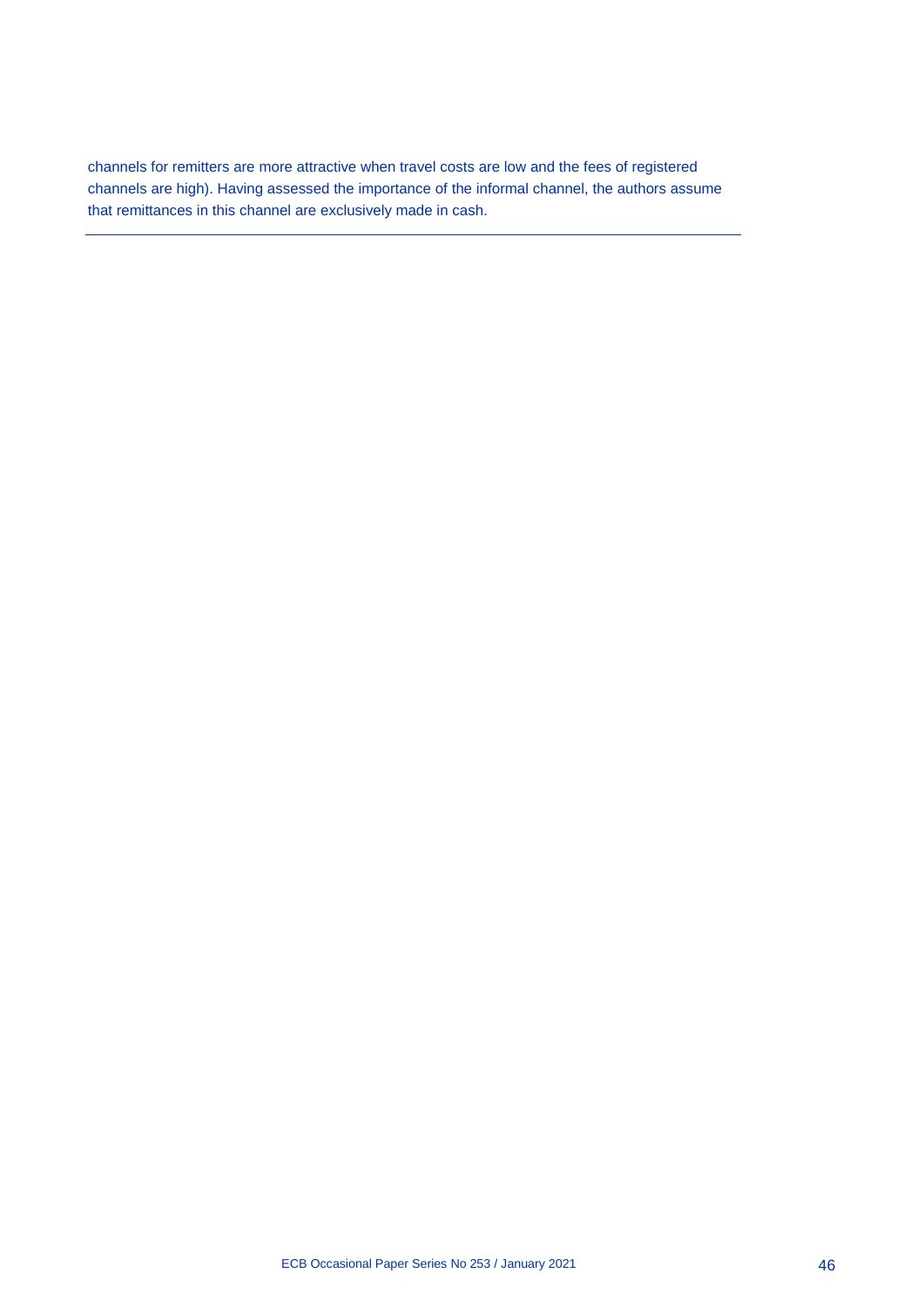# <span id="page-47-0"></span>4 Conclusion: foreign demand, a key to the paradox of banknotes

**A multitude of factors explain foreign demand for euro banknotes.** The relevant literature points to local factors as the main cause of international flows of euro in cash. These factors include inflation in the domestic country (current inflation or the memory of past inflation), political uncertainty, the degree of trust in financial institutions, opportunity costs versus other assets, and the relative attractiveness of holding other foreign currencies (as measured by the exchange rate). In addition, demographic factors also play a role in the preference for cash, e.g. financial inclusion, education and income levels. In general, if the domestic currency is not trusted to preserve its value (or has not been trusted in the past), a foreign currency that is strong, safe and backed by reliable and trusted governments represents a store-of-value opportunity in foreign countries.

A macro-econometric model for the demand for euro banknotes (D€notes) has provided evidence that variables related to demand from abroad influence overall demand for euro banknotes, especially for the highest denominations. Furthermore, a first analysis of the determinants of euro cash net shipments corroborates some of the findings of the literature, confirming that euro cash is used abroad as a store of value and its flows are associated with economic activity in the receiving countries. Determinants of euro cash flows are mainly local-specific, meaning that they are found in factors which affect countries with a demand for euro (local inflation and economic activity) rather than external factors (global uncertainty or short-term interest rates in the euro area). One exception is that appreciation of the euro against the dollar seems to lead to higher euro cash flows. These results seem to be driven mainly by medium and high denominations.

Regional peculiarities have also been identified thanks to research based on OeNB Euro Survey data. It has been shown that the euro is preferred in neighbouring countries (i.e. areas of influence). In this case geographical proximity, a shared history and the outlook for euro adoption play an important role. These countries are also providers of migrant and short-term workers who generate cash remittances (as described in Box 2, distance from the home country may have an impact on the importance of informal remittance channels). In general, the role of tourism and cross-border shopping in the euro area (i.e. the transaction motive) should also not be neglected. Finally, developments in the first weeks of the coronavirus (COVID-19) crisis showed that fears of an interruption in euro supplies caused foreign entities to build up precautionary stocks.

**The study points to a usage of euro banknotes abroad of between 30% and 50% of the total value in circulation.** To ensure the results are robust, direct approaches (based on net shipments data) and indirect approaches (the seasonal method, the age of banknotes method and an ECB-published estimation method) were used in this research to estimate the share of euro banknotes circulating outside the euro area.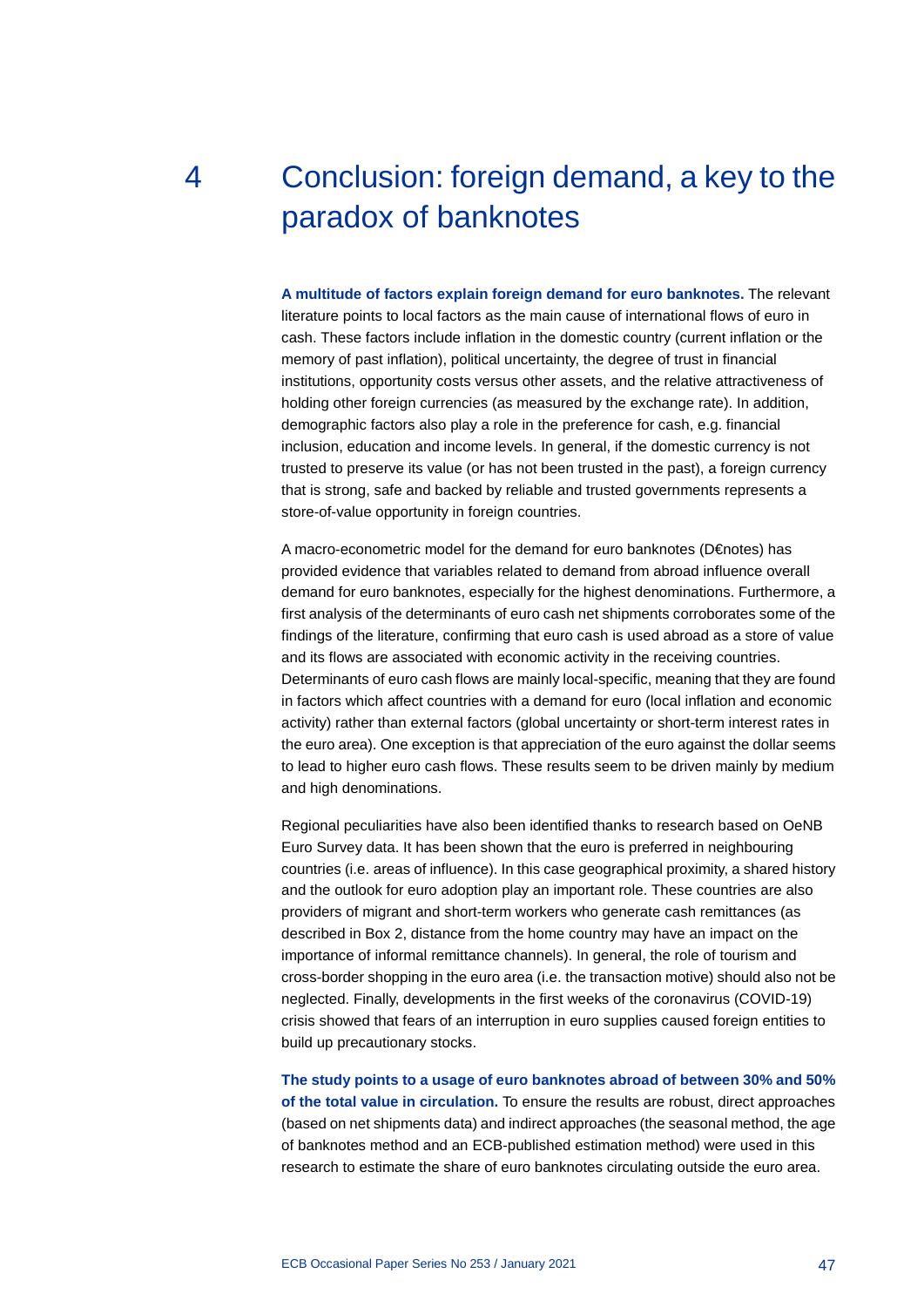These methods point to a circulation of banknotes abroad of between 30% and 50% of the total value in circulation. The ECB methodology yields a central estimate of €400 billion for foreign circulation at the end of 2019 (30% of the total value in circulation). The impact on the average estimate of the limitations surrounding the upper and lower bounds is not immediately obvious. The results of the seasonal and age of banknote methods coincide, producing an estimate of around €600 billion (close to 50% of total circulation). A simple method has also been used to obtain a rough interval estimate of the cumulated net remittances of euro cash. However, the estimate of cumulated net cash remittances is surrounded by a number of uncertainties and should, therefore, be interpreted with caution.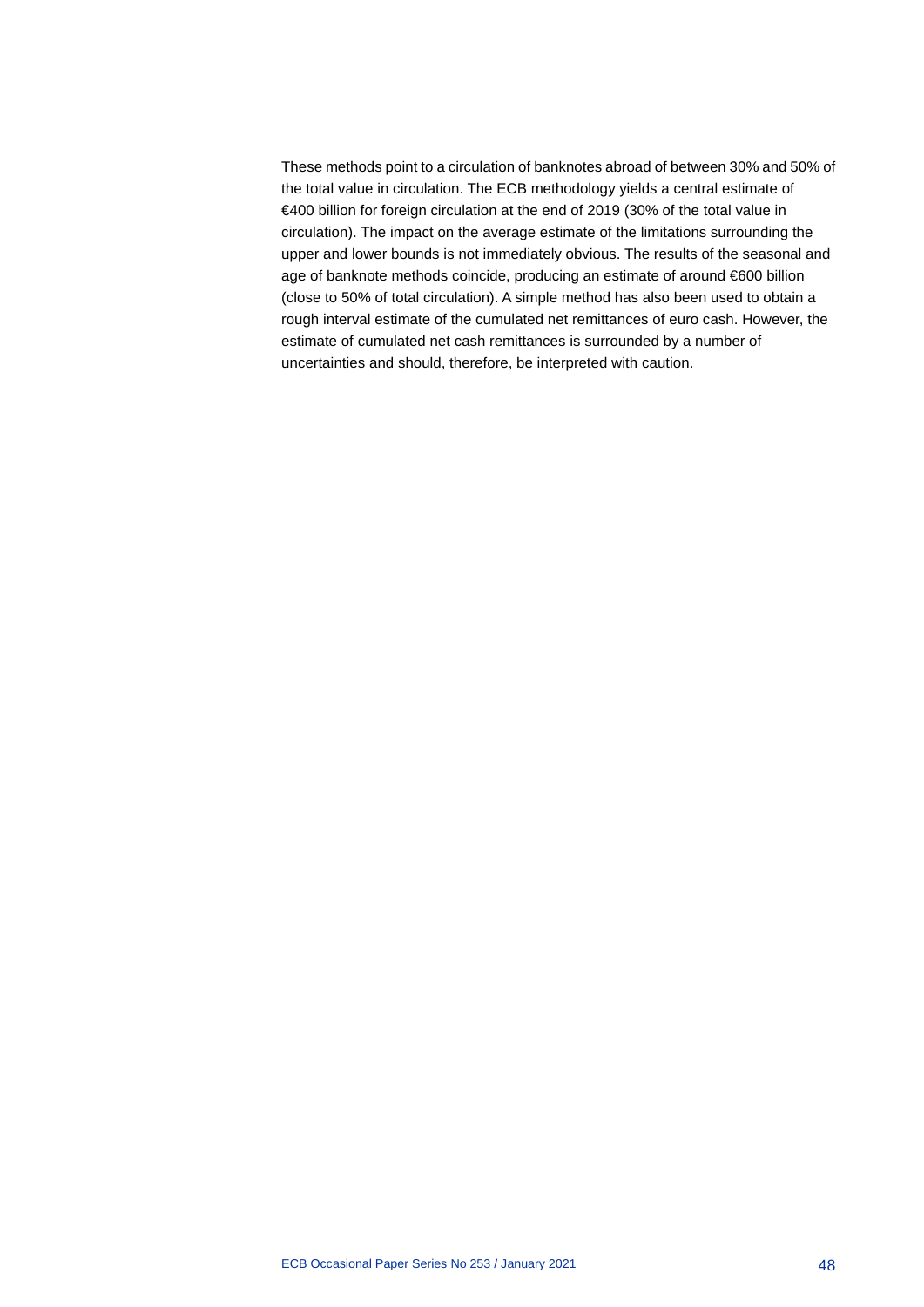## <span id="page-49-0"></span>Annex 1: Methodological notes on the data

### <span id="page-49-1"></span>Net shipments data

The net shipments data cover the registered imports and exports of euro banknotes between the euro area (the EU Member States and institutions of the euro area, in changing composition) and the rest of the world (non-resident credit institutions and national central banks – NCBs). Net shipments represent cumulated banknotes exported minus banknotes imported.

Pursuant to Article 2 of the Guideline on statistical reporting requirements in the field of external statistics<sup>[48](#page-49-3)</sup>, a threshold applies for reporting banknote shipments data to the ECB, i.e. the NCBs must report data on cross-border shipments of euro banknotes if the best estimate of the total amount of all cross-border shipments within the previous year exceeds €1,000 million. Annex 1 stipulates that NCBs should deliver a breakdown by denomination on a best-estimate basis. Currently, seven NCBs send data to the ECB on a regular basis, with Germany and Austria being by far the largest contributors.

According to the ECB's External Statistics and Sector Accounts Division, based on regular feedback from reporters, the available data are estimated to account for approximately 99% of the cross-border euro banknote shipments which take place via banking channels. All series expected from reporting NCBs are received consistently and in a timely manner.

### <span id="page-49-2"></span>Wholesome trade data

Banknote wholesalers trade in foreign currency banknotes and act as intermediaries between NCBs and commercial banks, bureaux de change and central banks in regions outside the euro area. They are responsible for most of the transactions included in the monthly net shipments statistics. The ECB has been collecting euro banknote trade data from these international banknote wholesalers on an annual basis since 2006. The outcome of the annual exercise is sent to the Banknote Committee (BANCO) via the "Annual report on banknotes and coins" and is published in the ECB's report entitled "The international role of the euro". The volumes reported have been corrected for transactions between the reporting wholesalers. Generally, no breakdown is provided for the denominations sold and purchased (although the breakdown for high denominations has been reported since 2009, and including the €100 banknote since 2019).

<span id="page-49-3"></span><sup>48</sup> Guideline ECB/2011/23 as amended on the statistical reporting requirements of the European Central Bank in the field of external statistics.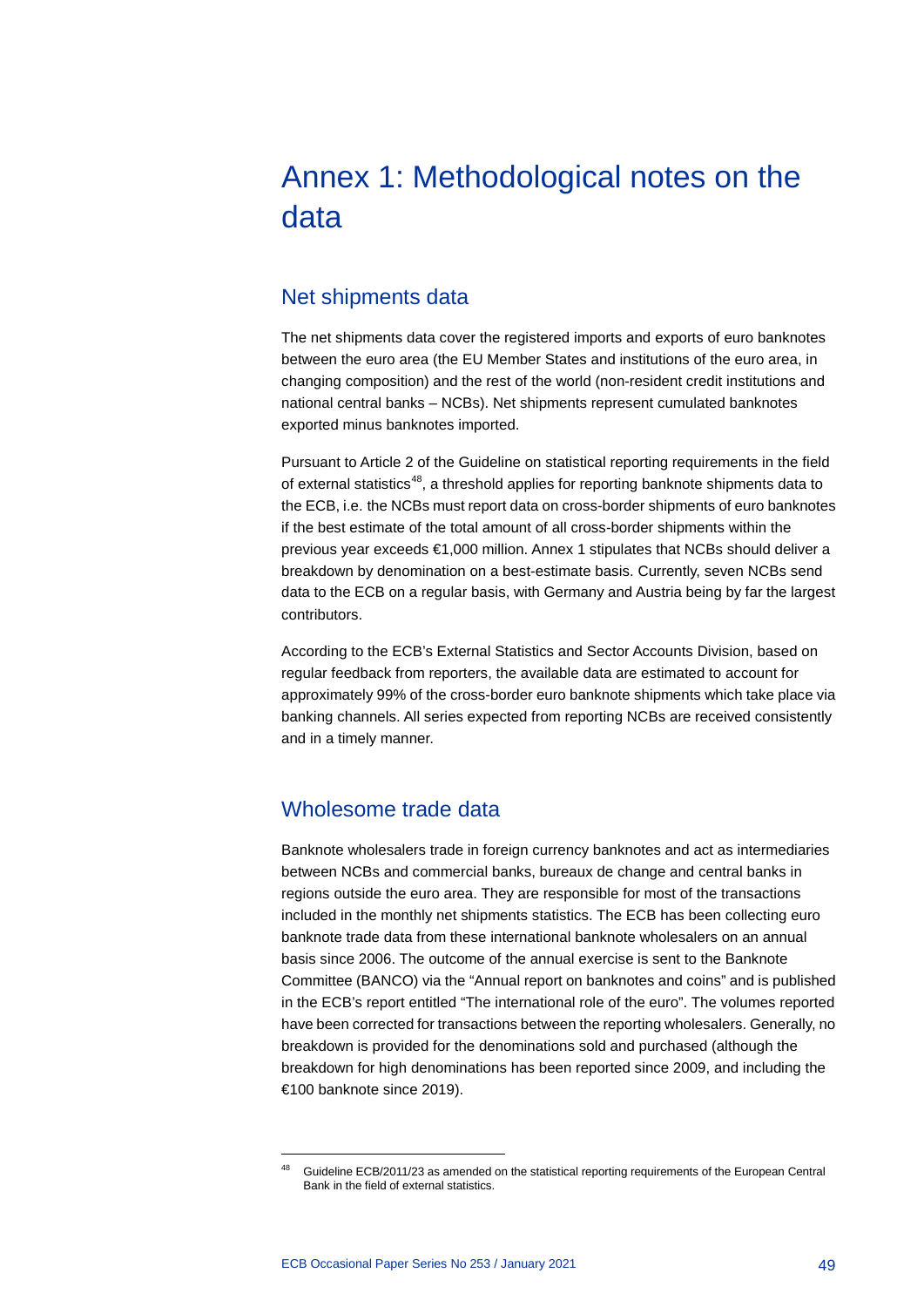## <span id="page-50-0"></span>Survey of households in CESEE

The survey, which covers six EU Member States (Bulgaria, the Czech Republic, Croatia, Hungary, Poland and Romania), three EU candidate countries (Albania, North Macedonia and Serbia) and the potential candidate country Bosnia and Herzegovina, has been conducted since autumn 2007. From 2007 to 2014, surveys were conducted twice a year, in spring and autumn, although in 2015 the survey frequency was reduced to once a year (autumn). In each country, face-to-face interviews are carried out with about 1,000 randomly selected individuals aged over 14 years. The sample is representative in respect of age, gender and regional distribution.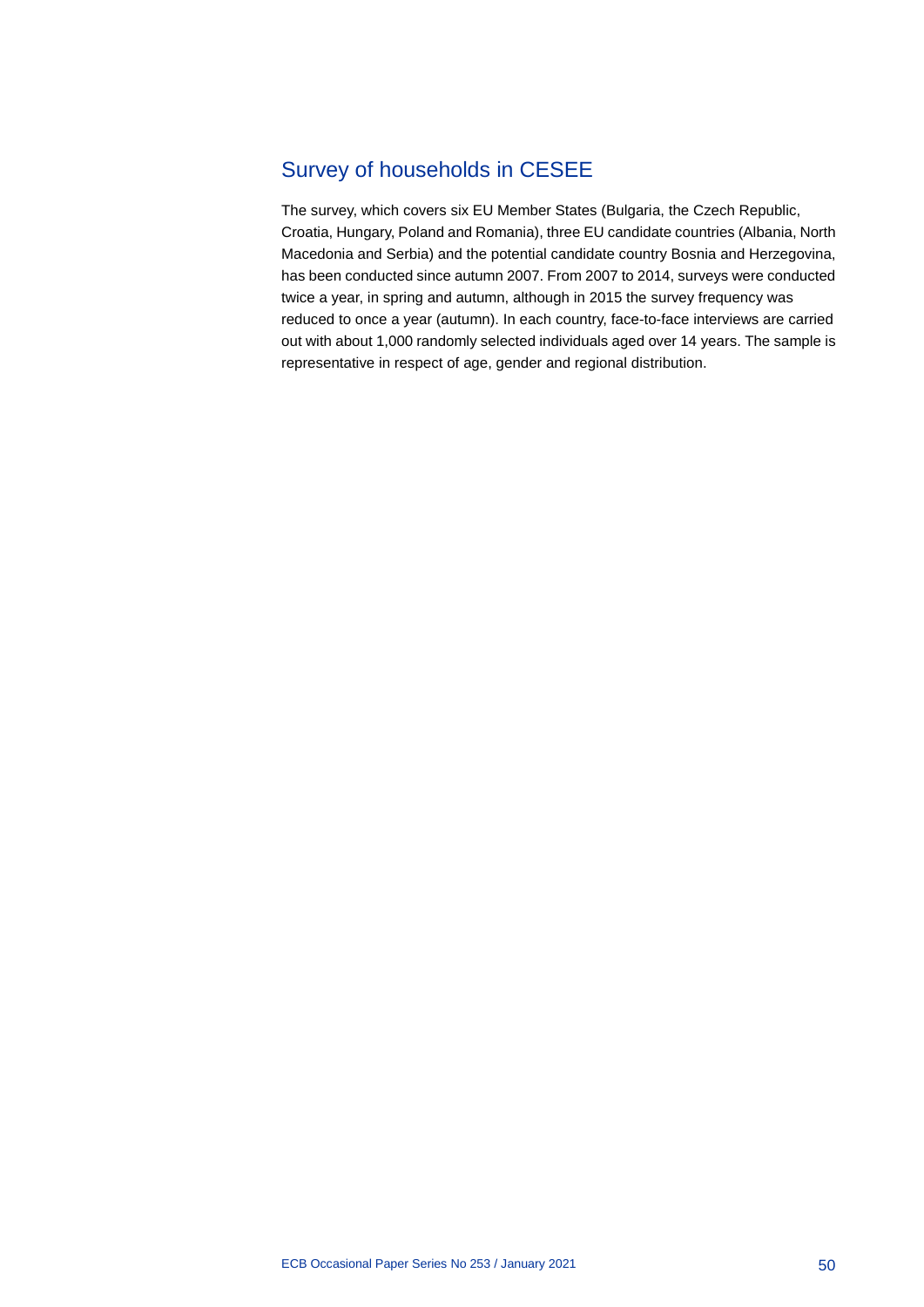## <span id="page-51-0"></span>Annex 2: Remittance channels

Cross-border remittances are difficult to measure because they are heterogeneous and consist of numerous small transactions conducted by individuals through a large variety of channels.

### **Figure A.1**



Source: IMF, "Understanding Remittances: Demography, Transaction Channels, and Regulatory, Aspects" Note: Not all funds transferred via these channels are remittances.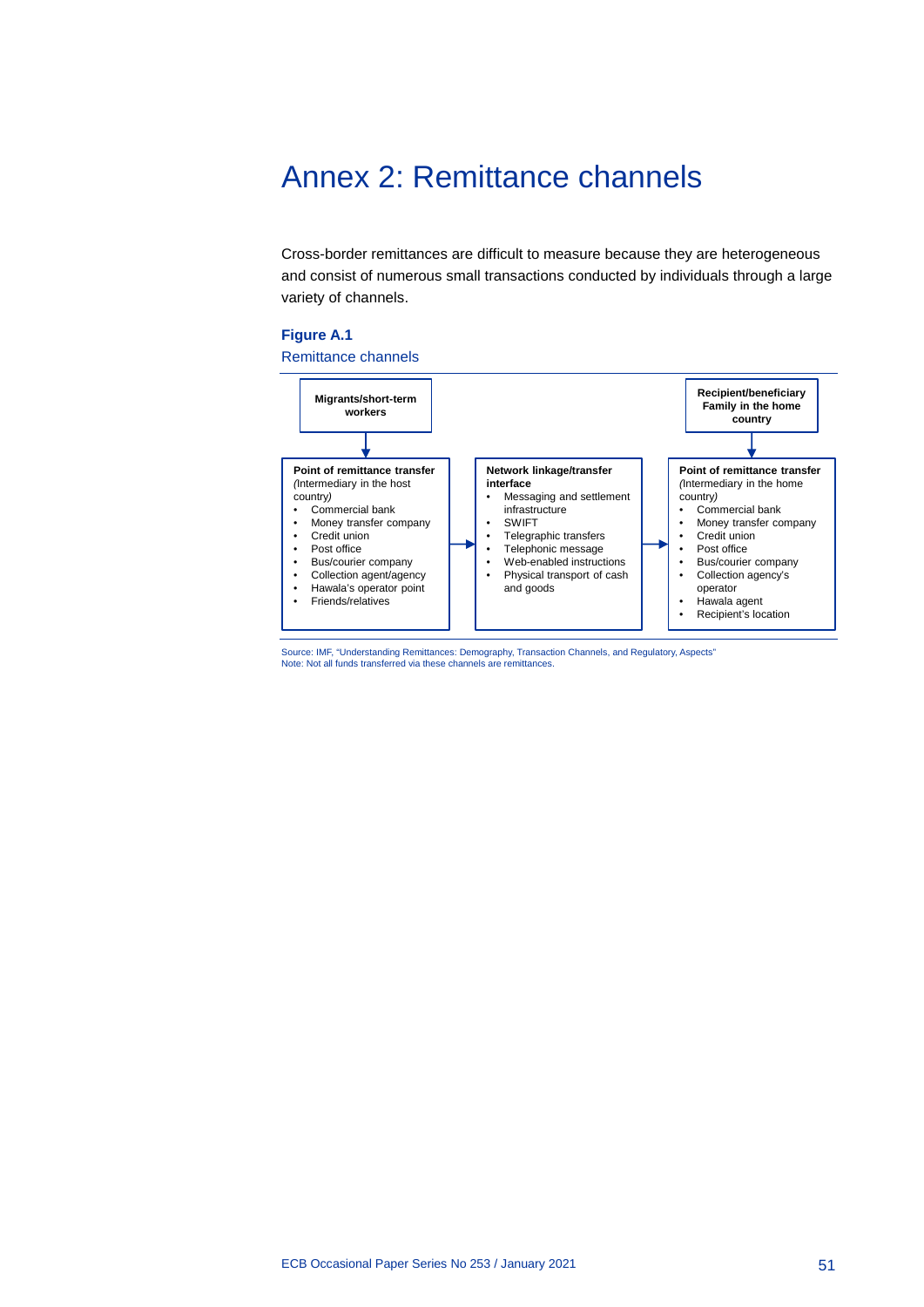## <span id="page-52-0"></span>Annex 3: Euro bill tracker

### **Prepared by Martti Naski**

Euro bill tracker is a website that enables people to monitor the movement of banknotes worldwide. The goal is to record as many banknotes as possible in order to establish details of their distribution and movements (such as where a banknote has been seen) and generate statistics and rankings (e.g. which countries show the most movements).

The application also allows "hits" to be followed, i.e. where the same banknote is used more than once. The main drawback of using these data is the fact that data collection is decentralised and there are no effective checks available to verify the validity of the statistics.

This tool shows information on banknote migration, both within and outside the euro area, which is caused mainly by tourism. Approximately 194 million euro banknotes have been registered, representing 1% of all euro banknotes in circulation. According to Euro bill tracker statistics, last year euro banknotes were present in 140 countries worldwide. More than 90% of the banknotes were registered in the euro area, with 9.9% registered in neighbouring countries. The number of banknotes reported has declined in recent years (the peak was reached in 2009 with 16.2 million banknotes tracked, compared with 9.2 million banknotes tracked in 2019), which suggests that the website is not as popular as it used to be. The available data show that the most frequently recorded denominations are €5 and €10 notes. Irrespective of the banknotes' value, this shows that tourists are willing to take foreign banknotes back to their countries when they return home.

In conclusion, the data shed light on banknote movements, offering an anecdotal description of movements induced by tourism outside the euro area. They are, however, too limited to provide any useful basis for analysis.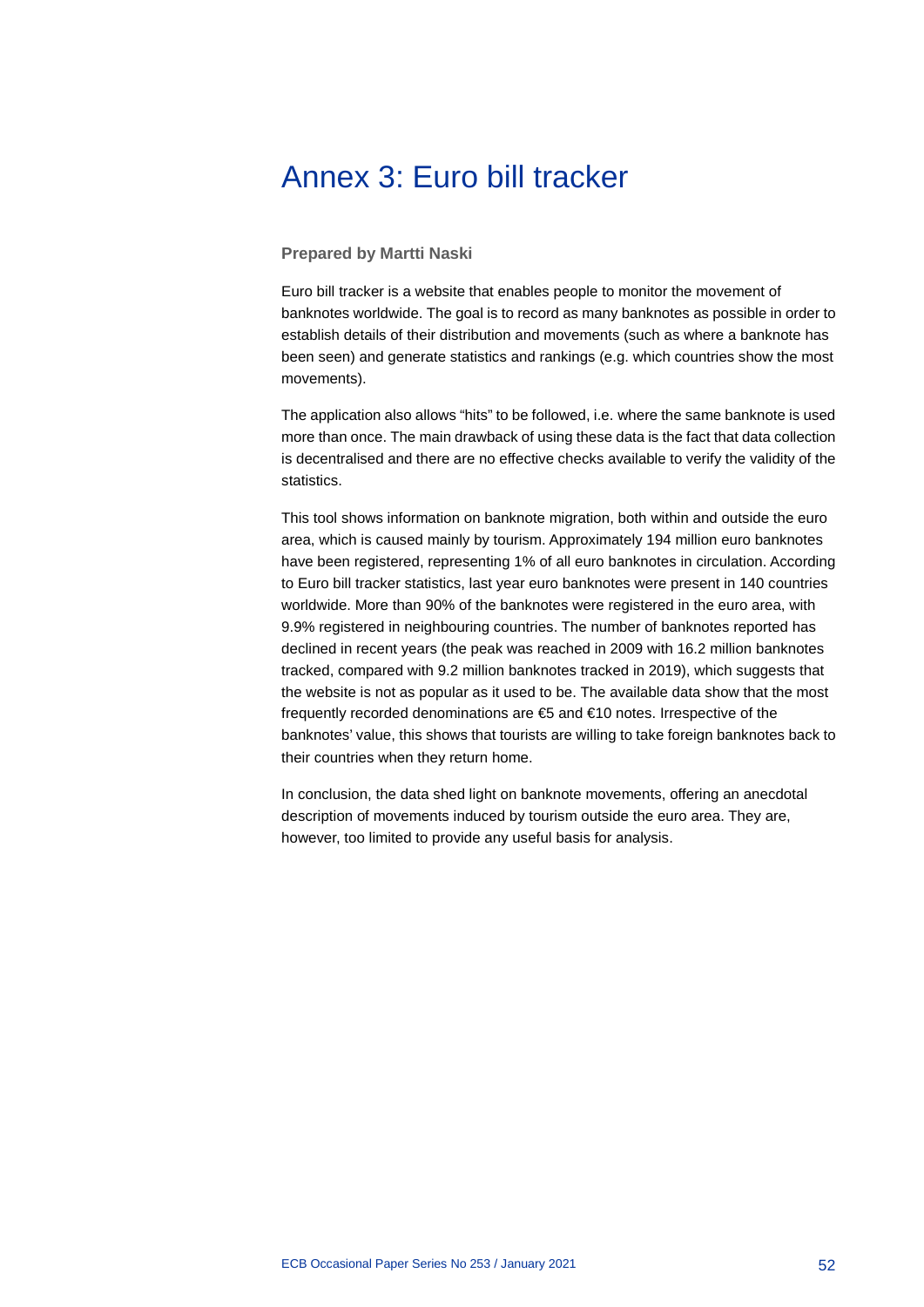## <span id="page-53-0"></span>Annex 4: A tourist's journey

### **Figure A.2**

The journey of a tourist from non EA countries

| Withdrawal for holiday to euro area country |                                                                   |  |  |  |  |
|---------------------------------------------|-------------------------------------------------------------------|--|--|--|--|
| <u>இது</u>                                  | <b>Option 1. Tourists withdraw</b><br>ATM's in their home country |  |  |  |  |
|                                             | <b>Option 2. Tourists withdraw</b>                                |  |  |  |  |

**Option 1.** Tourists withdraw euro banknotes from .<br>TM's in their home country before departure **ption 2.** Tourists withdraw euro banknotes from ATMs in the euro area upon arrival

### **Replenishments during the holiday**

At ATMs within the euro area

### **Cash in wallet before departure to home country**

同 **Option 1.** Tourists exchange all their euro before departure – no cash left

ारा

**Option 2.** Tourists exchange a part of their euro before departure

**Option 3.** Tourists do not exchange their euro before departure

#### **Cash at home**

**Option 1.** Tourists exchange all their euro in their home country

**Option 2.** Tourists exchange a part of their euro in their home country to spend on shopping, although they may also travel again

**Option 3.** Tourists do not exchange their euro in their home country and do not travel again

Decreases return frequency of banknotes but banknotes come back

b

Decreases return frequency of banknotes and banknotes do not come back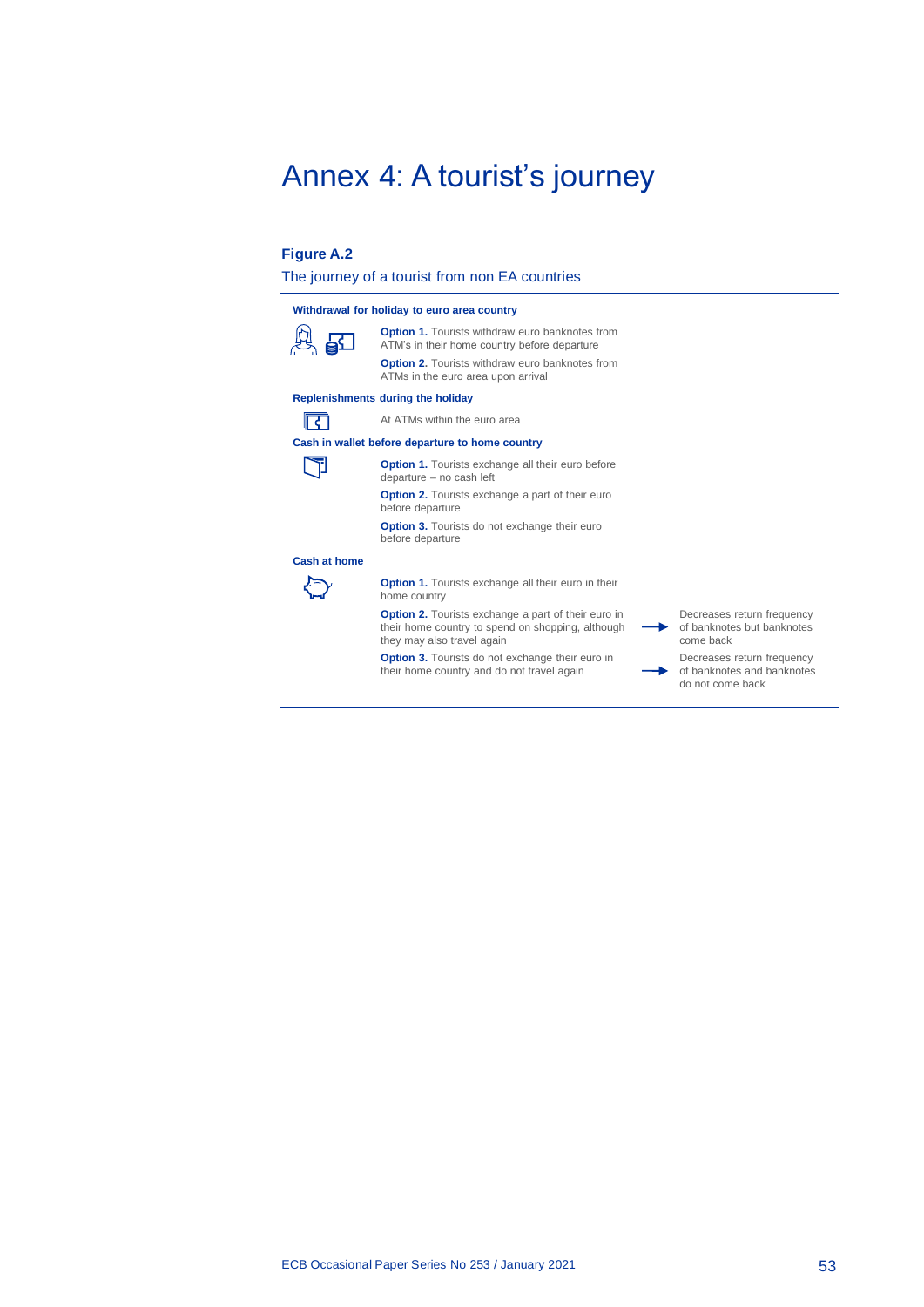## <span id="page-54-0"></span>References

Alhassan, A., Li, L., Reddy, K. and Duppati, G. (2019), "The impact of formal financial inclusion on informal financial intermediation and cash preference: evidence from Africa", *Applied Economics*, March.

Amromin G. and Chakravorti, S. (2009), "Whither Loose Change? The Diminishing Demand for Small-Denomination Currency", *Journal of Money, Credit and Banking*, Vol. 41, No 2-3, pp. 315-335.

Assenmacher, K., Seitz, F. and Tenhofen, J. (2018), "The use of large denomination banknotes in Switzerland, War on cash: Is there a future for cash? *International Cash Conference 2017, Conference volume*, Deutsche Bundesbank, pp. 148-199.

Assenmacher, K., Seitz, F. and Tenhofen, J. (2019), "The demand for Swiss banknotes: some new evidence", *Swiss Journal of Economics and Statistics*, Vol. 155, No 14.

Banegas, A., Judson, R., Sims, C. and Stebunovs, V. (2015), "International Dollar Flows", *Discussion Paper*, No 1144, Board of Governors of the Federal Reserve System International Finance.

Banerjee, A. V. and Duflo, E. (2007), "The Economic Lives of the Poor", *Journal of Economic Perspectives*, Vol. 21, No 1, pp. 141-167.

Bailey, A. (2009), "Banknotes in Circulation – Still Rising. What does this Mean for the Future of Cash?" *Keynote address, Banknote 2009 Conference*, Washington, DC.

Bartzsch, N., Gerdesmeier, D., Landau, B., Maddaloni, G., Rocco, G., Roffia, B. and Rua, A. (2019), "Forecasting the Demand for Banknotes in the Euro Area", *International Cash Conference 2019*, Deutsche Bundesbank.

Bartzsch, N., Rösl, G. and Seitz, F. (2011a), "Foreign demand for euro banknotes issued in Germany: estimation using direct approaches", *Discussion Paper*, Series 1: Economic Studies (20/2011), Deutsche Bundesbank.

Bartzsch, N., Rösl, G. and Seitz, F. (2011b), "Foreign demand for euro banknotes issued in Germany: estimation using indirect approaches", *Discussion Paper*, Series 1: Economic Studies (21/2011), Deutsche Bundesbank.

Bartzsch, N., Rösl, G. and Seitz, F. (2013), "Estimating the foreign circulation of banknotes", *Economics Letters*, Vol. 119, pp. 165-167.

Beck, T., Demirgüç-Kunt, A. and Levine, R. (2003), "Law and finance: why does legal origin matter?", *Journal of Comparative Economics*, Vol. 31 No 4, pp. 653-675.

Beckmann, E. (2013), "Financial Literacy and Household Savings in Romania", *Numeracy*, Vol. 6, No 2, Article 9.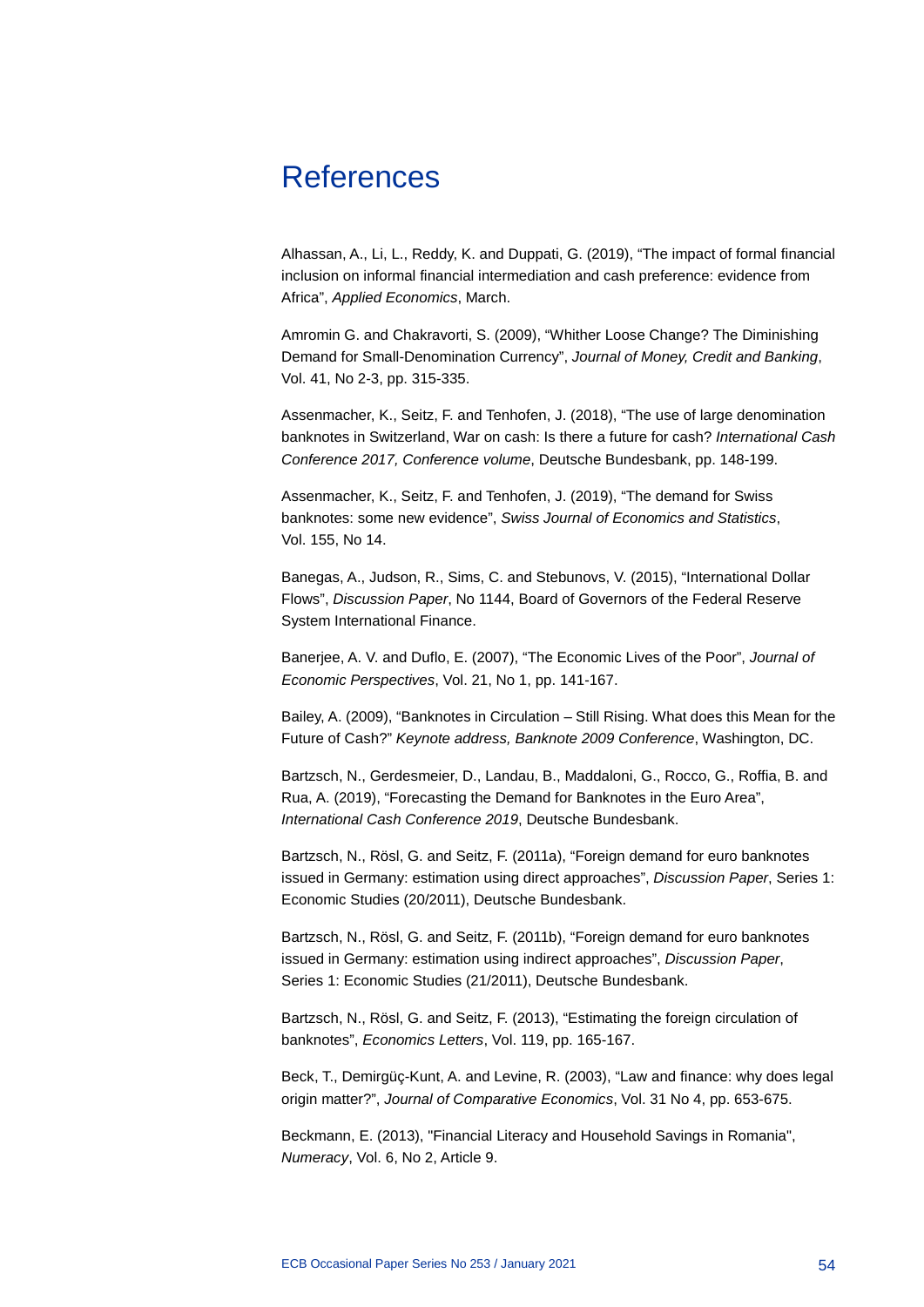Beckmann, E., Hake, M. and Urvova, J. (2013), "Determinants of Households' Savings in Central, Eastern and Southeastern Europe", *Focus on European Economic Integration*, No 3, Oesterreichische Nationalbank, Vienna, pp. 8-29.

Brendstrup B., Hylleberg, S., Nielsen, M.Ø., Skipper, L. and Stentoft, L. (2004), "Seasonality in economic models", *Macroeconomic Dynamics*, Vol. 8, pp. 362-394.

Brown, M. and Stix, H. (2015), "The euroization of bank deposits in Eastern Europe", *Economic Policy*, Vol. 30, No 81, pp. 95-139.

Calvo, G.A. and Vegh, C.A. (1992), "Currency Substitution in Developing Countries: An Introduction", *IMF Working Paper*, No 92/40.

Claessens, S., and Rojas-Suarez, L. (2016), "Financial Regulations for Improving Financial Inclusion", *CGD Task Force Report, Center for Global Development*, Washington, DC.

Coupé, T. (2011), "Mattresses versus Banks – The Effect of Trust on Portfolio Composition", *Discussion Papers*, No 40, Kyiv School of Economics and Kyiv Economics Institute.

Consultative Group to Assist the Poor (2012), *Social Cash Transfers and Financial Inclusion: Evidence from Four Countries*, Washington, DC.

Davis, S.J. (2016), "An Index of Global Economic Policy Uncertainty", *NBER Working Paper*, No 22740.

Demirguc-Kunt, A., Klapper, L., Singer, D., Ansar, S. and Hess, J. (2018), *The Global Findex Database 2017: Measuring financial inclusion and the fintech revolution*, World Bank Group, Washington, DC.

Deutsche Bundesbank (2015), "Seasonal Method", *Monthly Report*, April, pp. 64-65.

Deutsche Bundesbank (2018), "The demand for euro banknotes at the Bundesbank", *Monthly Report*, March, pp. 37-51.

Dupas, P. and Robinson, J. (2013), "Savings Constraints and Microenterprise Development: Evidence from a Field Experiment in Kenya", *American Economic Journal: Applied Economics*, Vol. 5, No 1, pp. 163-192.

Dupas, P., Karlan, D., Robinson, J. and Ubfal, D. (2018), "Banking the Unbanked? Evidence from Three Countries", *American Economic Journal: Applied Economics*, Vol. 10, No 2.

Engert, W., Fung, B. and Segendorf, B. (2019), "A tale of two countries: Cash demand in Canada and Sweden", *Staff Discussion Papers*, No 2019-7, Bank of Canada.

European Central Bank (2011), "The use of euro banknotes – results of two surveys among households and firms", *Monthly Bulletin*, April.

European Central Bank (April 2017), *Estimation of euro currency in circulation outside the euro area*.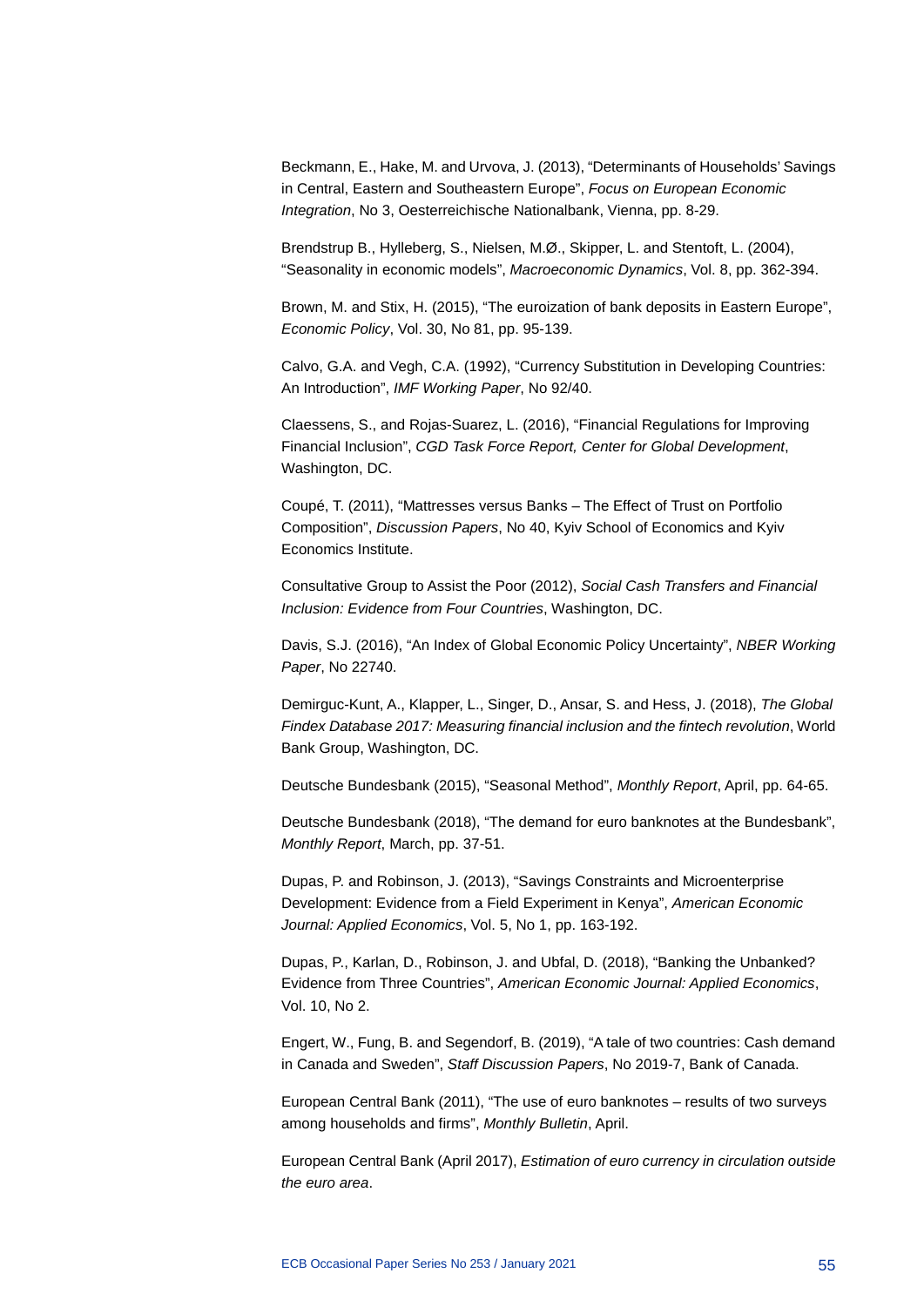European Central Bank (June 2018), *The international role of the euro*, interim report.

European Central Bank (June 2019)[, The international role of the euro](https://www.ecb.europa.eu/pub/ire/html/ecb.ire201906%7Ef0da2b823e.en.html) (accessed 5 May 2020).

Esselink, H. and Hernández, L. (2017), "The use of cash by households in the euro area", *Occasional Paper Series*, No 201, ECB, Frankfurt am Main.

Evans, D.S. and Pirchio, A. (2015), "An Empirical Examination of Why Mobile Money Schemes Ignite in Some Developing Countries but Flounder in Most", *Review of Network Economics*, Vol. 13, No 4.

Feige, E.L. (1997), "Revised estimates of the underground economy: Implications for US currency held abroad", *MPRA Discussion Paper*, No 13805.

Fischer, B., Köhler, P. and Seitz, F. (2004), "The demand for euro area currencies: Past, present and future", *Working Papers*, No 330, ECB, Frankfurt am Main.

Ferriani, F. and Oddo, G., (2019), "More distance, more remittance? Remitting behavior, travel cost, and the size of the informal channel", *Economic Notes*.

Flannigan, G. and Parsons, S. (2018), "High-denomination banknotes in circulation: A cross-country analysis", *Bulletin*, Reserve Bank of Australia, March, pp. 14-30.

Franses, P.H. (1996), "Recent advancements in modelling seasonality", *Journal of Economic Surveys*, Vol. 10, No 3, pp. 299-345.

Freund, C. and Spatafora, N. (2005), "Remittances: transaction costs, determinants, and informal flows." *Policy Research Working Paper*, Vol. 3704, World Bank, Washington, DC.

Grosjean, P. (2011), "The institutional legacy of the Ottoman Empire: Islamic rule and financial development in South Eastern Europe", *Journal of Comparative Economics*, Vol. 39, No 1, pp. 1-16.

Grohmann, A., Klühs, T. and Menkhoff, L. (2018), "Does financial literacy improve financial inclusion? Cross country evidence", *World Development*, Vol. 111, pp. 84-96.

Guiso, L., Sapienza, P. and Zingales, L. (2004), "The Role of Social Capital in Financial Development", *American Economic Review*, Vol. 94, No 3, pp. 526-556.

Haasl, T., Schulhofer-Wohl, S. and Paulson, A. (2018), "Understanding the Demand for Currency at Home and Abroad, *Chicago Fed Letter*, No 396.

Hellerstein, R. and Ryan, W. (2011), "Cash dollars abroad", *FRBNY Staff Report*, No 400.

Hubrich, Kirstin and Karlsson, Tohmas (2010), "Trade consistency in the context of the Eurosystem projection exercises: an overview", *Occasional Paper Series*, No 108, ECB, Frankfurt am Main.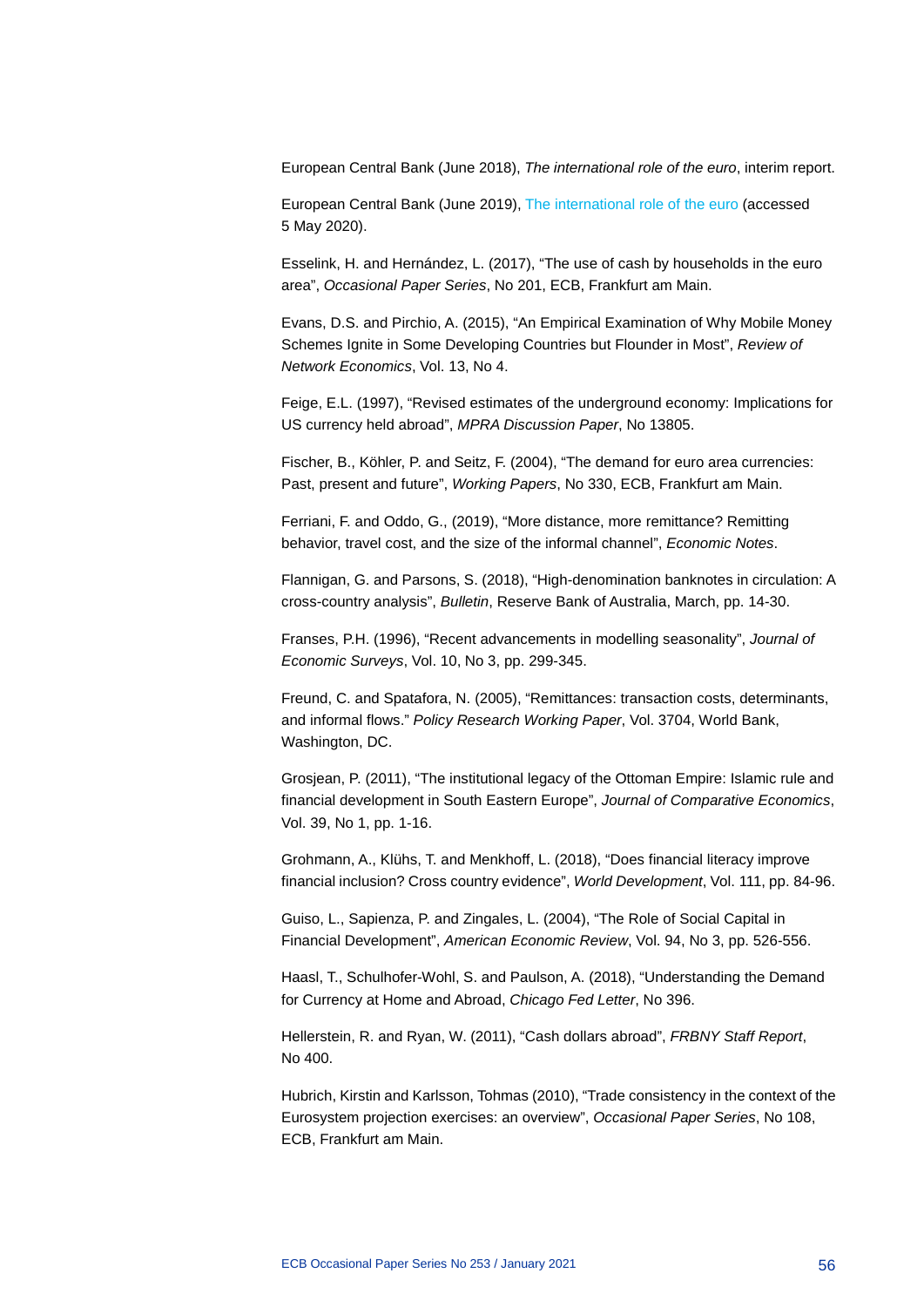Jack, W. and Suri, T. (2014), "Risk Sharing and Transactions Costs: Evidence from Kenya's Mobile Money Revolution", *American Economic Review*, Vol. 104, No 1, pp. 183-223.

Jiang, J.H. and Shao, E. (2020), "The cash paradox", *Review of Economic Dynamics*, Vol. 36, pp. 177-197.

Judson, R. (2012), "Crisis and Calm: Demand for U.S. Currency at Home and Abroad from the Fall of the Berlin Wall to 2011", *Board of Governors of the Federal Reserve System International Finance Discussion Paper*, No 1058.

Judson, R. (2017), "The future of cash in crisis and calm", *International Cash Conference 2017, Conference volume*, Deutsche Bundesbank, pp. 200-249.

Judson, R. (2017), "The death of cash? Not so fast: Demand for U.S. currency at home and abroad, 1990-2016", "War on cash: Is there a future for cash?", *International Cash Conference 2017, Conference volume*, Deutsche Bundesbank, pp. 200-248.

Klapper, L. and Singer, D. (2014), "The Opportunities of Digitizing Payments," *The World Bank Development Research Group, the Better Than Cash Alliance, and the Bill & Melinda Gates Foundation, prepared for the G20 Global Partnership for Financial Inclusion*.

Knell, M. and Stix, H. (2009), "Trust in banks? Evidence from normal times and from times of economic crises", *Working Papers*, No 158, Oesterreichische Nationalbank, Vienna.

Kosse, A. and Vermeulen, R. (2014), "Migrants' choice of remittance channel: Do General payment habits play a role?", *World Development*, No 62, pp. 213-227.

Lalouette, L. and Esselink H. (2018), "Trends and developments in the use of euro cash over the past ten years", *Economic Bulletin*, Issue 6/2018, ECB, Frankfurt am Main.

Ludwig, J. (2016), "Schätzung der Bargeldsendungen von Migranten in Deutschland in ihre Heimatländer" [Remittances of migrants in Germany to their home countries], *Arbeit im Rahmen des Referendariats der Deutschen Bundesbank*, mimeo.

Mark, N., Ogaki, M. and Sul, D. (2005) "Dynamic Seemingly Unrelated Cointegrating Regressions", *Review of Economic Studies*, Vol. 72, No 3, pp. 797-820.

Newman, C., Tarp, F. and Van Den Broeck, K. (2014), "Social Capital, Network Effects, and Savings in Rural Vietnam," *The Review of Income and Wealth*, Vol. 60.

Png, I. and Tan, C. (2020), "Privacy, trust in banks and use of cash," *Macroeconomic Review*, Special Feature C, April, pp. 109-116.

Porter, R. and Judson, R. (1996) "The Location of U.S. Currency: How Much Is Abroad?", *Federal Reserve Bulletin*, No 82 (10), pp. 883-903.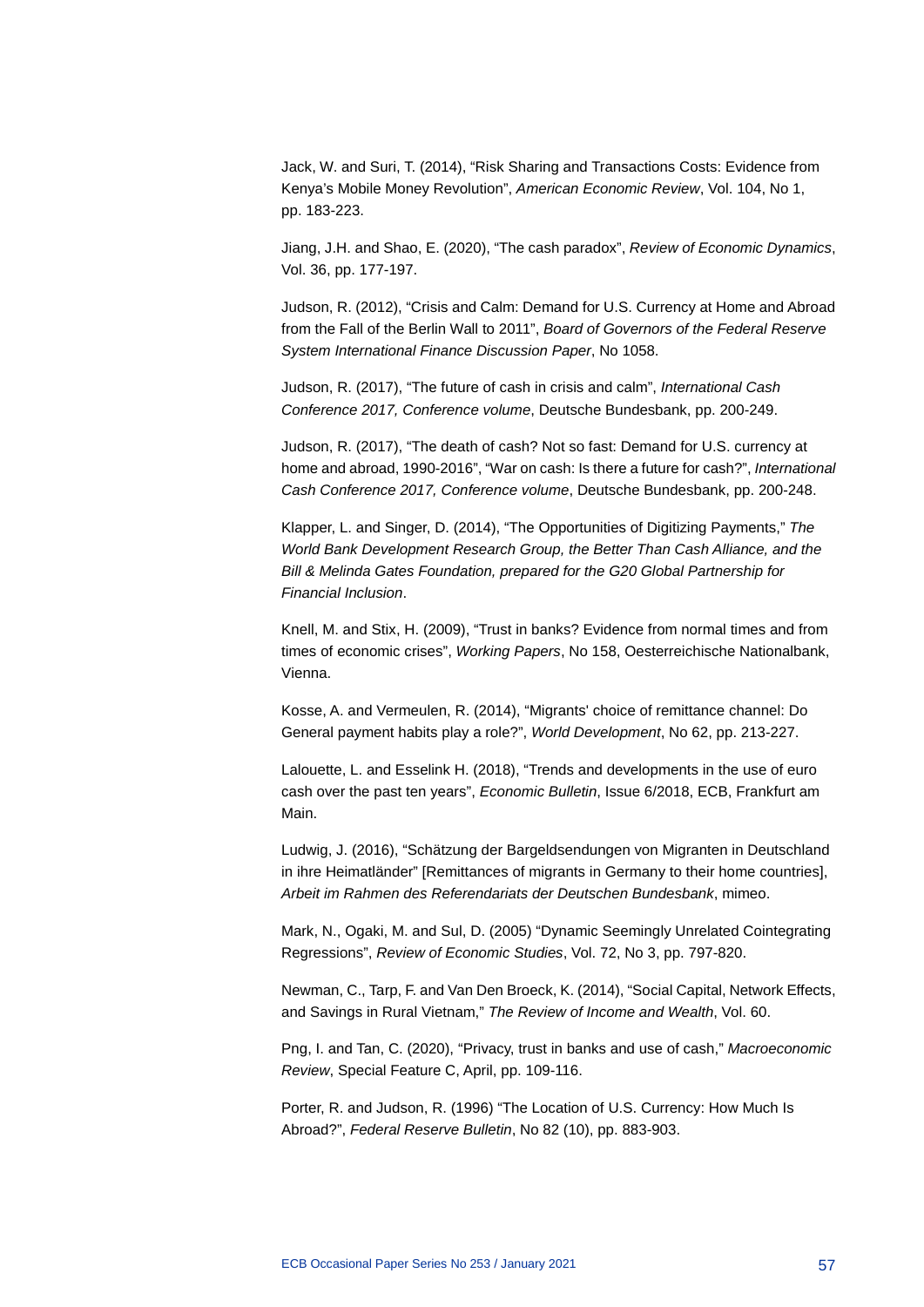Prean, N. and Stix, H. (2011), "The effect of raising deposit insurance coverage in times of financial crisis – Evidence from Croatian microdata", *Economic Systems*, Vol. 35, No 4, pp. 496-511.

Ritzberger-Grünwald, D. and Scheiber, T. (2012), "Euro Cash in Central, Eastern and Southeastern Europe", *Monetary Policy & the Economy*, No 1, Oesterreichische Nationalbank, Vienna, pp. 41-55.

Rua, A. (2018), "Modelling currency demand in a small open economy within a monetary union", *Economic Modelling*, Vol. 74, pp. 88-96.

Rua, A. (2020), "Modelling currency demand: the case of the euro", *Empirical Economics*.

Scheiber, T. and Stern, C. (2016), "Currency substitution in CESEE: why do households prefer euro payments?", *Focus on European Economic Integration*, No 4, Oesterreichische Nationalbank, Vienna, pp. 73‑98.

Scheiber, T. and Stix, H. (2009), "Euroization in Central, Eastern and Southeastern Europe – New Evidence on Its Extent and Some Evidence on Its Causes", OeNB Working Paper, No 159.

Scheiber, T. (2019), "The use of euro cash in CESEE and the role of euro adoption expectations", *Focus on European Economic Integration*, No 3, Oesterreichische Nationalbank, Vienna, pp. 76-94.

Seitz, F. (1995), "The circulation of Deutsche Mark abroad", Discussion Paper 1/95, *Economic Research Group*, Deutsche Bundesbank.

Stix, H. (2011), "Euroization: what factors drive its persistence? Household data evidence for Croatia, Slovenia and Slovakia", *Applied Economics*, Vol. 43, pp. 2689-2704.

Stix, H. (2013), "Why do people save in cash? Distrust, memories of banking crises, weak institutions and dollarization", *Journal of Banking & Finance*, Vol. 37, No 11.

Sumner, S.B. (1990), "The transactions and hoarding demand for currency", *Quarterly Review of Economics and Business*, No 30 (1), pp. 75-89.

Williams, J.C. (2012), "Cash is dead! Long live cash!", *Federal Reserve Bank of San Francisco Annual Report*.

World Bank Group (2018), *Remittance Prices Worldwide*, Washington, DC.

Zinsa, A. and Weill, L. (2016), "The determinants of financial inclusion in Africa", *Review of Development Finance*, Vol. 6, No 1, pp. 46-57.

Zimmerman, J., Bohling, K. and Parker, S.R. (2014), "Electronic G2P Payments: Evidence from Four Lower-Income Countries", *CGAP (Consultative Group to Assist the Poor) Focus Note 93/2014*.